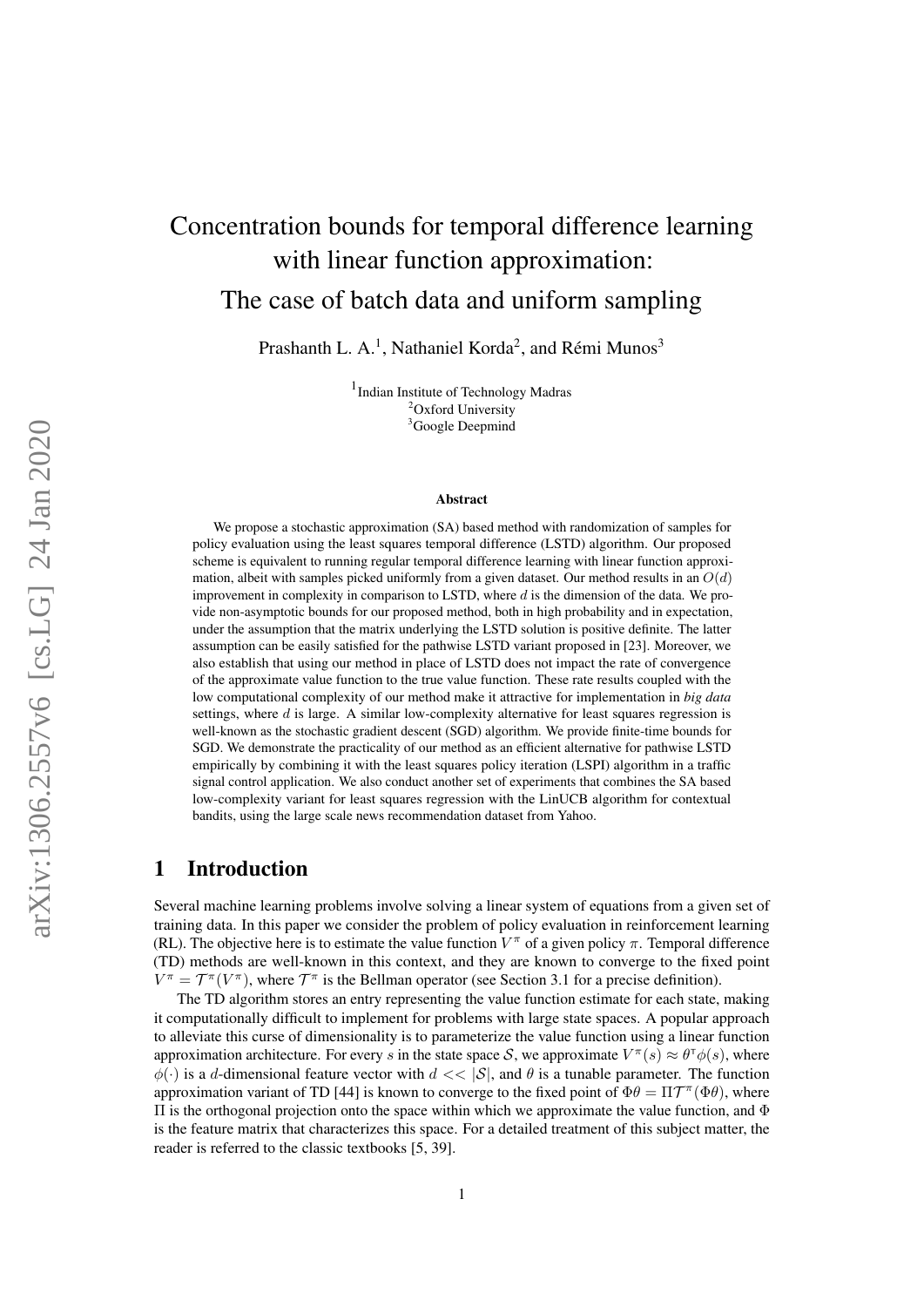

Figure 1: Overall flow of the the batchTD algorithm.

Batch reinforcement learning is a popular paradigm for policy learning. Here, we are provided with a (usually) large set of state transitions  $\mathcal{D} \triangleq \{(s_i, r_i, s'_i), i = 1, ..., T)\}$  obtained by simulating the underlying Markov decision process (MDP). For every  $i = 1, ..., T$ , the 3-tuple  $(s_i, r_i, s'_i)$ corresponds to a transition from state  $s_i$  to  $s'_i$  and the resulting reward is denoted by  $r_i$ . The objective is to learn an *approximately optimal* policy from this set. Least squares policy iteration (LSPI) [21] is a well-known batch RL algorithm in this context, and it is based on the idea of policy iteration. A fundamental component of LSPI is least squares temporal difference (LSTD) [9], which is introduced next.

LSTD estimates the fixed point of  $\Pi \mathcal{T}^{\pi}$ , for a given policy  $\pi$ , using empirical data  $\mathcal{D}$ . The LSTD estimate is given as the solution to

$$
\hat{\theta}_T = \bar{A}_T^{-1} \bar{b}_T,
$$
\n
$$
\text{where } \bar{A}_T \triangleq \frac{1}{T} \sum_{i=1}^T \phi(s_i) (\phi(s_i) - \beta \phi(s'_i))^{\mathsf{T}}, \text{ and } \bar{b}_T \triangleq \frac{1}{T} \sum_{i=1}^T r_i \phi(s_i).
$$
\n
$$
(1)
$$

We consider a special variant of LSTD called pathwise LSTD, proposed in [23]. The idea behind pathwise LSTD is to (i) have the dataset  $D$  created using a sample path simulated from the underlying MDP for the policy  $\pi$  and (ii) set  $s'_T = 0$  while computing  $\overline{A}_T$  defined above. The latter setting ensures the existence of the LSTD solution  $\hat{\theta}_T$  under the condition that the family of features on the data set  $D$  are linearly independent.

Our primary focus in this work is to solve the LSTD system in a computationally efficient manner. Solving  $(1)$  is computationally expensive, especially when d is large. For instance, in the case when  $\bar{A}_T^{-1}$  is invertible, the complexity of the approach above is  $O(d^2T)$ , where  $\bar{A}_T^{-1}$  is computed iteratively using the Sherman-Morrison lemma. On the other hand, if we employ the Strassen algorithm or the Coppersmith-Winograd algorithm for computing  $\bar{A}_T^{-1}$ , the complexity is of the order  $O(d^{2.807})$ and  $O(d^{2.375})$ , respectively, in addition to  $O(d^2T)$  complexity for computing  $\bar{A}_T$ . An approach for solving (1) without explicitly inverting  $\overline{A}_T$  is computationally expensive as well.

From the above discussion, it is evident that LSTD scales poorly with the number of features, making it inapplicable for large datasets with many features. We propose the batchTD algorithm to alleviate the high computation cost of LSTD in high dimensions. The batchTD algorithm replaces the inversion of the  $\bar{A}_T$  matrix by the following iterative procedure that performs a fixed point iteration (see Figure 1 for an illustration): Set  $\theta_0$  arbitrarily and update

$$
\theta_n = \theta_{n-1} + \gamma_n \left( r_{i_n} + \beta \theta_{n-1}^\top \phi(s_{i_n}') - \theta_{n-1}^\top \phi(s_{i_n}) \right) \phi(s_{i_n}),\tag{2}
$$

where each  $i_n$  is chosen uniformly at random from the set  $\{1, \ldots, T\}$ , and  $\gamma_n$  are step-sizes that satisfy standard stochastic approximation conditions. The random sampling is sufficient to ensure convergence to the LSTD solution. The update iteration (2) is of order  $O(d)$  and our bounds show that after T iterations, the iterate  $\theta_T$  is very close to LSTD solution, with high probability. The advantage of the scheme above is that it incurs a computational cost of  $O(dT)$ , while a traditional LSTD solver based on Sherman-Morrison lemma would require  $O(d^2T)$ .

The update rule in (2) resembles that of TD(0) with linear function approximation, justifying the nomenclature 'batchTD'. Note that regular TD(0) with linear function approximation uses a sample path from the Markov chain underlying the policy considered. In contrast, the batchTD algorithm performs the update iteration using a sample picked uniformly at random from a dataset.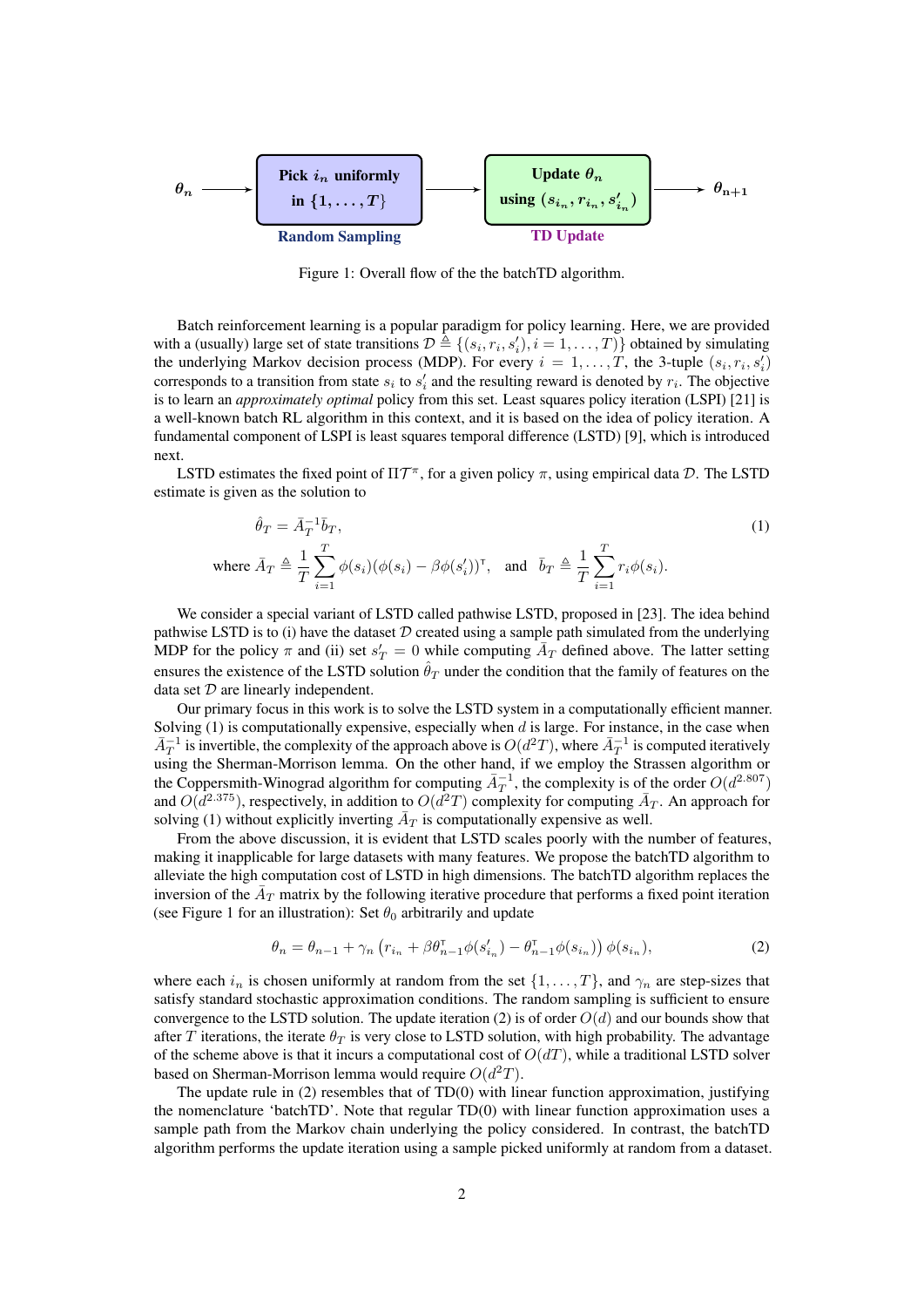We establish, through non-asymptotic bounds, that using batchTD in place of LSTD does not impact the convergence rate of LSTD to the true value function. The advantage with batchTD is the low computational cost in comparison to LSTD.

From a theoretical standpoint, the scheme (2) comes under the purview of stochastic approximation (SA). Stochastic approximation is a well-known technique that was originally proposed for finding zeroes of a nonlinear function in the seminal work of Robbins and Monro [35]. Iterate averaging is a standard approach to accelerate the convergence of SA schemes and was proposed independently in [37] and [31]. Non asymptotic bounds for Robbins Monro schemes have been provided in [14] and extended to incorporate iterate averaging in [13]. The reader is referred to [20] for a textbook introduction to SA.

Improving the complexity of TD-like algorithms is a popular line of research in RL. The popular Computer Go setting [38], with dimension  $d = 10^6$ , and several practical application domains (e.g. transportation, networks) involve high-feature dimensions. Moreover, considering that linear function approximation is effective with a large number of features, our  $O(d)$  improvement in complexity of LSTD by employing a TD-like algorithm on batch data is meaningful. For other algorithms treating this complexity problem, see GTD [41], GTD2 [40], iLSTD [15] and the references therein. In particular, iLSTD is suitable for settings where the features admit a sparse representation.

In the context of improving the complexity of LSTD, our contributions can be summarized as follows: First, through finite sample bounds, we show that our batchTD algorithm (2) converges to the pathwise LSTD solution at the optimal rate of  $O(n^{-1/2})$  in expectation (see Theorem 2 in Section 4). By projecting the iterate (2) onto a compact and convex subset of  $\mathbb{R}^d$ , we are able to establish high probability bounds on the error  $\left\|\theta_n - \hat{\theta}_T\right\|_2$ . In particular, we show that, with probability  $1 - \delta$ , the batchTD iterate  $\theta_n$  constructs an  $\epsilon$ -approximation of the corresponding pathwise LSTD solution with  $O(d \ln(1/\delta)/\epsilon^2)$  complexity, irrespective of the number of batch samples T. The above rate results are for a step-size choice that is inversely proportional to the number of iterations of (2), and also require the knowledge of the minimum eigenvalue of the symmetric part of  $\bar{A}_T$ . We overcome the latter dependence on the knowledge of the minimum eigenvalue through iterate averaging. As an aside, we note that using completely parallel arguments to those used in arriving at non-asymptotic bounds for batchTD, one could derive bounds for the regular TD algorithm with linear function approximation, albeit for the special case when the underlying samples arrive in an i.i.d. fashion. Second, through a performance bound, we establish that using our batchTD algorithm in place of LSTD does not impact the rate of convergence of the approximate value function to the true value function. Third, we investigate the rates when larger step sizes ( $\Theta(n^{-\alpha})$ ) where  $\alpha \in$  $(1/2, 1)$ ) are used in conjunction with averaging of the iterates, i.e., the well known Polyak-Ruppert averaging scheme. The rate obtained in high probability for the iterate-averaged variant is of the order  $O(n^{-\alpha/2})$ , with the added advantage that, unlike non-averaged case, the step-size choice does not require knowledge of the minimum eigenvalue of the symmetric part of  $\bar{A}_T$ . Further, with iterate averaging the complexity of the algorithm stays at  $O(d)$  per iteration as before. Fourth, we consider a traffic control application, and implement a variant of LSPI which uses the batchTD algorithm in place of LSTD. In particular, for the experiments we employ step-sizes that were used to derive the non-asymptotic bounds mentioned above. We demonstrate that running batchTD for a short number of iterations ( $\sim$  500) on big-sized problems with feature dimension  $\sim$  4000, one gets a performance that is almost as good as regular LSTD at a significantly lower computational cost.

We now turn our attention to solving least squares regression problems via the popular stochastic gradient descent (SGD) method. Many practical machine learning algorithms require computing the least squares solution at each iteration in order to make a decision. As in the case of LSTD, classic least squares solution schemes such as Sherman-Morrison lemma are of complexity of the order  $O(d^2)$ . A practical alternative is to use a SA based iterative scheme that is of the order  $O(d)$ . Such SA based schemes when applied to the least squares parameter estimation context are well known in the ML literature as stochastic gradient descent (SGD) algorithms.

We also analyze the low-complexity SGD alternative for the classic least squares parameter estimation problem. Using the same template as for the results of batchTD, we derive non-asymptotic bounds, which hold both in high probability as well as in expectation, for the tracking error  $\|\theta_n-\theta_T\|_2$ .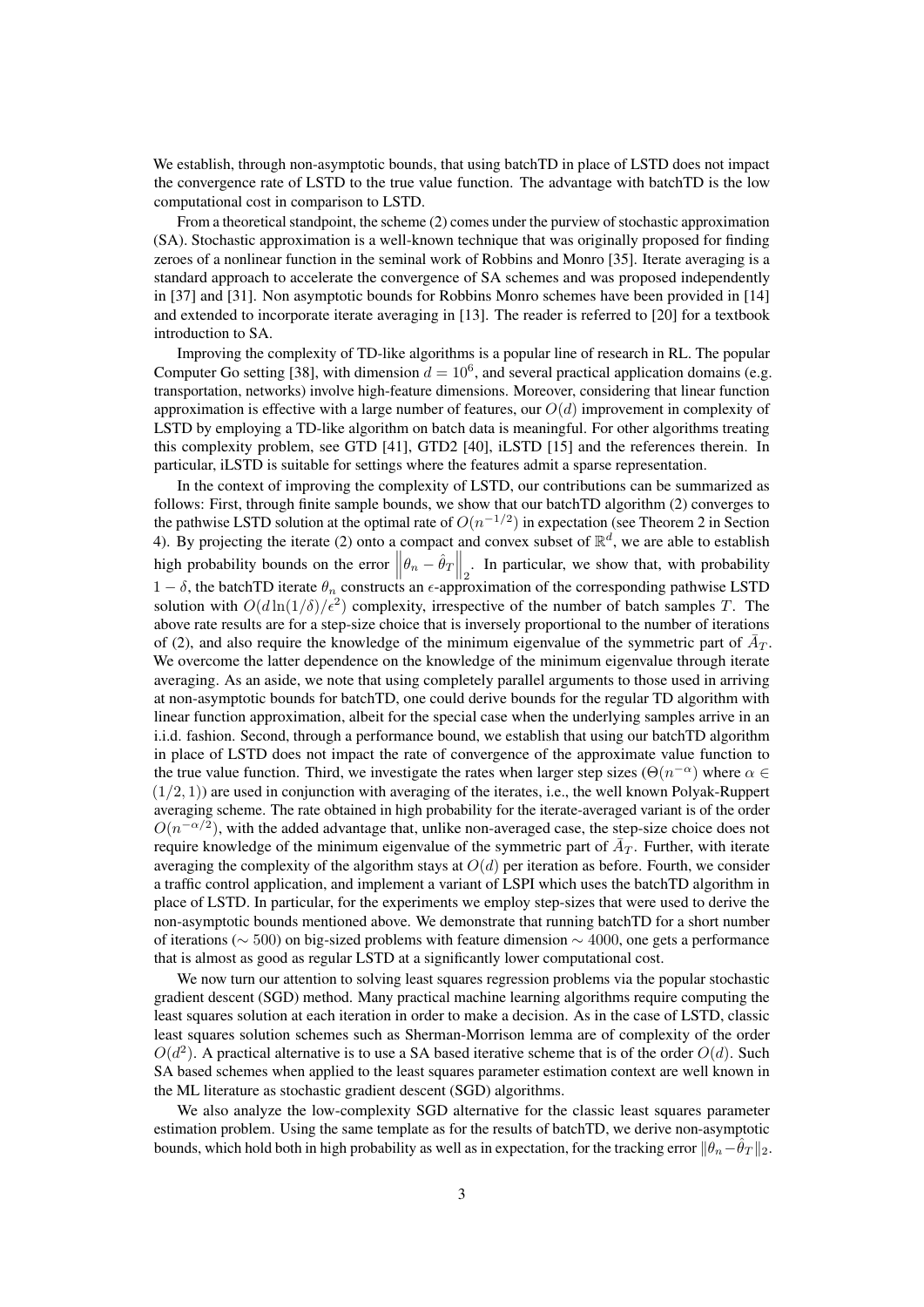Here  $\theta_n$  is the SGD iterate, while  $\hat{\theta}_T$  is the least squares solution. We describe a fast variant of the LinUCB [24] algorithm for contextual bandits, where the SGD iterate is used in place of the least squares solution. We demonstrate the empirical usefulness of the SGD based LinUCB algorithm using the large scale news recommendation dataset from Yahoo [46]. We observe that, using the step-size suggested by our bounds, the SGD based LinUCB algorithm exhibits low tracking error, while providing significant computational gains.

The rate results coupled with the low complexity of our schemes, in the context of LSTD as well as least squares regression, make them more amenable to practical implementation in the canonical *big data* settings, where the dimension d is large. This is amply demonstrated in our applications in transportation and recommendation systems domains, where we establish that batchTD and SGD perform almost as well as regular LSTD and regression solvers, albeit with much less computation (and with less memory). Note that the empirical evaluations are for higher level machine learning algorithms - least squares policy iteration (LSPI) [21] and linear bandits [11, 24], which use LSTD and regression in their inner loops.

The rest of the paper is organized as follows: In Section 2, we discuss related work. In Section 3 we present the batchTD algorithm, and in Section 4 we provide the non-asymptotic bounds for this algorithm. In Section 5, we analyze a variant of our algorithm that incorporates iterate averaging. In Section 6, we compare our bounds to those in recent work. In Section 7, we describe a variant of LSPI that uses batchTD in place of LSTD. Next, in Section 8, we provide detailed proofs of convergence and derivation of rates. We provide experiments on a traffic signal control application in Section 9. In Section 10, we provide extensions to solve the problem of least squares regression and in Section 11, we provide a set of experiments that tests a variant of the LinUCB algorithm using a SA based subroutine for least squares regression. Finally, in Section 12 we provide the concluding remarks.

## 2 Literature review

## 2.1 Previous work related to LSTD

In Chapter 6 of [17], the authors establish that LSTD has the optimal asymptotic convergence rate, while in [1] and [23], the authors provide a finite time analysis for LSTD and also LSPI. Recent work in [42] provides sample complexity bounds for  $LSTD(\lambda)$ . LSPE( $\lambda$ ), which is an algorithm that is closely related to  $\text{LSTD}(\lambda)$ , is analyzed in [48]. The authors there provide asymptotic rate results for LSPE( $\lambda$ ), and show that it matches that of LSTD( $\lambda$ ). Also related is the work in [30], where the authors study linear systems in general, and as a special case, provide error bounds for LSTD with improved dependence on the underlying feature dimension.

A closely related contribution that is geared towards improving the computational complexity of LSTD is iLSTD [15]. However, the analysis for iLSTD requires that the feature matrix be sparse, while we provide finite-time bounds for our fast LSTD algorithm without imposing sparsity on the features. Another line of related previous work is GTD [41], and its later enhancement GTD2 [40]. The latter algorithms feature an update iteration that can be viewed as gradient descent and operate in the online setting similar to the regular TD algorithm with function approximation. However, the advantage with GTD/GTD2 is that these algorithms are provably convergent to the TD fixed point even when the policy used for collecting samples differs from the policy being evaluated — the so-called *off-policy* setting. Recent work in [26] provides finite time analysis for the GTD algorithm. Unlike GTD-like algorithms, we operate in an offline setting with a batch of samples provided beforehand. LSTD is a popular algorithm here, but has a bad dependency in terms of computational complexity on the feature dimension, and we bring this down from  $O(d^2)$  to  $O(d)$  by running an algorithm that closely resembles TD on the batch of samples. This algorithm is shown to retain the convergence rate of LSTD.

To the best of our knowledge, efficient SA algorithms that approximate LSTD without impacting its rate of convergence to LSTD solution, have not been proposed before in the literature. The high probability bounds that we derive for batchTD do not directly follow from earlier work on LSTD algorithms. Concentration bounds for stochastic approximation schemes have been derived in [14].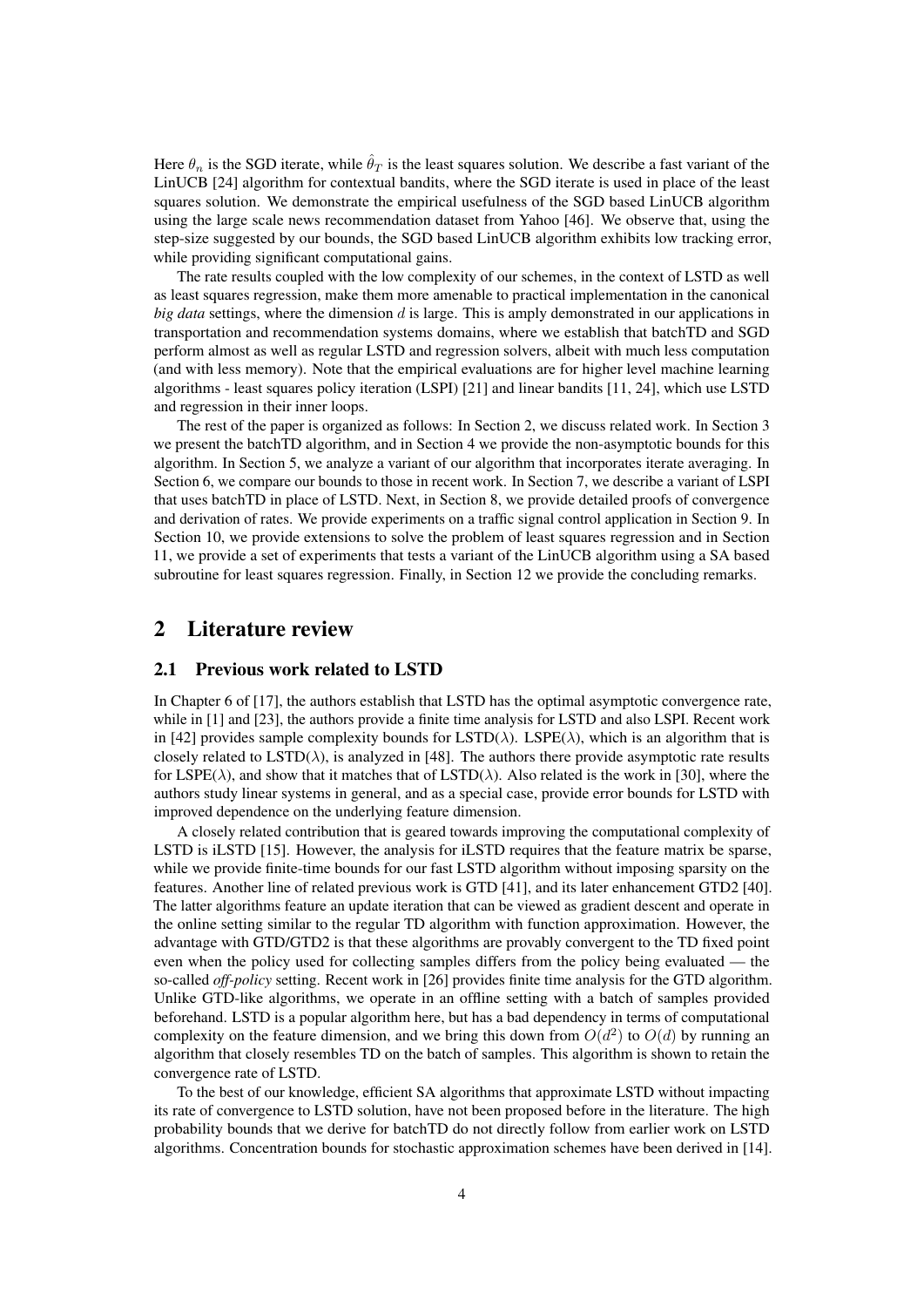While we use their technique for proving the high-probability bound on batchTD iterate (see Theorem 2), our analysis is more elementary, and we make all the constants explicit for the problem at hand. Moreover, in order to eliminate a possible exponential dependence of the constants in the resulting bound on the reciprocal of the minimum eigenvalue of the symmetric part of  $\bar{A}_T$ , we depart from the argument in [14].

Finite sample analysis of TD with linear function approximation has received more attention in recent works (cf. [10, 6, 22]). A detailed comparison of our bounds to those in the aforementioned references is provided in Section 6.

This paper is an extended version of an earlier work (see [34]). This work corrects the errors in the earlier work by using significant deviations in the proofs, and includes additional simulation experiments. Finally, in [28], the authors list a few problems with the results and proofs in the conference version [34], and the corrections incorporated in this work address the comments in [28].

## 2.2 Previous work related to SGD

Finite time analysis of SGD methods have been provided in [2]. While the bounds in [2] are given in expectation, many machine learning applications require high probability bounds, which we provide for our case. Regret bounds for online SGD techniques have been given in [49, 16]: the gradient descent algorithm in [49] is in the setting of optimising the average of convex loss functions whose gradients are available, while that in [16] is for strongly convex loss functions. In comparison to previous work w.r.t. least squares regression, we highlight the following differences:

(i) Earlier works on strongly convex optimization (cf. [16]) require the knowledge of the strong convexity constant in deciding the step-size. While one can regularize the problem to get rid of the step-size dependence on  $\mu$ , it is not straightforward to choose the regularization constant. Notice that for SGD type schemes, one requires that the matrix  $\bar{A}_T$  have a minimum positive eigenvalue  $\mu$ . Equivalently, this implies that the original problem is regularized with  $T\mu$ . This may turn out to be too high a regularization and hence it is desirable to have SGD get rid of this dependence without changing the problem itself. This is precisely what iterate-averaged SGD achieves, i.e., optimal rates both in high probability and expectation even for the un-regularized problem. To the best of our knowledge, there is no previous work that provides non-asymptotic bounds, both in high probability and in expectation, for iterate-averaged SGD.

(ii) Our analysis is for the classic SGD scheme that is anytime, whereas the epoch-GD algorithm in [16] requires the knowledge of the time horizon.

(iii) While the algorithm in [3] is shown to exhibit the optimal rate of convergence without assuming strong convexity, the bounds there are in expectation only. In contrast, for the special case of strongly convex functions, we derive high-probability bounds in addition to bounds in expectation. Furthermore, the bound in expectation from [2] is not optimal for a strongly convex function in the sense that the initial error (which depends on where the algorithm started) is not forgotten as fast as the rate that we derive.

(iv) On a minor note, our analysis is simpler since we work directly with least squares problems, and we make all the constants explicit for the problems considered.

## 3 TD with uniform sampling on batch data *(batchTD)*

We propose here a stochastic approximation variant of the LSTD algorithm, whose iterates converge to the same fixed point as the regular LSTD algorithm, while incurring much smaller overall computational cost. The algorithm, which we call batchTD, is a simple stochastic approximation scheme that updates incrementally using samples picked uniformly from batch data. The results that we present establish that the batchTD algorithm computes an  $\epsilon$ -approximation to the LSTD solution  $\hat{\theta}_T$ with probability  $1 - \delta$ , while incurring a complexity of the order  $O(d \ln(1/\delta)/\epsilon^2)$ , irrespective of the number of samples T. In turn, this enables us to give a performance bound for the approximate value function computed by the batchTD algorithm.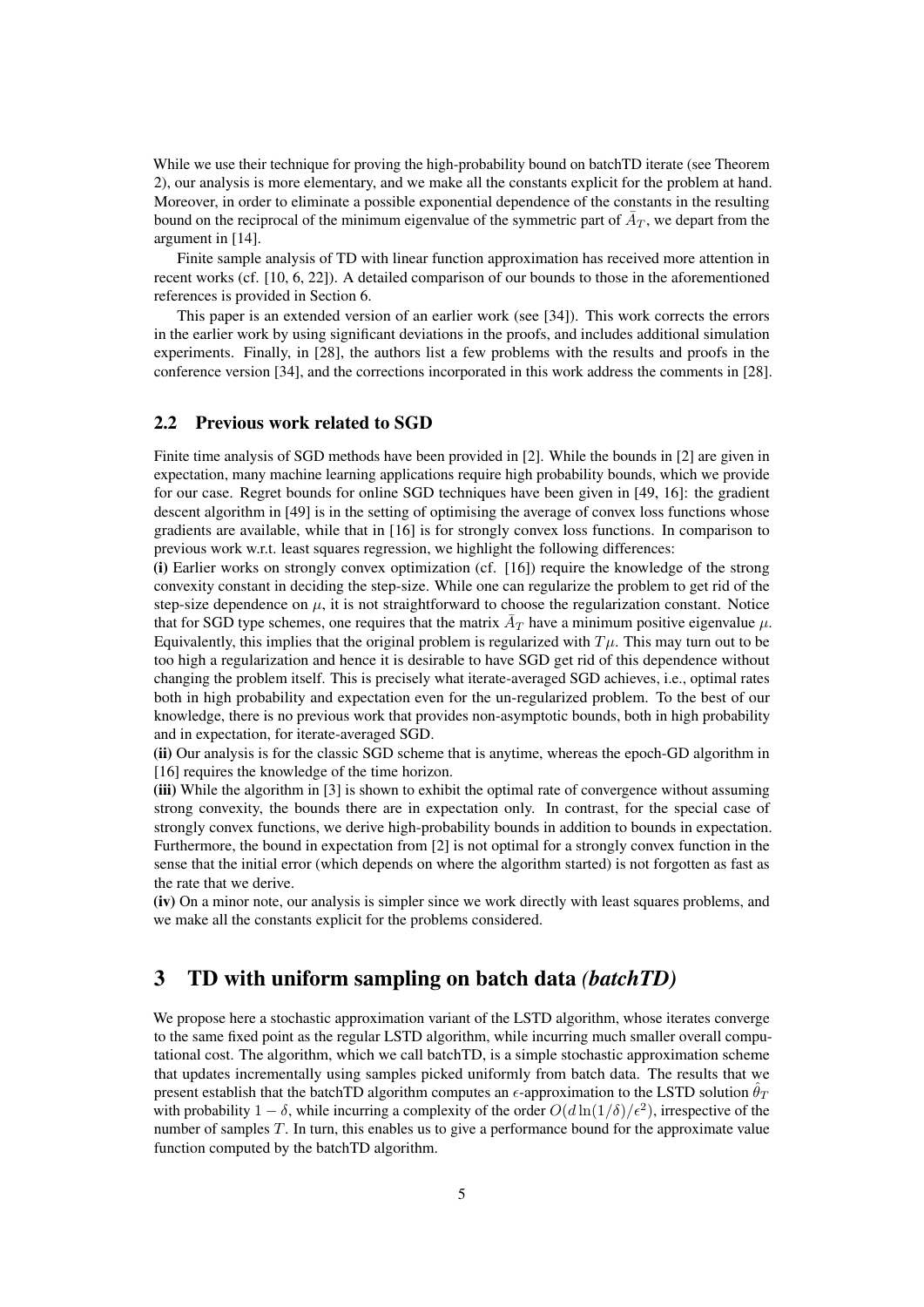In the following section, we provide a brief background on LSTD and pathwise LSTD. In the subsequent section, we present our batchTD algorithm.

## 3.1 Background

Consider an MDP with state space S and action space A, both assumed to be finite. Let  $p(s, a, s')$ ,  $s, s' \in S, a \in A$  denote the probability of transitioning from state s to s' on action a. Let  $\pi$  be a stationary randomized policy, i.e.,  $\pi(s, \cdot)$  is a distribution over A, for any  $s \in S$ . The value function  $V^{\pi}$  is defined by

$$
V^{\pi}(s) \triangleq \mathbb{E}\left[\sum_{t=0}^{\infty} \beta^t \sum_{a \in \mathcal{A}} r(s_t, a)\pi(s_t, a) \mid s_0 = s\right],
$$
\n(3)

where  $s_t$  denotes the state of the MDP at time  $t, \beta \in [0, 1)$  the discount factor, and  $r(s, a)$  denotes the instantaneous reward obtained in state s under action a. The value function  $V^{\pi}$  can be expressed as the fixed point of the Bellman operator  $\mathcal{T}^{\pi}$  defined by

$$
\mathcal{T}^{\pi}(V)(s) \triangleq \sum_{a \in \mathcal{A}} \pi(s, a) \left( r(s, a) + \beta \sum_{s'} p(s, a, s') V(s') \right). \tag{4}
$$

When the cardinality of  $S$  is huge, a popular approach is to parameterize the value function using a linear function approximation architecture, i.e., for every  $s \in S$ , approximate  $V^{\pi}(s) \approx \phi(s)^{\tau} \theta$ , where  $\phi(s)$  is a d-dimensional feature vector for state s with  $d \ll |\mathcal{S}|$ , and  $\theta$  is a tunable parameter. With this approach, the idea is to find the best approximation to the value function  $V^{\pi}$  in  $\mathcal{B} = {\{\Phi \theta \mid \theta \in \mathbb{R}^d\}}$ , which is a vector subspace of  $\mathbb{R}^{|S|}$ . In this setting, it is no longer feasible to find the fixed point  $V^{\pi} = \mathcal{T}^{\pi} V^{\pi}$ . Instead, one can approximate  $V^{\pi}$  within B by solving the following projected system of equations:

$$
\Phi \theta^* = \Pi \mathcal{T}^\pi (\Phi \theta^*).
$$
\n(5)

In the above,  $\Phi$  denotes the feature matrix with rows  $\phi(s)^\top, \forall s \in S$ , and  $\Pi$  is the orthogonal projection onto B. Assuming that the matrix  $\Phi$  has full column rank, it is easy to derive that  $\Pi = \Phi(\Phi^{\dagger} \Psi \Phi)^{-1} \Phi^{\dagger} \Psi$ , where  $\Psi$  is the diagonal matrix whose diagonal elements form the stationary distribution (assuming it exists) of the Markov chain associated with the policy  $\pi$ .

The solution  $\theta^*$  of (5) can be re-written as follows (cf. [4, Section 6.3]):

$$
A\theta^* = b, \text{ where } A \triangleq \Phi^{\mathsf{T}} \Psi (I - \beta P) \Phi \text{ and } b \triangleq \Phi^{\mathsf{T}} \Psi \mathcal{R}, \tag{6}
$$

where  $P = [P(s, s')]_{s, s' \in S}$  is the transition probability matrix with components  $P(s, s') = p(s, \pi(s), s')$ , R is the vector with components  $\sum_{a \in \mathcal{A}} \pi(s, a)r(s, a)$ , for each  $s \in \mathcal{S}$ , and  $\Psi$  the stationary distribution (assuming it exists) of the Markov chain for the underlying policy  $\pi$ .

In the absence of knowledge of the transition dynamics P and stationary distribution Ψ, LSTD is an approach which can approximate the solution  $\theta^*$  using a batch of samples obtained from the underlying MDP. In particular it requires a dataset,  $\mathcal{D} = \{(s_i, r_i, s'_i), i = 1, \dots, T)\}\$ , where each tuple in the dataset  $(s_i, r_i, s'_i)$  represents a state-reward-next-state triple chosen by the policy. The LSTD solution approximates A, b, and  $\theta^*$  with  $\bar{A}_T$ ,  $\bar{b}_T$  using the samples in  $\mathcal D$  as follows:

$$
\hat{\theta}_T = \bar{A}_T^{-1} \bar{b}_T, \qquad (7)
$$
\n
$$
\text{where } \bar{A}_T \triangleq \frac{1}{T} \sum_{i=1}^T \phi(s_i) (\phi(s_i) - \beta \phi(s'_i))^{\mathsf{T}}, \quad \text{and} \quad \bar{b}_T \triangleq \frac{1}{T} \sum_{i=1}^T r_i \phi(s_i).
$$

Denoting the current state feature  $(T \times d)$ -matrix by  $\Phi \triangleq (\phi(s_1)^{\dagger}, \dots, \phi(s_T))$ , next state feature  $(T \times d)$ -matrix by  $\Phi' \triangleq (\phi(s'_1)^{\top}, \dots, \phi(s'_T))$ , and reward  $(T \times 1)$ -vector by  $\mathcal{R} = (r_1, \dots, r_T)^{\top}$ , we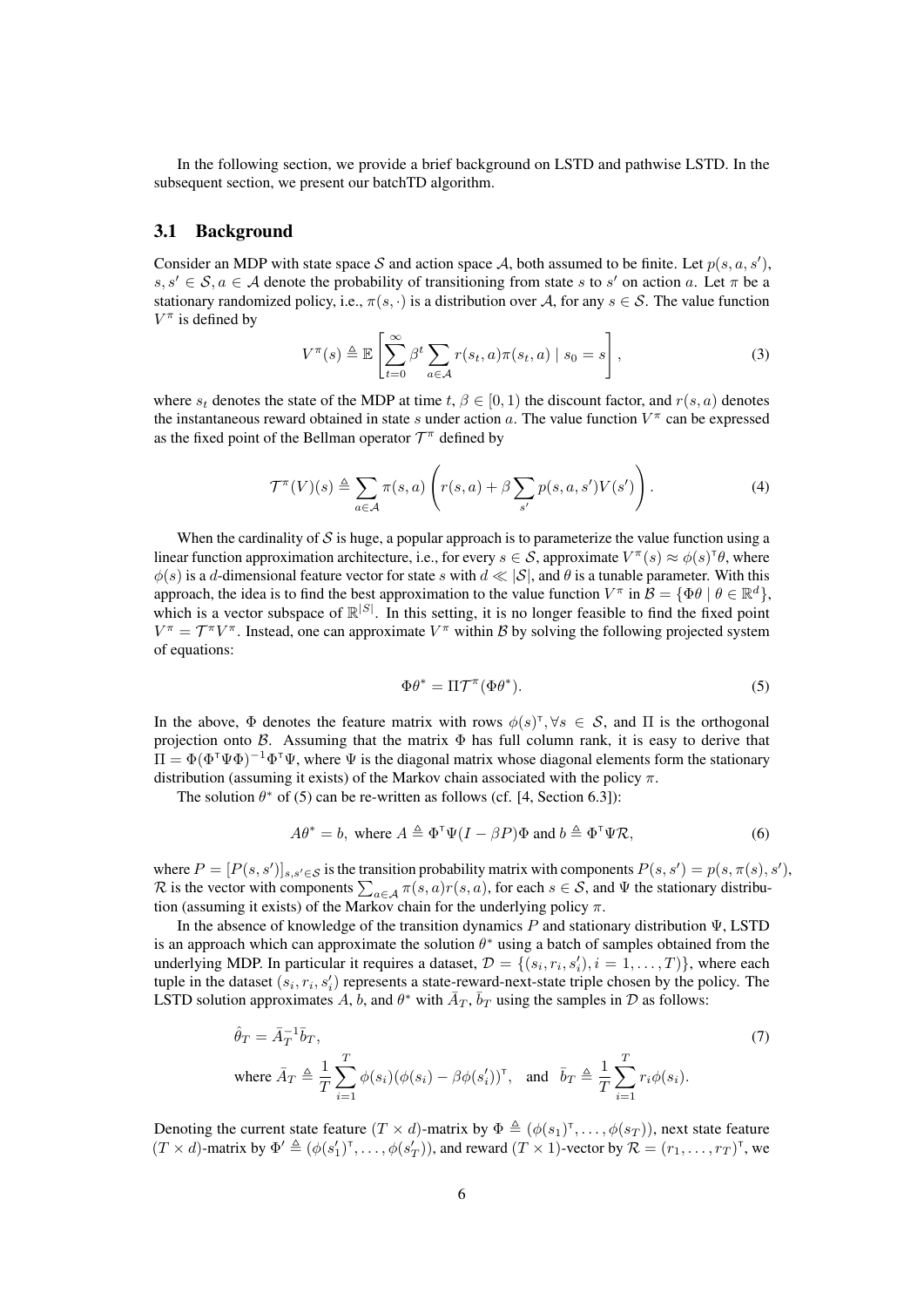can rewrite  $\bar{A}_T$  and  $\bar{b}_T$  as follows<sup>1</sup>:

$$
\bar{A}_T = \frac{1}{T}(\Phi^{\mathsf{T}} \Phi - \beta \Phi^{\mathsf{T}} \Phi'), \text{ and } \bar{b}_T = \frac{1}{T} \Phi^{\mathsf{T}} \mathcal{R}.
$$

It is not clear whether  $\bar{A}_T$  is invertible for an arbitrary dataset D. One way to ensure invertibility is to adopt the approach of pathwise LSTD, proposed in [23]. The pathwise LSTD algorithm is an on-policy version of LSTD. It obtains samples,  $D$  by simulating a sample path of the underlying MDP using policy  $\pi$ , so that  $s'_i = s_{i+1}$  for  $i = 1, ..., T-1$ . The dataset thus obtained is perturbed slightly by setting the feature of the next state of the last transition,  $\phi(s_T'),$  to zero. This perturbation, as suggested in [23], is crucial to ensure that the system of the equations that we solve as an approximation to (6) is well-posed. For the sake of completeness, we make this precise in the following discussion, which is based on Sections 2 and 3 of [23].

Define the empirical Bellman operator  $\hat{T} : \mathbb{R}^T \to \mathbb{R}^T$  as follows: For any  $y \in \mathbb{R}^T$ ,

$$
(\hat{T}y)_i \triangleq \begin{cases} r_i + \beta y_{i+1}, & \text{for } 1 \le i < T, \text{ and} \\ r_T, & \text{for } i = T. \end{cases} \tag{8}
$$

Let  $\hat{\mathcal{R}}$  be a  $T \times 1$  vector with entries  $r_i$ ,  $i = 1, ..., T$  and  $(\hat{\mathcal{V}}y)_i = y_{i+1}$  if  $i < n$  and 0 otherwise. Then, it is clear that  $\hat{T} y = \hat{R} + \beta \hat{V} y$ .

Let  $\mathcal{G}_T \triangleq \{ (\phi(s_1)^{\top} \theta, \dots, \phi(s_T)^{\top} \theta)^{\top} \mid \theta \in \mathbb{R}^d \} \subset \mathbb{R}^T$  be the vector sub-space of  $\mathbb{R}^T$  within which pathwise LSTD approximates the true values of the value function corresponding to the states  $s_1, \ldots, s_T$ , and it is the empirical analogue of B defined earlier. It is easy to see that  $\mathcal{G}_T = \{ \Phi \theta \mid \Psi \in \mathcal{G} \}$  $\theta \in \mathbb{R}^d$ . Let  $\hat{\Pi}$  be the orthogonal projection onto  $\mathcal{G}_T$  using the empirical norm, which is defined as follows:  $||f||_T^2 \triangleq T^{-1} \sum_{i=1}^T f(s_i)^2$ , for any function f. Notice that  $\hat{\Pi}\hat{T}$  is a contraction mapping, since

$$
\left\|\hat{\Pi}\hat{T}y - \hat{\Pi}\hat{T}z\right\|_T \le \left\|\hat{T}y - \hat{T}z\right\|_T = \beta\left\|\hat{\mathcal{V}}y - \hat{\mathcal{V}}z\right\|_T \le \beta\left\|y - z\right\|_T.
$$

Hence, by the Banach fixed point theorem, there exists some  $v^* \in \mathcal{G}_T$  such that  $\hat{\Pi}\hat{T}v^* = v^*$ .

Suppose that the feature matrix  $\Phi$  is full rank – an assumption that is standard in the analysis of TD-like algorithms and also beneficial in the sense that it ensures that the system of equations we attempt to solve is well-posed. Then, it is easy to see that there exists a unique  $\hat{\theta}_T$  such that  $v^* = \Phi \hat{\theta}_T$ . Moreover, replacing  $\overline{A}_T$  in (7) with

$$
\bar{A}_T = \frac{1}{T} \Phi^{\mathsf{T}} (I - \beta \hat{P}) \Phi,\tag{9}
$$

where  $\hat{P}$  is a  $T \times T$  matrix with  $\hat{P}(i, i + 1) = 1$  for  $i = 1, ..., T - 1$  and 0 otherwise, it is clear that  $\bar{A}_T$  is invertible and  $\hat{\theta}_T$  is the unique solution to (7).

Remark 1. *(Regular vs. Pathwise LSTD) For a large data set,* D*, generated from a sample path of the underlying MDP for policy*  $\pi$ , the difference in the matrix used as  $\bar{A}_T$  in LSTD and pathwise LSTD is negligible. In particular, the difference in  $\ell_2$ -norm of  $\bar A_T$  composed with and without zeroing *out the next state in the last transition of*  $D$  *can be upper bounded by a constant multiple of*  $\frac{1}{T}$ *. As mentioned earlier, zeroing out the next state in the last transition of* D *together with a full-rank* Φ *makes the system of equations in* (7) *well-posed. As an aside, the batchTD algorithm, which we* describe below, would work as a good approximation to LSTD, as long as one ensures that  $\bar{A}_T$  is *positive definite. Pathwise LSTD presents one approach to achieve the latter requirement, and it is an* interesting future research direction to derive other conditions that ensure  $\bar{A}_T$  is positive definite.

<sup>&</sup>lt;sup>1</sup>By an abuse of notation, we shall use  $\Phi$  to denote the feature matrix for TD as well as LSTD and the composition of  $\Phi$ should be clear from the context.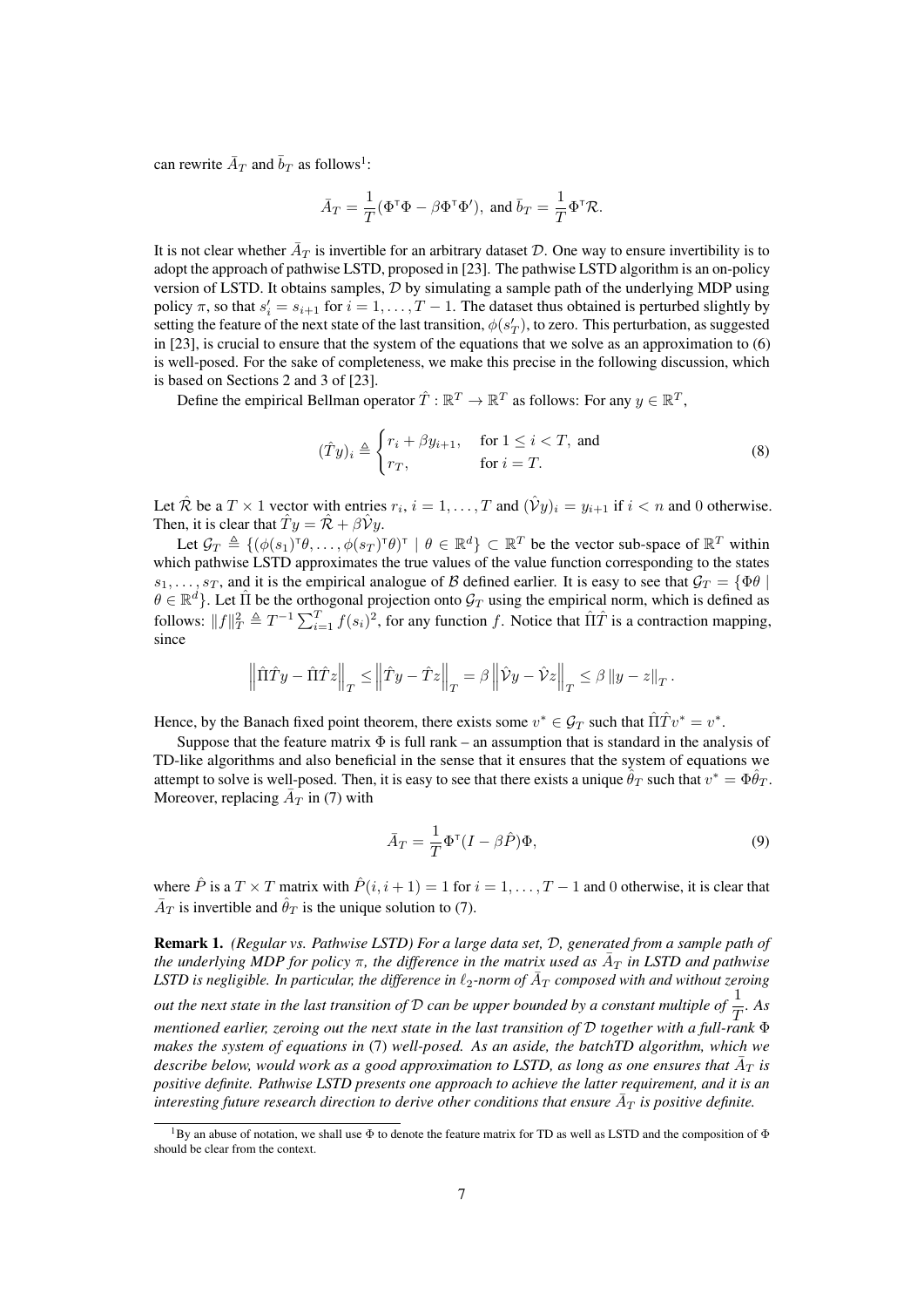## 3.2 Update rule and pseudocode for the batchTD algorithm

The idea is to perform an incremental update that is similar to TD, except that the samples are drawn uniformly randomly from the dataset  $D$ . Recall that, in the case of pathwise LSTD, the data set corresponds to those along a sample path simulated from the underlying MDP for a given policy  $\pi$ , i.e.,  $s'_i = s_{i+1}, i = 1, \dots, T-1$  and  $s'_T = 0$ .

The full pseudocode for batchTD is given in Algorithm 1. Starting with an arbitrary  $\theta_0$ , we update the parameter  $\theta_n$  as follows:

$$
\theta_n = \Upsilon \left( \theta_{n-1} + \gamma_n \left( r_{i_n} + \beta \theta_{n-1}^\mathsf{T} \phi(s'_{i_n}) - \theta_{n-1}^\mathsf{T} \phi(s_{i_n}) \right) \phi(s_{i_n}) \right),\tag{10}
$$

where each  $i_n$  is chosen uniformly randomly from the set  $\{1, \ldots, T\}$ . In other words, we pick a sample with uniform probability  $1/T$  from the set  $\mathcal{D} = \{(s_i, r_i, s'_i), i = 1, ..., T)\}\$  and use it to perform a fixed point iteration in (10). The quantities  $\gamma_n$  above are *step sizes* that are chosen in advance and satisfy standard stochastic approximation conditions, i.e.,  $\sum_n \gamma_n = \infty$ , and  $\sum_n \gamma_n^2 < \infty$ . The operator  $\Upsilon$  projects the iterate  $\theta_n$  onto the nearest point in a closed ball  $C \subset \mathbb{R}^d$  with a radius H that is large enough to include  $\hat{\theta}_T$ . Note that projection via  $\Upsilon$  amounts to scaling down the  $\ell_2$ -norm of the iterate  $\theta_n$  so that it does not exceed H, and is a computationally inexpensive operation.

In the next section, we present non-asymptotic bounds for the error  $\left\|\theta_n - \hat{\theta}_T\right\|_2$  that hold with high probability, and in expectation, for the projected iteration in (10). Further, we also provide an error bound that holds in expectation for a variant of (10) without involving the projection operation. From the bounds presented below, we can infer that, for a step size choice that is inversely proportional to the number n of iterations, obtaining the optimal  $O(1/\sqrt{n})$  requires the knowledge of the minimum eigenvalue  $\mu$  of  $\frac{1}{2}(\bar{A}_T + \bar{A}_T)$ , where  $\bar{A}_T$  is a matrix made from the features used in the linear approximation (see assumption (A1) below). Subsequently, in Section 5, we present non-asymptotic bounds for a variant of the batchTD algorithm, which employs iterate averaging. The bounds for iterate-averaged batchTD establish that the knowledge of eigenvalue  $\mu$  is not needed to obtain a rate of convergence that can be made arbitrarily close to  $O(1/\sqrt{n})$ .

Algorithm 1 The batchTD algorithm

**Input:** Sample path based dataset  $\mathcal{D} \triangleq \{(s_i, r_i, s'_i), i = 1, ..., T)\}$  such that  $s'_i = s_{i+1}$ ,  $i =$ 1, ...,  $T-1$  and  $s'_T=0$ ; a choice of step-size sizes,  $\gamma_k$ ; a time horizon n. **Initialization:** Set  $\theta_0$ . Run: for  $k=1\ldots n$  do Get a random sample index:  $i_k \sim U({1, \ldots, T}).$ Perform update iteration:  $\theta_k = \Upsilon \left( \theta_{k-1} + \gamma_k \left( r_{i_k} + \beta \theta_{k-1}^\mathsf{T} \phi(s_{i_k}') - \theta_{k-1}^\mathsf{T} \phi(s_{i_k}) \right) \phi(s_{i_k}) \right)$ . end for **Output:**  $\theta_n$ 

## 4 Main results for the batchTD algorithm

**Map of the results:** Theorem 1 proves almost sure convergence of batchTD iterate  $\theta_n$  to LSTD solution  $\hat{\theta}_T$ , with and without projection. Theorem 2 provides finite time bounds both in high probability and in expectation for the error  $\|\theta_n - \theta_T\|_2$ , where  $\theta_n$  is given by (10). We require high probability bounds to qualify the rate of convergence of the approximate value function  $\Phi \theta_n$ to the true value function, i.e., a variant of Theorem 1 in [23] for the case of the batchTD algorithm. Theorem 5 presents a performance bound for the special case when the dataset  $D$  comes from a sample path of the underlying MDP for the given policy  $\pi$ . Note that the first three results above hold irrespective of whether the dataset  $D$  is based on a sample path or not. However, the performance bound is for a sample path dataset only and is used to illustrate that using batchTD in place of regular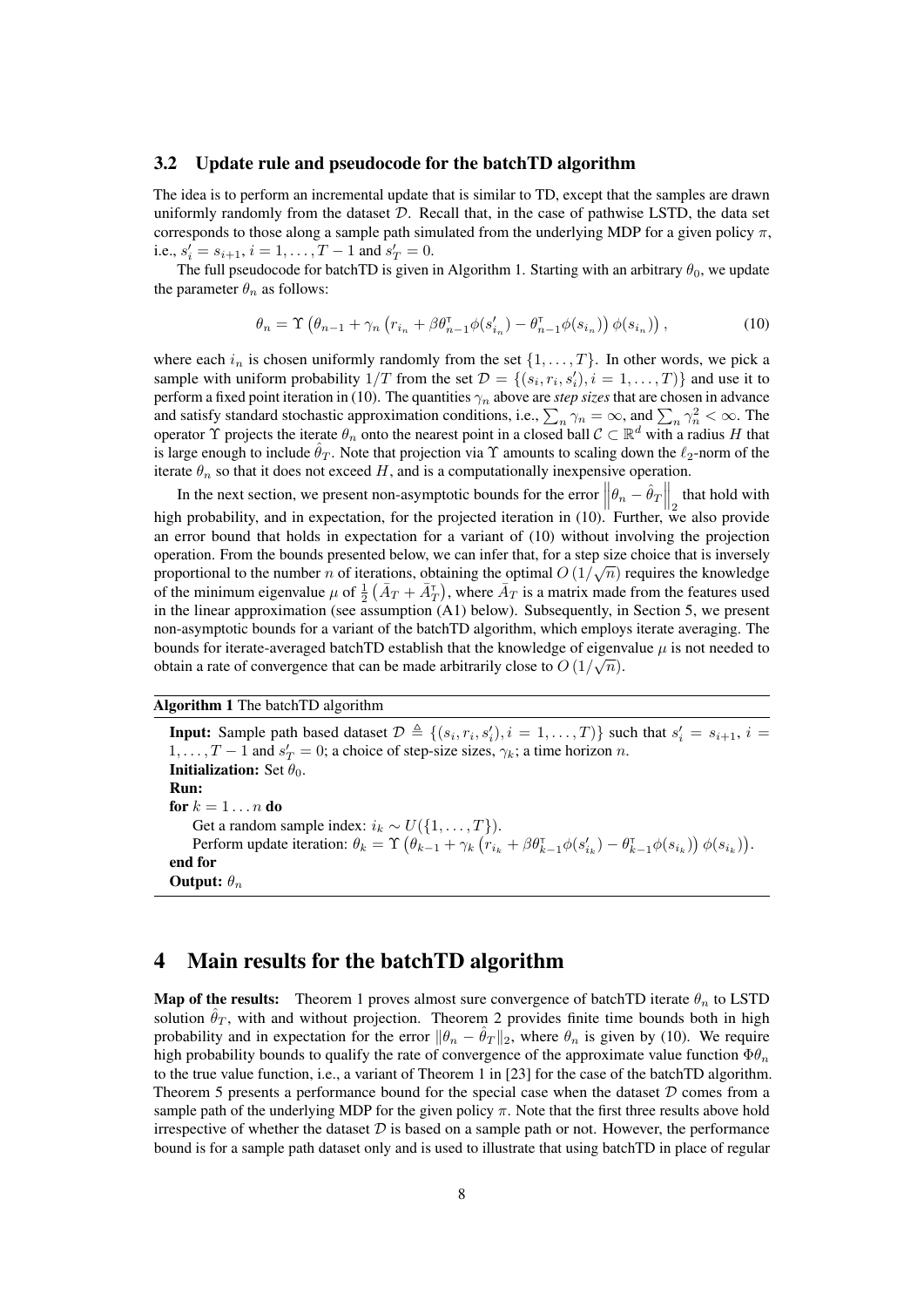LSTD does not harm the overall convergence rate of the approximate value function to the true value function.

We state all the results in Sections 4.2–4.5 and provide detailed proofs of all the claims in Section 8. Also, all the results are by default for the projected version of the batchTD algorithm, i.e.,  $\theta_n$  given by (10), while Section 4.4 presents the results for the projection-free batchTD variant. In particular, the latter section provides both asymptotic convergence and a bound in expectation for the error  $\|\theta_n - \theta_T\|_2$  for the projection-free variant of batchTD.

## 4.1 Assumptions

We make the following assumptions for the analysis of the batchTD algorithm:

- (A1) The matrix  $\bar{A}_T$  is positive definite, which implies the smallest eigenvalue  $\mu$  of its symmetric part  $\frac{1}{2}(\bar{A}_T + \bar{A}_T)$  is greater than zero<sup>2</sup>.
- (A2) Bounded features:  $\|\phi(s_i)\|_2 \leq \Phi_{\text{max}} < \infty$ , for  $i = 1, ..., T$ .
- (A3) Bounded rewards:  $|r_i| \le R_{\text{max}} < \infty$  for  $i = 1, ..., T$ .
- (A4) The set  $C \triangleq \{ \theta \in \mathbb{R}^d \mid ||\theta||_2 \leq H \}$  used for projection through  $\Upsilon$  satisfies  $H > \frac{||\bar{b}_T||_2}{\mu}$ , where  $\mu$  is as defined in (A1).

In the following sections, we present results for the generalized setting, i.e., the dataset  $D$  does not necessarily come from a sample path of the underlying MDP, but we assume (see (A1)) that the matrix  $\bar{A}_T$  is positive definite. For pathwise LSTD, (A1) can be replaced by the following assumption:

(A1') The matrix  $\Phi$  is full rank.

Recall that the pathwise LSTD in [23] perturbs the data set slightly, as discussed in Section 3.1 above. Thus, from (9), we have

$$
\mu \ge \frac{(1-\beta)}{T} \mu', \text{ where } \mu' \triangleq \lambda_{\min}(\Phi^{\mathsf{T}} \Phi). \tag{11}
$$

The inequality above holds because  $\left\|\hat{P}v\right\|_2 \leq \|v\|_2$ , and  $\left\|\hat{P}^\tau v\right\|_2 \leq \|v\|_2$ , leading to the fact that  $\lambda_{\min}\left(I - \frac{\beta}{2}\left(\hat{P} + \hat{P}^{\dagger}\right)\right) \ge (1 - \beta)$ . Thus, it is easy to infer that (A1') implies (A1), using (11) in conjunction with the fact that a full rank  $\Phi$  implies  $\mu' > 0$ .

Note that the dataset is assumed to be fixed for all the results presented below.

## 4.2 Asymptotic convergence

**Theorem 1.** Assume (A1)-(A4), and also that the step sizes  $\gamma_n \in \mathbb{R}_+$  satisfy  $\sum_n \gamma_n = \infty$ , and **neorem 1.** Assume  $(11)$ - $(14)$ , and also that the step stres  $n \geq \infty$ .  $\sum_{n} \gamma_n^2 < \infty$ . Then, for the iterate  $\theta_n$  updated according to (10), we have

$$
\theta_n \to \hat{\theta}_T \text{ a.s. as } n \to \infty. \tag{12}
$$

*Proof.* See Section 8.1.

## 4.3 Non-asymptotic bounds

The main result that bounds the computational error  $\left\|\theta_n - \hat{\theta}_T\right\|_2$  with explicit constants is given below.

 $\Box$ 

<sup>&</sup>lt;sup>2</sup>A real matrix A is positive definite if and only if the symmetric part  $\frac{1}{2}(A + A^{T})$  is positive definite.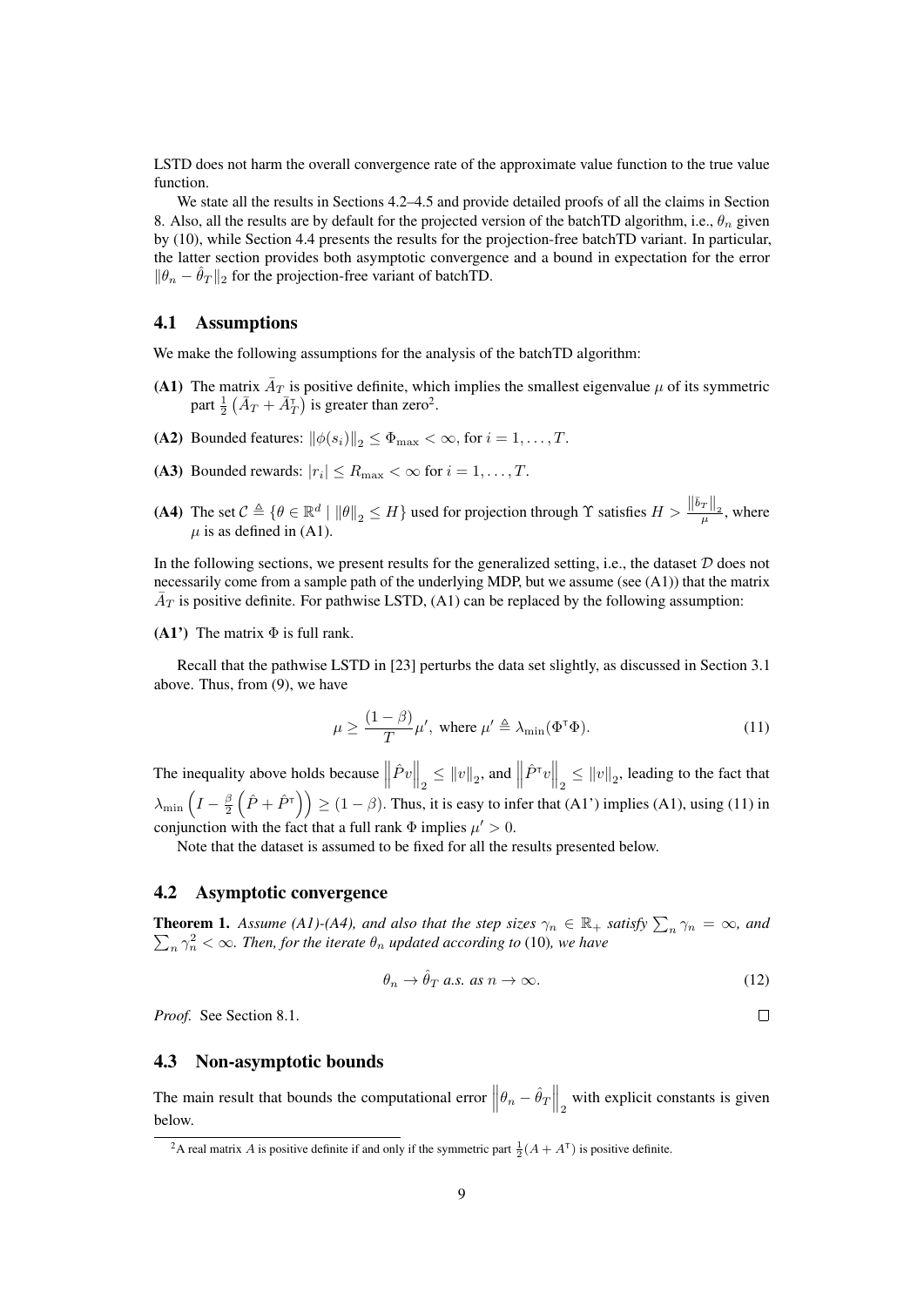### Theorem 2 (*Error bounds for batchTD*).

*Assume (A1)-(A4). Set*  $\gamma_n = \frac{c_0 c}{(c+n)}$  *such that*  $c_0 \in (0, \mu((1+\beta)^2 \Phi_{\max}^4)^{-1}]$  *and*  $c_0 c > \frac{1}{\mu}$ *. Then, for any*  $\delta > 0$ *, we have* 

$$
\mathbb{E}\left\|\theta_n - \hat{\theta}_T\right\|_2 \le \frac{K_1(n)}{\sqrt{n+c}}, \quad \text{and} \tag{13}
$$

$$
\mathbb{P}\left(\left\|\theta_n - \hat{\theta}_T\right\|_2 \le \frac{K_2(n)}{\sqrt{n+c}}\right) \ge 1 - \delta. \tag{14}
$$

 $\Box$ 

In the above,  $K_1(n)$  and  $K_2(n)$  are functions of order  $O(1)$ , defined by<sup>3</sup>:

$$
K_1(n) \triangleq \frac{\left\|\theta_0 - \hat{\theta}_T\right\|_2 \sqrt{(c+1)^{c_0 c \mu}}}{\sqrt{(n+c)^{c_0 c \mu - 1}}} + \frac{2ec_0c\left(R_{\text{max}} + (1+\beta)H\Phi_{\text{max}}^2\right)}{\sqrt{2c_0 c \mu - 1}}, \text{ and}
$$
  

$$
K_2(n) \triangleq 2\sqrt{ec_0c}\left(R_{\text{max}} + (1+\beta)H\Phi_{\text{max}}^2\right)\sqrt{\frac{\log \delta^{-1}}{c_0 c \mu - 1}} + K_1(n).
$$

*Proof.* See Section 8.2.

A few remarks are in order.

Remark 2. *(Initial vs. sampling error) The bound in expectation above can be re-written as*

$$
\mathbb{E}\left\|\theta_{n}-\hat{\theta}_{T}\right\|_{2} \leq \frac{\left\|\theta_{0}-\hat{\theta}_{T}\right\|_{2}\sqrt{(c+1)^{c_{0}c\mu}}}{(n+c)^{c_{0}c\mu/2}} + \frac{2ec_{0}c\left(R_{\max} + (1+\beta)H\Phi_{\max}^{2}\right)}{\sqrt{2c_{0}c\mu - 1}\sqrt{n+c}}.\tag{15}
$$

*The first term on the RHS above is the initial error, while the second term is the sampling error. The initial error depends on the initial point*  $\theta_0$  *of the algorithm. The sampling error arises out of a martingale difference sequence that depends on the random deviation of the stochastic update from the standard fixed point iteration. From* (15)*, it is evident that the initial error is forgotten at the rate*  $O\left(\frac{1}{\sqrt{1-\frac{1}{2}}}\right)$  $n^{c_0c\mu/2}$ *n* Since  $c_0 c \mu > 1$ , the former rate is faster than the rate  $O(1/\sqrt{n})$  at which the *sampling error decays.*

Remark 3. *(Rate dependence on the minimum eigenvalue* µ*) We note that setting* c *such that*  $c_0c\mu = \eta \in (1,\infty)$  *we can rewrite the constants in Theorem 2 as:* 

$$
K_1(n) = \frac{\left\|\theta_0 - \hat{\theta}_T\right\|_2 \sqrt{(c+1)^{\eta}}}{\sqrt{(n+c)^{(\eta-1)}}} + \frac{2e\eta}{\mu\sqrt{(2\eta-1)}} \left(R_{\max} + (1+\beta)H\Phi_{\max}^2\right), \text{ and}
$$

$$
K_2(n) = 2\sqrt{e}\frac{\eta}{\mu} \left(R_{\max} + (1+\beta)H\Phi_{\max}^2\right) \sqrt{\frac{\log \delta^{-1}}{(\eta-1)}} + K_1(n).
$$

*So both the bounds in expectation and high probability have a linear dependence on the reciprocal of*  $\mu$ . Note also that the constant  $(R_{\max} + (1+\beta)H\Phi_{\max}^2)$  is nothing more than a bound on the size of *the random innovations made by the algorithm at each time step.*

**Remark 4.** *(Eigenvalue dependence on*  $\beta$ ) *Notice that the eigenvalue*  $\mu$  *is implicitly dependent on* β*:*

$$
\mu \triangleq \frac{1}{2} \lambda_{\min} (\bar{A}_T + \bar{A}_T^{\mathsf{T}}) = \frac{1}{2T} \lambda_{\min} \left( 2 \Phi^{\mathsf{T}} \Phi - \beta \left( \Phi^{\prime \mathsf{T}} \Phi + \Phi^{\mathsf{T}} \Phi^{\prime} \right) \right).
$$

*Clearly, as*  $\beta$  *increases, it is harder to satisfy the assumption that*  $\mu > 0$ *. Moreover, for pathwise LSTD (see Section 3.1), the inequality in* (11) *underlines an implicit linear dependence of the rates on the reciprocal of*  $(1 - \beta)$ *. However, the bounds' exact sensitivity to this reciprocal is data-dependent.* 

<sup>&</sup>lt;sup>3</sup>For notational convenience, we have chosen to ignore the dependence of  $K_1$  and  $K_2$  on the confidence parameter  $\delta$ .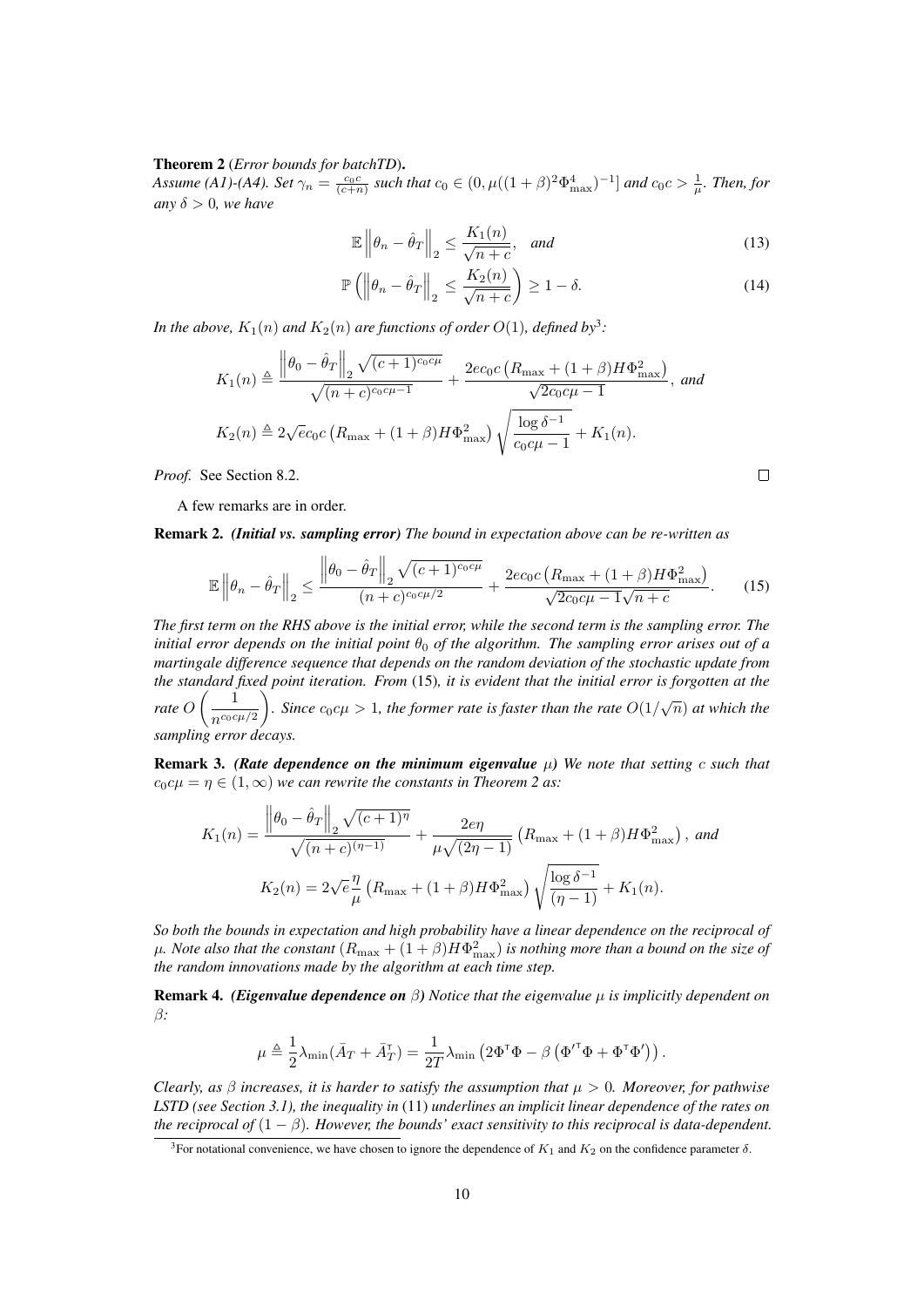Remark 5. *(Regularization) To obtain the best performance from the batchTD algorithm, we need to know the value of* µ*. However, we can get rid of this dependency easily by explicitly regularizing the problem. In other words, instead of the LSTD solution* (7)*, we obtain the following regularized variant:*

$$
\hat{\theta}_T^{reg} = (\bar{A}_T + \mu I)^{-1} \bar{b}_T,\tag{16}
$$

*where* µ *is now a constant set in advance. The update rule for this variant is*

$$
\theta_n^{reg} = (1 - \gamma_n \mu) \theta_{n-1} + \gamma_n \left( r_{i_n} + \beta \theta_{n-1}^{\mathsf{T}} \phi(s'_{i_n}) - \theta_{n-1}^{\mathsf{T}} \phi(s_{i_n}) \right) \phi(s_{i_n}). \tag{17}
$$

*This algorithm retains all the properties of the non-regularized batchTD algorithm, except that it converges to the solution of* (16) *rather than to that of* (7)*. In particular, the conclusions of Theorem 2 hold without requiring assumption (A1), but measuring*  $\theta_n - \hat{\theta}_T^{reg}$ , the error to the regularized fixed point  $\hat{\theta}_T^{reg}$ .

Remark 6. *(Computational complexity) Our theoretical results in Theorem 2 show that, with probability*  $1 - \delta$ *, batchTD constructs an*  $\epsilon$ *-approximation of the pathwise LSTD solution with*  $O(d\ln(1/\delta)/\epsilon^2)$  complexity. In other words, for the batchTD estimate to be within a distance  $\epsilon > 0$  *of the LSTD solution, the number of iterations of* (10) *would be proportional to*  $\frac{d \ln(1/\delta)}{\epsilon^2}$ . *This observation coupled with the fact that each iteration of* (10) *is of order* O(d) *establishes the advantage of batchTD over pathwise LSTD from a time-complexity viewpoint.*

*However, batchTD requires storing the entire dataset for the purpose of random sampling. To reduce the storage requirement of batchTD, one could uses mini-batching of the dataset, i.e., store smaller subsets of the dataset and run batchTD updates on these mini-batches. It is an interesting direction for future work to analyze such an approach and recommend appropriate mini-batch sizes based on the parameters of the underlying policy evaluation problem. For the case of regression, such an approach has been recommended in earlier works, cf. [36].*

Remark 7. *(TD with linear function approximation) One could use completely parallel arguments to that in the proof of Theorem 2 to obtain rate results for TD(0) with linear function approximation under i.i.d. samples. A similar observation holds for the bounds presented below for the projectionfree variant of batchTD in Theorem 4 and for the iterate-averaged variant of batchTD in Theorem 6.*

*The bounds for TD with linear function approximation under i.i.d. sampling would be a side benefit, while the primary message from our work is that one could run TD(0) on a batch, and obtain a computational advantage, with performance comparable to that of LSTD. We have used pathwise LSTD to drive home this point.*

*Finally, note that the regular TD with linear function approximation is under non i.i.d. sampling (or involving a Markov noise component), and deriving non-asymptotic bounds for such a setting is beyond the scope of this paper.*

## 4.4 Projection-free variant of the batchTD algorithm

Here we consider a projection-free variant of batchTD that updates according to (10), but with  $\Upsilon(\theta) = \theta$ ,  $\forall \theta \in \mathbb{R}^d$ . We now present the results for batchTD without a non-trivial projection, under assumptions similar to the projected variant of batchTD, i.e., bounded rewards, features, and a positive lower bound on the minimum eigenvalue  $\mu$  of the symmetric part of  $\bar{A}_T$ . The results include asymptotic convergence and a bound in expectation on the error  $\|\theta_n - \hat{\theta}_T\|_2$ . However, we are unable to derive bounds in high probability without having the iterates explicitly bounded using  $\Upsilon$  and it would be a interesting future research direction to get rid of this operator for the bounds in high probability.

**Theorem 3.** Assume (A1)-(A3), and also that the step sizes  $\gamma_n \in \mathbb{R}_+$  satisfy  $\sum_n \gamma_n = \infty$ , and **netrically**  $\sum_{n} \gamma_n^2 < \infty$ . Then, for the iterate  $\theta_n$  updated according to (10) without projection (i.e.,  $\Upsilon$  is the *identity map), we have*

$$
\theta_n \to \hat{\theta}_T \text{ a.s. as } n \to \infty. \tag{18}
$$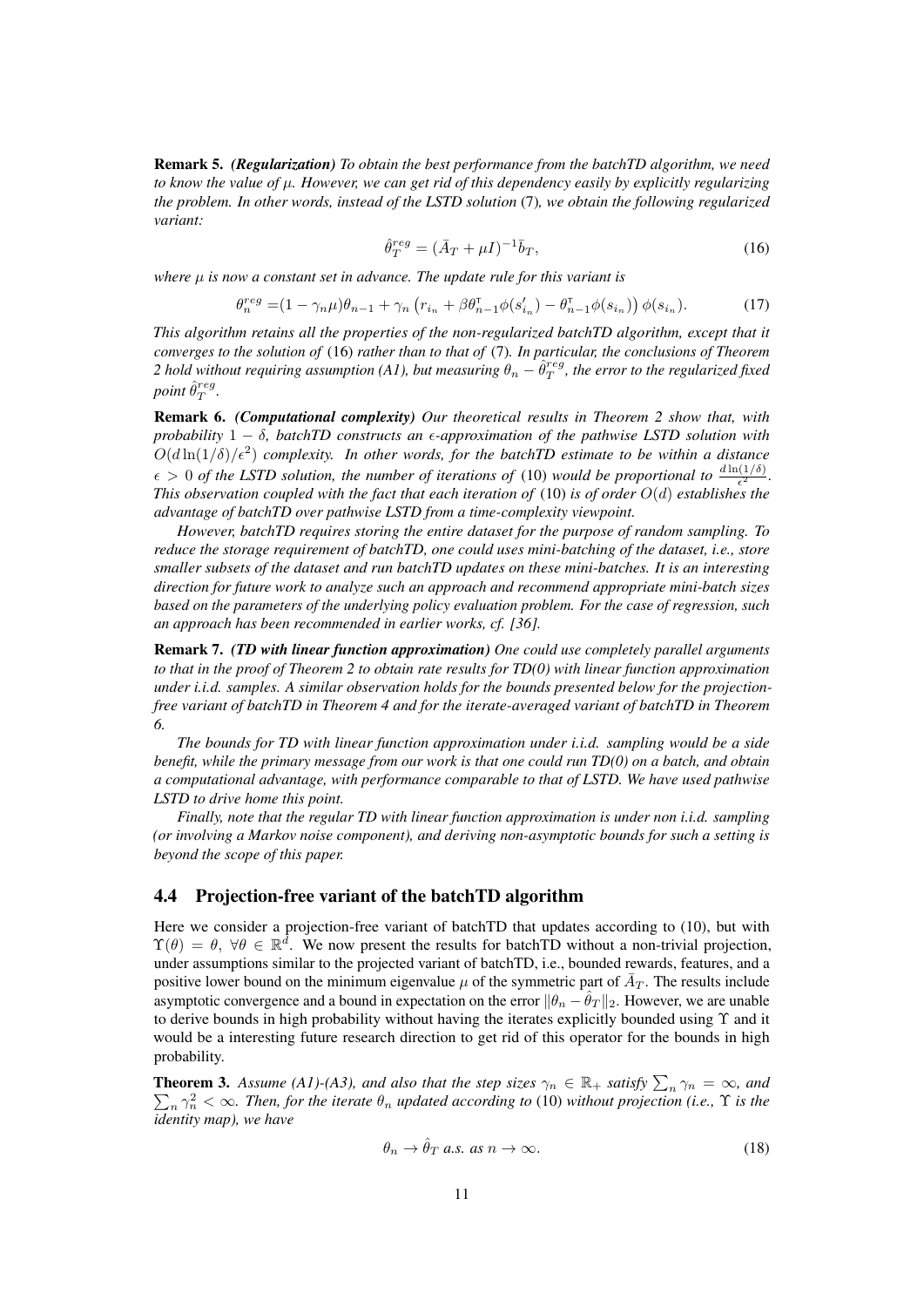*Proof.* See Section 8.2.

Using a slightly different proof technique, we are able to give a bound in expectation for the error of the non-projected batchTD.

## Theorem 4 (*Expectation error bound for batchTD without projection*).

*Assume* (A2)-(A4). Set  $\gamma_n = \frac{c_0 c}{(c+n)}$  such that  $c_0 \in (0, \mu((1+\beta)^2 \Phi_{\max}^4)^{-1}]$  and  $c_0 c \mu \in (1, \infty)$ . Then, *for any*  $\delta > 0$ *, we have* 

$$
\mathbb{E}\left\|\theta_n - \hat{\theta}_T\right\|_2 \le \frac{K_1(n)}{\sqrt{n+c}},\tag{19}
$$

*where*  $K_1(n)$  *is a function of order*  $O(1)$ *, defined by:* 

$$
K_1(n) \triangleq \frac{\sqrt{3} \| \theta_0 - \hat{\theta}_T \|_2 \sqrt{(c+1)^{c_0 c \mu}}}{\sqrt{(n+c)^{c_0 c \mu - 1}}} + \frac{2\sqrt{3} e c_0 c \left( R_{\max} + (1+\beta) \left\| \hat{\theta}_T \right\|_2 \Phi_{\max}^2 \right)}{\sqrt{2 c_0 c \mu - 1}}.
$$

*Proof.* See Section 8.3.

## 4.5 Performance bound

We can combine our error bounds above with the performance bound derived in [23] for pathwise LSTD. The theorem below shows that using batchTD in place of pathwise LSTD does not impact the overall convergence rate.

**Theorem 5** (*Performance bound*). Let  $\tilde{v}_n \triangleq \Phi \theta_n$  denote the approximate value function obtained *after* n *steps of batchTD, and let* v *denote the true value function, evaluated at the states*  $s_1, \ldots, s_T$ *along the sample path. Then, under the assumptions (A1)-(A4), with probability*  $1 - 2\delta$  *(taken w.r.t. the random path sampled from the MDP, and the randomization in batchTD), we have*

$$
||v - \tilde{v}_n||_T \le \underbrace{\frac{||v - \Pi v||_T}{\sqrt{1 - \beta^2}}}_{\text{approximation error}} + \underbrace{\frac{\beta R_{\text{max}} \Phi_{\text{max}}}{(1 - \beta)} \sqrt{\frac{d}{\mu'}} \left( \sqrt{\frac{8 \ln \frac{2d}{\delta}}{T}} + \frac{1}{T} \right)}_{\text{estimation error}} + \underbrace{\frac{\Phi_{\text{max}} K_2(n)}{\sqrt{n + c}}}_{\text{computational error}}.
$$
 (20)

where  $||f||_T^2 \triangleq \frac{1}{T}$  $\frac{1}{T}\sum_{i=1}^{T}$  $\sum_{i=1}^{T} f(s_i)^2$ , for any function f and  $\mu'$  is the minimum eigenvalue of  $\frac{1}{T} \Phi^{\mathsf{T}} \Phi$  (see *also* (11)*).*

*Proof.* The result follows by combining Theorem 2 above with Theorem 1 of [23] using a triangle inequality.  $\Box$ 

Remark 8. *The approximation and estimation errors (first and second terms in the RHS of* (20)*) are artifacts of function approximation and least squares methods, respectively. The third term is a consequence of using batchTD in place of the LSTD. Setting*  $n = T$  *in the above theorem, we observe that using our scheme in place of LSTD does not impact the rate of convergence of the approximate value function*  $\tilde{v}_n$  *to the true value function v. Further, the performance bound in Theorem 5, considering only the dimension* d*, minimum eigenvalue* µ *and sample size* T*, is of the order*  $O\left(\frac{\sqrt{d}}{\sqrt{d}}\right)$  $\frac{1}{\mu\sqrt{T}}$ ), which is better than the order  $O\left(\frac{d}{\mu T^{1/4}}\right)$  on-policy performance bound for *GTD/GTD2 in Proposition 4 of [26].*

Remark 9. *(Generalization bounds) While Theorem 5 holds for only states along the sample path*  $s_1, \ldots, s_T$ , it is possible to generalize the result to hold for states outside the sample path. This *approach has been adopted in [23] for regular LSTD and the authors there provide performance bounds over the entire state space assuming a stationary distribution exists for the given policy* π *and the underlying Markov chain is mixing fast (see Lemma 4 in [23]). In the light of the result in*

 $\Box$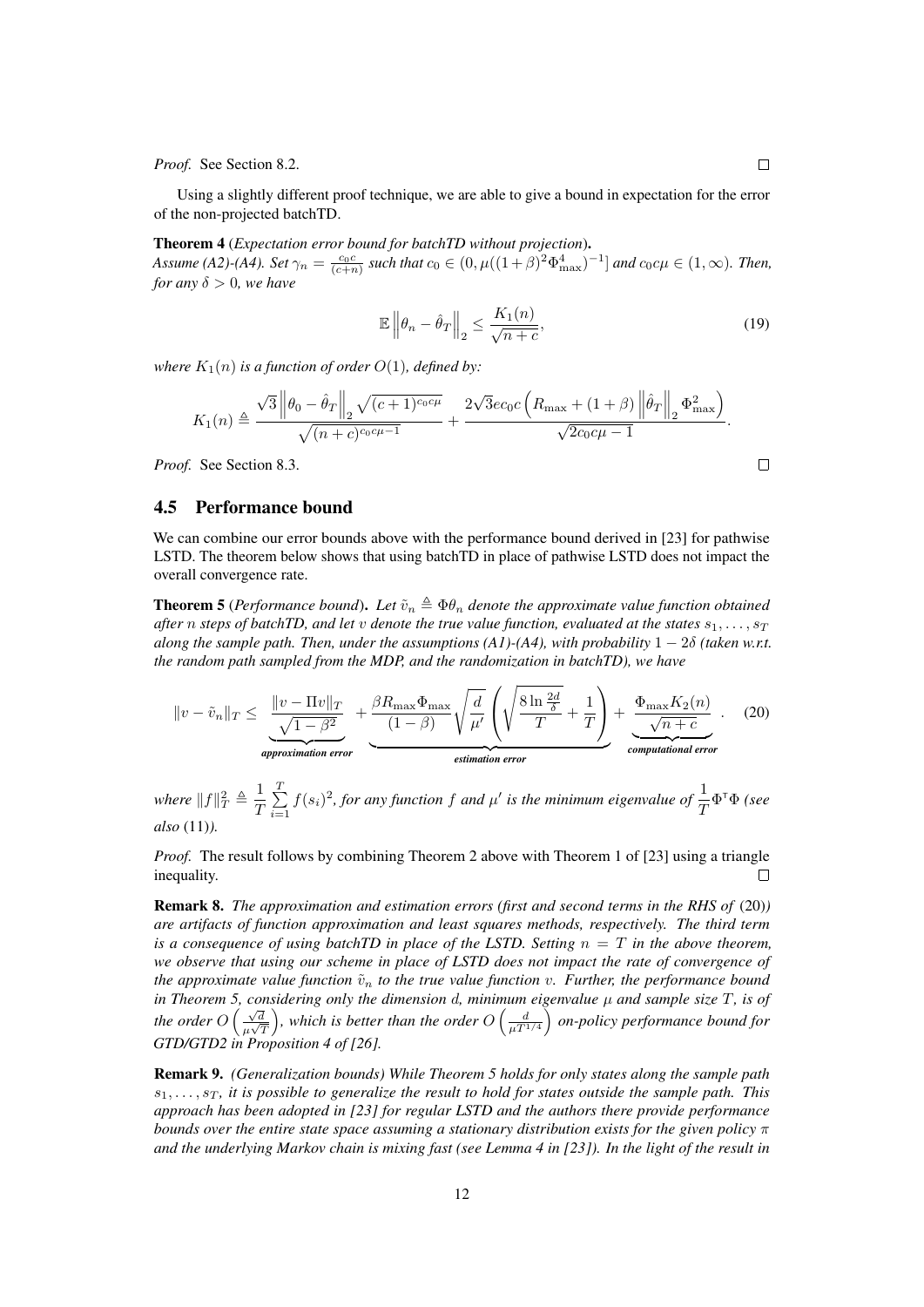*Theorem 5 above, it is straightforward to provide generalization bounds similar to Theorems 5 and 6 of [23] for batchTD as well, and the resulting rates from these generalization bound variants for batchTD are the same as that for regular LSTD. We omit these obvious generalizations, and refer the reader to Section 5 of [23] for further details.*

## 5 Iterate Averaging

Iterate averaging is a popular approach for which it is not necessary to know the value of the constant  $\mu$  (see (A1) in Section 4) to obtain the (optimal) approximation error of order  $O(n^{-1/2})$ . Introduced independently by Ruppert [37] and Polyak [31], the idea here is to use a larger step-size  $\gamma_n \triangleq c_0 \left( \frac{c}{(c + n)} \right)^{\alpha}$ , and then use the averaged iterate, defined as follows:

$$
\bar{\theta}_n \triangleq \frac{1}{n+1} \sum_{i=0}^n \theta_i,\tag{21}
$$

where  $\theta_n$  is the iterate of the batchTD algorithm, presented earlier. The following result bounds the the distance of the averaged iterate to the LSTD solution.

## Theorem 6 (*Error Bound for iterate averaged batchTD*).

*Assume* (*A1*)-(*A4*). Set  $\gamma_n = c_0 \left(\frac{c}{c+n}\right)^{\alpha}$ , with  $\alpha \in (1/2, 1)$  and  $c, c_0 > 0$ . Then, for any  $\delta > 0$ , and  $any\ n > n_0 \triangleq \max\{\lfloor\left(\frac{2c_0(1+\beta^2)\Phi_{\max}^4}{\mu})^{1/\alpha} - 1\right)c\rfloor, 0\}$ , we have

$$
\mathbb{E}\left\|\bar{\theta}_n - \hat{\theta}_T\right\|_2 \le \frac{K_1^{IA}(n)}{(n+c)^{\alpha/2}}, \quad \text{and} \tag{22}
$$

$$
\mathbb{P}\left(\left\|\bar{\theta}_n - \hat{\theta}_T\right\|_2 \le \frac{K_2^{IA}(n)}{(n+c)^{\alpha/2}} \right) \ge 1-\delta,\tag{23}
$$

*where*

$$
K_1^{IA}(n) \triangleq C_0 \left[ C_1 C_2 \left\| \theta_0 - \hat{\theta}_T \right\|_2 + \sqrt{e} \left( \frac{2\alpha}{1-\alpha} \right)^{\frac{1}{2(1-\alpha)}}
$$
  
+ 
$$
\underbrace{2c_0 C_1 C_2 \left( R_{\text{max}} + (1+\beta) H \Phi_{\text{max}}^2 \right) \sqrt{n_0}}_{(E1)} \right] \frac{1}{(n+1)(n+c)^{-\frac{\alpha}{2}}}
$$
  
+ 
$$
\underbrace{\left( R_{\text{max}} + (1+\beta) H \Phi_{\text{max}}^2 \right) c^{\alpha} c_0 \left( 2c_0 \mu c^{\alpha} \right)^{\frac{\alpha}{2(1-\alpha)}}}_{E2},
$$
  

$$
C_0 \triangleq \sum_{n=1}^{\infty} \exp \left( -c_0 \mu c^{\alpha} (n+c)^{1-\alpha} \right), C_1 \triangleq \exp \left( 2c_0 (1+\beta) \Phi_{\text{max}}^2 (n_0+1) \right),
$$
  

$$
C_2 \triangleq \exp \left( c_0 \mu c^{\alpha} (n_0+c+1)^{1-\alpha} \right), \text{and}
$$
  

$$
K_2^{IA}(n) \triangleq \left\{ \underbrace{4\sqrt{\log \delta^{-1} 1}_{\mu^2 c_0^2} \frac{1}{\mu} \left[ 2^{\alpha} + \left[ \frac{2\alpha}{c_0 \mu c^{\alpha}} \right]^{\frac{1}{1-\alpha}} + \frac{2(1-\alpha)(c_0 \mu)^{\alpha}}{\alpha} \right] \right.}_{(E3)}
$$
  
+ 
$$
\underbrace{\frac{\sqrt{n_0} e^{(1+\beta)\Phi_{\text{max}}^2 c_0 (2n_0+1)}}_{(E4)} \right\} \frac{1}{(n+1)(n+c)^{-\frac{\alpha}{2}}} + K_1^{IA}(n).
$$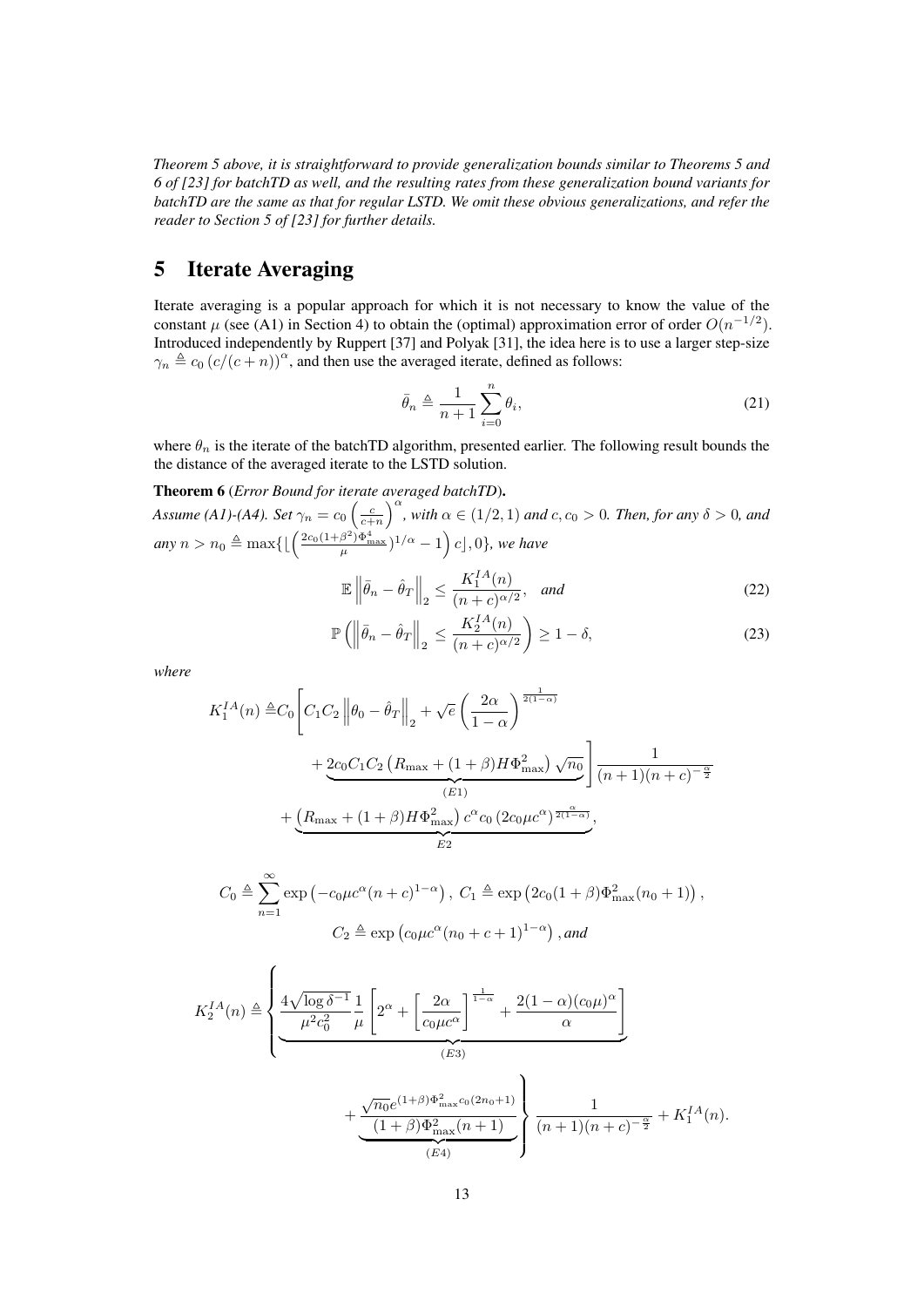*Proof.* The proof of both the high probability bound as well as bound in expectation proceed by splitting the analysis into the error before and after  $n_0$ . The individual terms in the definition of  $K_2^{IA}(n)$  can be classified based on whether they are bounding the error before or after  $n_0$ . In particular, the term labelled (E4) in the definition of  $K_2^{IA}(n)$  is a bound on the error before  $n_0$ , while the terms collected under (E3) are a bound on the error after  $n_0$ .

While the proof of the bound in expectation involves splitting the analysis before and after  $n_0$ , the resulting bound via  $K_1^{IA}(n)$  does not have a clear split into additive terms that directly correspond to before or after  $n_0$ . However, from the proof presented later, it is apparent that  $C_1$  arises out of a bound on the initial error before  $n_0$ , the term involving the factor labelled (E1) in the definition of  $K_1^{IA}(n)$  arises out of a bound on the sampling error before  $n_0$ . Further,  $C_0$  arises out of a bound on the initial error after  $n_0$  and the term labelled (E2) in  $K_1^{IA}(n)$  is used to bound the sampling error after  $n_0$ .

For a detailed proof, the reader is referred to Section 8.4.

 $\Box$ 

A few remarks are in order.

Remark 10. *(Explicit constants) Unlike [13], where the authors provide concentration bounds for general stochastic approximation schemes, our results provide an explicit*  $n_0$ , after which the error of *iterate averaged batchTD is nearly of the order*  $O(1/n)$ *.* 

Remark 11. *(Rate dependence on eigenvalue) From the bounds in Theorem 6, it is evident that the dependency on the knowledge of* µ *for the choice of* c *can be removed through averaging of the iterates, while obtaining a rate that is close to* 1/ √ n*. In particular, iterate averaging results in a rate that is of the order*  $O(1/n^{(1-\alpha)/2})$ , where the exponent  $\alpha$  has to be chosen strictly less than 1. Setting  $\alpha = 1$  causes the constant  $C_0$  as well as  $K_1^{IA}(n)$ ,  $K_2^{IA}(n)$  to blowup and hence, there is a *loss of* α/2 *in the rate, when compared to non-averaged batchTD. However, unlike the latter, iterate averaged batchTD does not need the knowledge of*  $\mu$  *in setting the step size*  $\gamma_n$ *.* 

Remark 12. *(Decay rate of initial error) The bound in expectation in Theorem 6 can be re-written as follows:*

$$
\mathbb{E}\left\|\bar{\theta}_n-\hat{\theta}_T\right\|_2 \le \frac{C_0C_1C_2\left\|\theta_0-\hat{\theta}_T\right\|_2}{(n+1)}+\frac{const}{(n+c)^{\alpha/2}}.
$$

*Thus, the initial error is forgotten at the rate*  $O(1/n)$  *and this is slower than the corresponding rate obtained for the case of non-averaged batchTD (see Remark 2). Hence, as suggested by earlier works on stochastic approximation (cf. [13]), it is preferred to average after a few iterations since the initial error is not forgotten faster than the sampling error with averaging.*

**Remark 13.** *(Computational cost vs. accuracy) Let*  $\epsilon, \delta > 0$ *. Then, the number of iterations n requires to achieve an accuracy*  $\epsilon$ , *i.e.*,  $\left\|\bar{\theta}_n - \hat{\theta}_T\right\|_2 \leq \epsilon$  with probability  $1 - \delta$ , *is of the order*  $O\left(\frac{1}{\epsilon^{2/\alpha}}\log\left(\frac{1}{\delta}\right)\right)$ . On the other hand, the corresponding number of iterations for the non-averaged *case (see Theorem 2) is*  $O\left(\frac{1}{\epsilon^2} \log\left(\frac{1}{\delta}\right)\right)$ *.* 

## 6 Recent works: A comparison

Non-asymptotic bounds for TD(0) with linear function approximation are derived in three recent works – see [10, 6, 22]. In [10, 22], the authors consider the i.i.d. sampling case, while the authors in [6] provide bounds in the i.i.d. as well as the more general Markov noise settings. As noted earlier in Remark 7, our analysis could be re-used to derive bounds for TD with linear function approximation in the i.i.d. sampling scenario, while the case of Markov noise is not handled by us. This observation justifies a comparison of the bounds that we derive for batchTD to those in the aforementioned references for TD under i.i.d. sampling, and we provide this comparison below.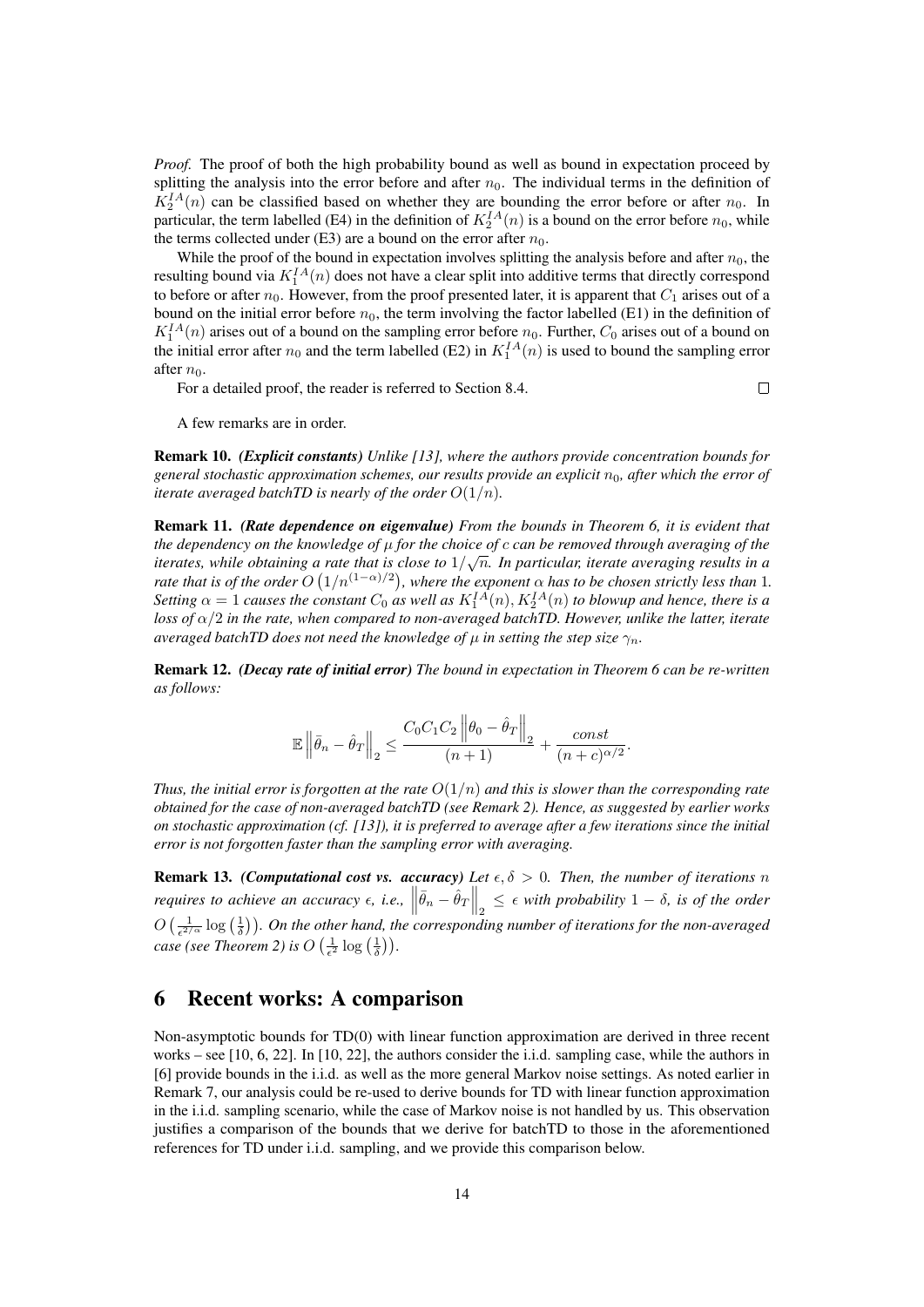- In comparison to the references [6] and [22] listed above, we would like to point out that we derive non-asymptotic bounds that hold with high probability, in addition to bounds that hold in expectation. The aforementioned references provide bounds that hold in expectation only.
- In [6], the bound in expectation that we derived in Theorem 2 matches the bound derived in [6], up to constants. Note that our result in Theorem 2, as well as those in [6] are for the projected variant of TD(0). In addition, we also provide a bound in expectation in Theorem 4 for the projection-free variant of TD(0).
- Continuing the comparison with [6], the bounds in their work require the knowlege of the minimum eigenvalue  $\mu$ , which is unknown in a typical RL setting. We get rid of this problematic eigenvalue dependence through iterate averaging, while obtaining a nearly optimal rate of the order  $O(n^{\alpha/2})$ , where  $\frac{1}{2} < \alpha < 1$ .
- The bounds in [10] are for TD(0) with linear function approximation under the i.i.d. sampling case, allowing a comparison of bounds for batchTD with their results. The bound in expectation on the error  $\|\theta_n - \theta^*\|_2$  in Theorem 3.1 of [10] is  $O(\frac{1}{n^{\sigma}})$ , where  $0 < \sigma < \frac{1}{2}$ . Here  $\theta_n$  is the TD(0) iterate, and  $\theta^*$  is the TD fixed point. In contrast, the bound we obtain in Theorem 3 is  $O(\frac{1}{\sqrt{n}})$ . Both results are for the projection-free variant. However, our bound involves a stepsize that require the knowledge of  $\mu$  (see (A1)), while their stepsize is  $\Theta(\frac{1}{n^{2\sigma}})$ . Our results for the iterate-averaged variant in Theorem 6 get rid of this stepsize dependence, and the rate we obtain for this variant are comparable to that in Theorem 3.1 of [10]. An advantage with our bounds is that, unlike [10], we make all the constants explicit.
- Continuing the comparison with [10], we first note that the high-probability bound in 2 in our work, which is for the case when  $\mu$  is known, has a rate of order  $O\left(\frac{1}{\sqrt{n}}\right)$ , while the iterate averaged variant in Theorem 6 exhibits a rate  $O\left(\frac{1}{n^{\alpha/2}}\right)$ , where  $0 < \alpha < \frac{1}{2}$ . On the other hand, we find it difficult to infer the rate from the bounds in Theorem 3.6 of [10], as the same depends on a parameter  $\lambda$  that is below the minimum eigenvalue (which is  $\mu$  in our notation). Further, our high probability bound in Theorem 2 applies for all  $n$ , while that in Theorem 6 is for all  $n \geq n_0$ , with  $n_0$  explicitly specified (as a function of the underlying parameters). In contrast, the bound in Theorem 3.6 of  $[10]$  applies to sufficiently large n, where the threshold beyond which the bound applies is not explicitly specified. Finally, we project the iterates to keep it bounded, while the bounds in [10] do not involve a projection operator. Note that we require projection for the high-probability bounds, while we derive a bound in expectation for the projection-free variant (see Theorem 4).
- In [22], the authors derive non-asymptotic bounds in expectation, which could be applied for TD(0) with linear function approximation, or even to our batchTD algorithm. The authors in [22] derive lower bounds, while we focus on Theorem 1, which contains the upper bound. Our bound in expectation in Theorem 2 is comparable to that in Theorem 1 there, since the overall rate is  $O(\frac{1}{\sqrt{n}})$  in either case, and both results assume knowledge about underlying dynamics (through the minimum eigenvalue  $\mu$  in our case, while through a certain distribution constant for setting the stepsize there). Further, unlike [22], we derive bounds for the iterate-averaged variant, which gets rid of the problematic stepsize dependence, at a compromise in the rate, which turns out to be  $O(\frac{1}{n^{\alpha}})$ , with  $\alpha < \frac{1}{2}$ .

## 7 Fast LSPI using batchTD *(fLSPI)*

LSPI [21] is a well-known algorithm for control based on the policy iteration procedure for MDPs. We propose a computationally efficient variant of LSPI, which we shall henceforth refer to as fLSPI. The latter algorithm works by substituting the regular LSTDQ with batchTDQ — an algorithm that is quite similar to batchTD described earlier. We first briefly describe the LSPI algorithm and later provide a detailed description of fLSPI.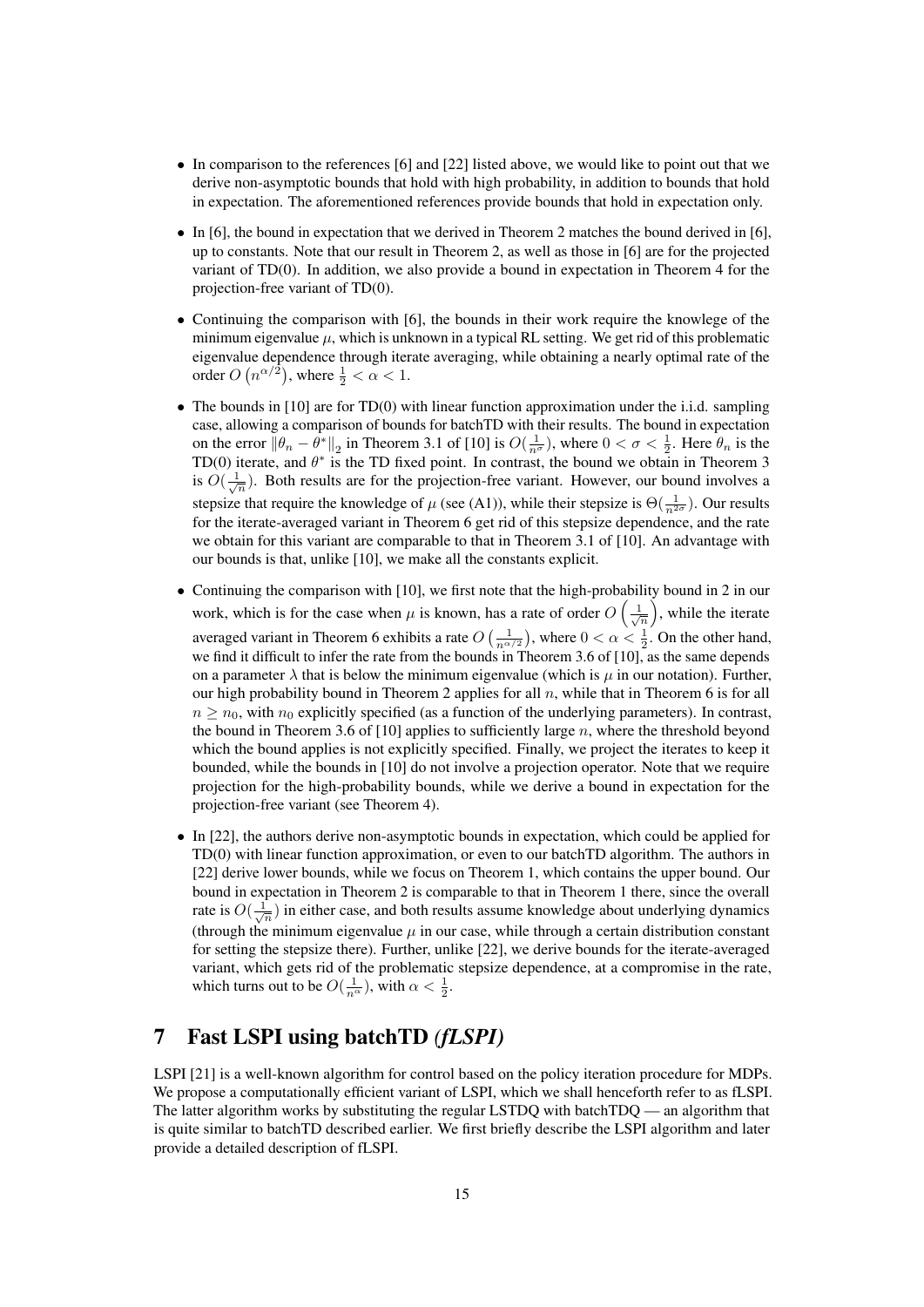## 7.1 Background for LSPI

We are given a set of samples  $\mathcal{D} \triangleq \{(s_i, a_i, r_i, s'_i), i = 1, ..., T)\}$ , where each sample *i* denotes a one-step transition of the MDP from state  $s_i$  to  $s'_i$  under action  $a_i$ , while resulting in a reward  $r_i$ . The objective is to find an *approximately optimal* policy using this set. This is in contrast with the goal of LSTD, which aims to approximate the state-value function of a particular policy (see Section 3.1).

For a given stationary policy  $\pi$ , the Q-value function  $Q^{\pi}(s, a)$  for any state  $s \in S$  and action  $a \in \mathcal{A}(\mathcal{S})$  is defined as follows:

$$
Q^{\pi}(s, a) \triangleq \mathbb{E}\left[\sum_{t=0}^{\infty} \beta^t r(s_t, \pi(s_t)) \mid s_0 = s, a_0 = a\right].
$$
 (24)

In the above, the initial state s and the action  $a$  in s are fixed, and thereafter the actions taken are governed by the policy  $\pi$ . This function can be thought of as the value function for a policy  $\pi$  in state s, given that the first action taken is the action a. As before, we parameterize the O-value function using a linear function approximation architecture,

$$
Q^{\pi}(s, a) \approx \theta^{\tau} \phi(s, a), \tag{25}
$$

where  $\phi(s, a)$  is a d-dimensional feature vector corresponding to the tuple  $(s, a)$  and  $\theta$  is a tunable policy parameter.

LSPI is built in the spirit of policy iteration algorithms. These perform policy evaluation and policy improvement in tandem. For the purpose of policy evaluation, LSPI uses a LSTD-like algorithm called LSTDQ, which learns an approximation to the Q- (state-action value) function. It does this for any policy  $\pi$ , by solving the linear system

$$
\hat{\theta}_T = \bar{A}_T^{-1} \bar{b}_T, \text{ where}
$$
\n
$$
\bar{A}_T = \frac{1}{T} \sum_{i=1}^T \phi(s_i, a_i) (\phi(s_i, a_i) - \beta \phi(s'_i, \pi(s'_i)))^\mathsf{T}, \text{ and } \bar{b}_T = T^{-1} \sum_{i=1}^T r_i \phi(s_i, a_i).
$$
\n(26)

As in the case of LSTD, the above can be seen as approximately solving a system of equations similar to (6), but in this case for the Q-value function. The pathwise LSTDQ variant is obtained by forming the dataset  $\mathcal D$  from a sample path of the underlying MDP for a given policy  $\pi$  and also zeroing out the feature vector of the next state-action tuple in the last sample of the dataset.

The policy improvement step uses the approximate Q-value function to derive a greedily updated policy as follows:

$$
\pi'(s) = \underset{a \in \mathcal{A}}{\arg \max} \, \theta^{\mathsf{T}} \phi(s, a).
$$

Since this policy is provably better than  $\pi$ , iterating this procedure allows LSPI to find an approximately optimal policy.

## 7.2 fLSPI Algorithm

The fLSPI algorithm works by substituting the regular LSTDQ with its computationally efficient variant batchTDQ. The overall structure of fLSPI is given in Algorithm 2.

For a given policy  $\pi$ , batchTDQ approximates LSTDQ solution (26) by an iterative update scheme as follows (starting with an arbitrary  $\theta_0$ ):

$$
\theta_k = \theta_{k-1} + \gamma_k \left( r_{i_k} + \beta \theta_{k-1}^\mathsf{T} \phi(s_{i_k}', \pi(s_{i_k}')) - \theta_{k-1}^\mathsf{T} \phi(s_{i_k}, a_{i_k}) \right) \phi(s_{i_k}, a_{i_k}) \tag{27}
$$

From Section 3, it is evident that the claims in Proposition 1 and Theorem 2 hold for the above scheme as well.

Remark 14. *Error bounds for fLSPI can be derived along the lines of those for regular on-policy LSPI in [23], and we omit the details.*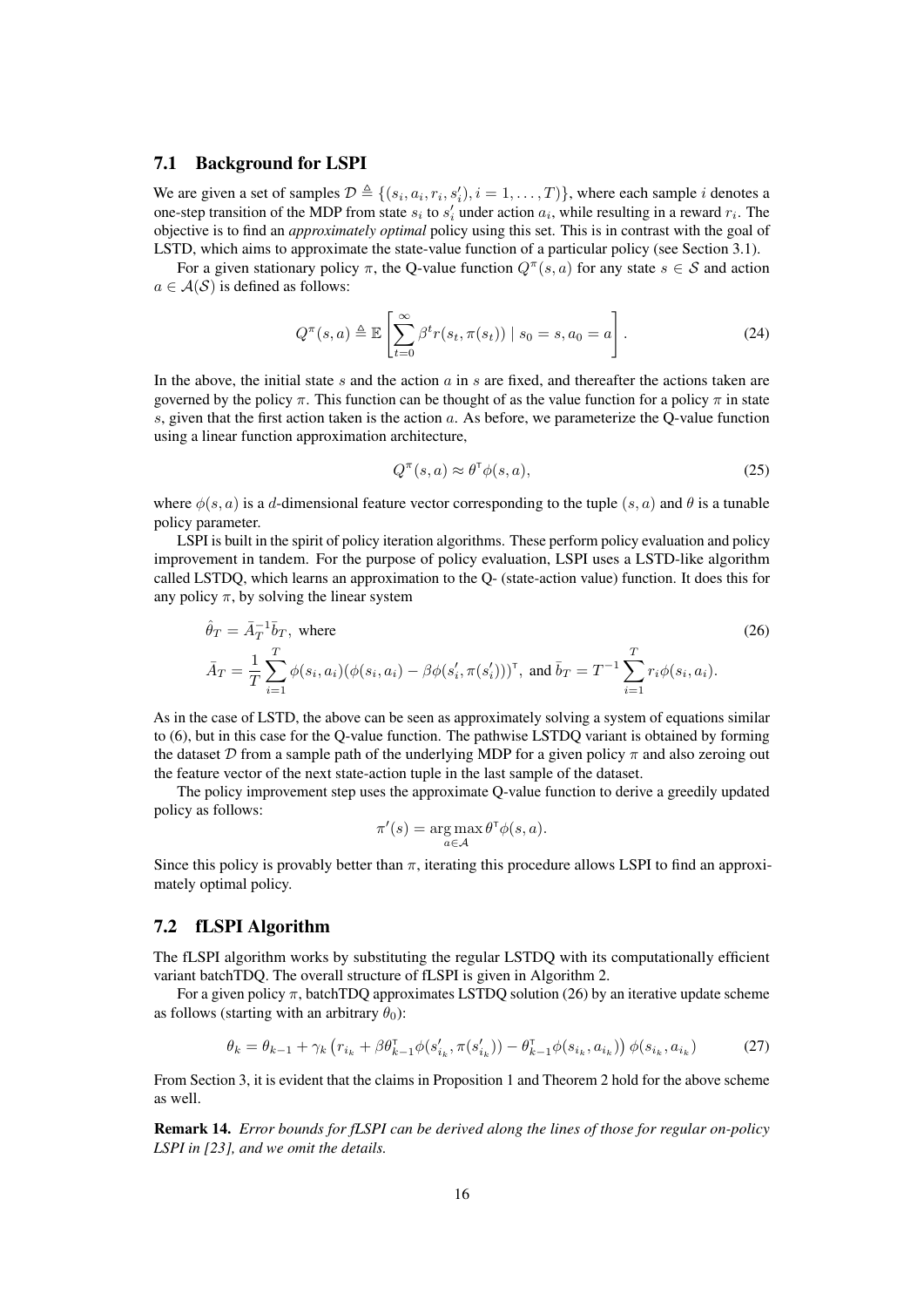## Algorithm 2 fLSPI

**Input:** Sample set  $D \triangleq \{s_i, a_i, r_i, s'_i\}_{i=1}^T$ , obtained from an initial (arbitrary) policy. **Initialization:**  $\epsilon$ ,  $\tau$ , step-sizes  $\{\gamma_k\}_{k=1}^{\tau}$ , initial policy  $\pi_0$  (given as  $\theta_0$ ).  $\pi \leftarrow \pi_0, \theta \leftarrow \theta_0.$ repeat *Policy Evaluation* Approximate LSTDO( $D, \pi$ ) using batchTDO( $D, \pi$ ) as follows: for  $k = 1 \ldots \tau$  do Get random sample index:  $i_k \sim U({1, \ldots, T})$ . Update batchTDQ iterate  $\theta_k$  using (27). end for  $\theta' \leftarrow \theta_{\tau}, \Delta = {\|\theta - \theta'\|}_2.$ *Policy Improvement* Obtain a greedy policy  $\pi'$  as follows:  $\pi'(s) = \arg \max_{a \in \mathcal{A}} \theta^{\tau \tau} \phi(s, a)$ .  $\theta \leftarrow \theta', \pi \leftarrow \pi'.$ until  $\Delta < \epsilon$ 

## 8 Convergence proofs

Let  $\mathcal{F}_n$  denotes the  $\sigma$ -field generated by  $\theta_0, \ldots, \theta_n, n \geq 0$ . Let

$$
f_n(\theta) \triangleq \left(r_{i_n} + \beta \theta^{\mathsf{T}} \phi(s'_{i_n}) - \theta^{\mathsf{T}} \phi(s_{i_n})\right) \phi(s_{i_n}).
$$
\n(28)

Recall that we denote the current state feature  $(T \times d)$ -matrix by  $\Phi \triangleq (\phi(s_1)^{\dagger}, \dots, \phi(s_T))$ , the next state feature  $(T \times d)$ -matrix by  $\Phi' \triangleq (\phi(s'_1)^{\top}, \dots, \phi(s'_T))$ , and the reward  $(T \times 1)$ -vector by  $\mathcal{R} = (r_1, \dots, r_T)^{\mathsf{T}}$ . Recall also that the LSTD solution is given by

$$
\hat{\theta}_T = \bar{A}_T^{-1} \bar{b}_T
$$
, where  $\bar{A}_T = \frac{1}{T} (\Phi^{\mathsf{T}} \Phi - \beta \Phi^{\mathsf{T}} \Phi')$  and  $\bar{b}_T = \frac{1}{T} \Phi^{\mathsf{T}} \mathcal{R}$ .

Finally we note also that the pathwise LSTD solution has the same form as above, except that  $\Phi' \triangleq \hat{P}\Phi = (\phi(s'_1)^{\text{T}}, \dots, \phi(s'_{T-1})^{\text{T}}, \mathbf{0}^{\text{T}})$ , where 0 is the  $d \times 1$  zero-vector.

## 8.1 Proof of asymptotic convergence

### Proof of Theorem 3 (batchTD without projection):

*Proof.* We first rewrite (10) as follows:

$$
\theta_n = \theta_{n-1} + \gamma_n \left( -\bar{A}_T \theta_{n-1} + \bar{b}_T + \Delta M_n \right),\tag{29}
$$

where  $\Delta M_n = f_n(\theta_{n-1}) - \mathbb{E}(f_n(\theta_{n-1}) | \mathcal{F}_{n-1})$  is a martingale difference sequence, with  $f_n(\cdot)$  as defined in (28).

The ODE associated with (29) is

$$
\dot{\theta}(t) = q(\theta(t)), t \ge 0.
$$
\n(30)

In the above,  $q(\theta(t)) \triangleq -\overline{A}_T \theta(t) + \overline{b}_T$ .

To show that  $\theta_n$  converges a.s. to  $\hat{\theta}_T$ , one requires that the iterate  $\theta_n$  remains bounded a.s. Both boundedness and convergence can be inferred from Theorems 2.1-2.2(i) of [8], provided we verify assumptions (A1)-(A2) there. These assumptions are as follows:

(a1) The function q is Lipschitz. For any  $\eta \in \mathbb{R}$ , define  $q_n(\theta) = q(\eta \theta)/\eta$ . Then, there exists a continuous function  $q_{\infty}$  such that  $q_{\eta} \to q_{\infty}$  as  $\eta \to \infty$  uniformly on compact sets. Furthermore, the origin is a globally asymptotically stable equilibrium for the ODE

$$
\dot{\theta}(t) = -q_{\infty}(\theta(t)).\tag{31}
$$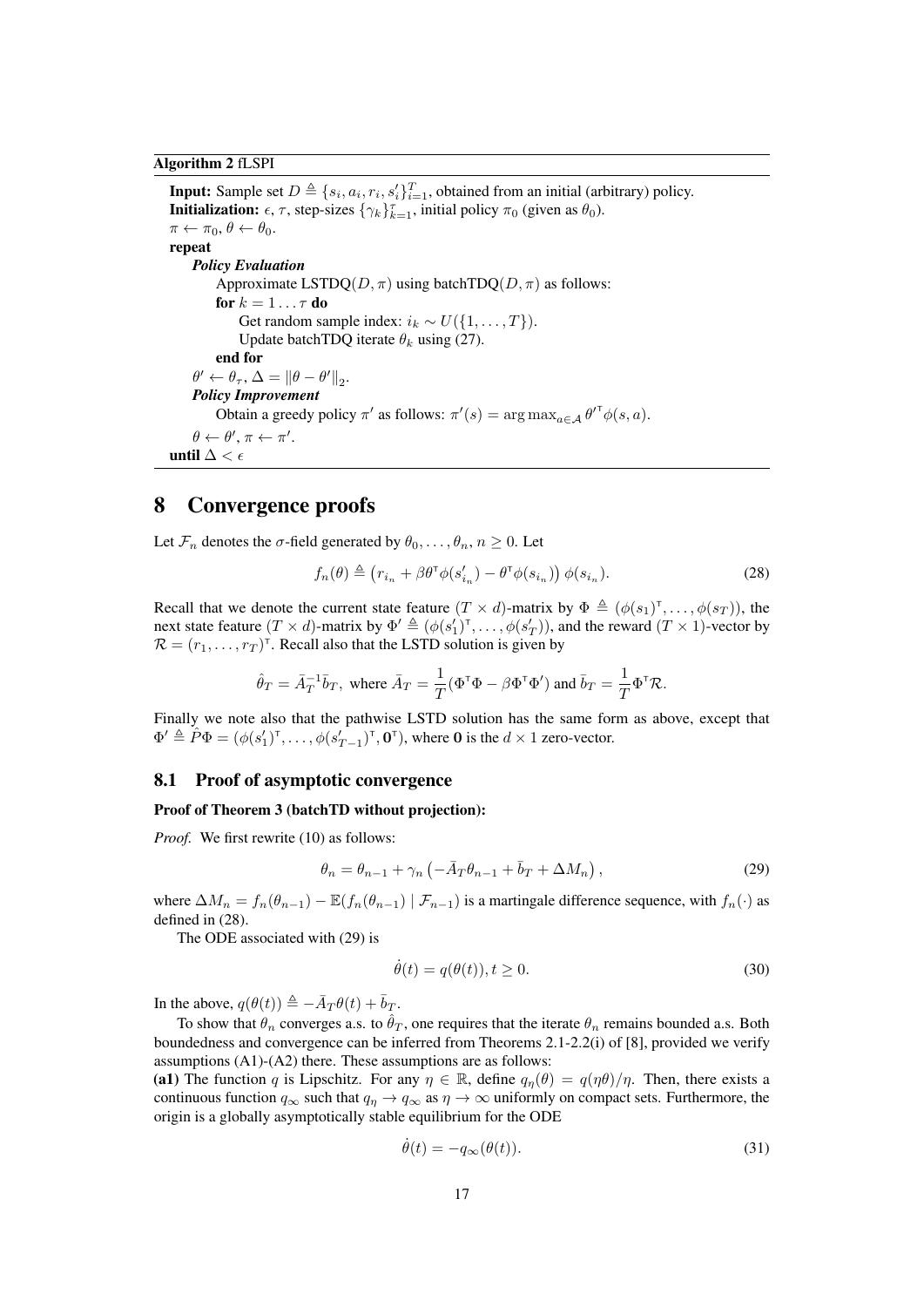(a2) The martingale difference  $\{\Delta M_n, n \geq 1\}$  is square-integrable with

$$
\mathbb{E}[\|\Delta M_{n+1}\|_2^2 \mid \mathcal{F}_n] \le C_0(1 + \|\theta_n\|_2^2), \ n \ge 0,
$$

for some  $C_0 < \infty$ .

We now verify (a1) and (a2) in our context. Notice that  $q_{\eta}(\theta) \triangleq -\bar{A}_T\theta + \bar{b}_T/\eta$  converges to  $q_{\infty}(\theta(t)) = -\overline{A}_T \theta(t)$  as  $\eta \to \infty$ . Since the matrix  $\overline{A}_T$  is positive definite by (A1), the aforementioned ODE has the origin as its globally asymptotically stable equilibrium. This verifies (a1).

For verifying (a2), notice that

$$
\mathbb{E}[\|\Delta M_{n+1}\|_{2}^{2} | \mathcal{F}_{n}] \leq \mathbb{E}[\|f_{n+1}(\theta_{2})\|_{2}^{2} | \mathcal{F}_{n}]
$$
  

$$
\leq (R_{\max}\Phi_{\max} + (1+\beta)\Phi_{\max}^{2} ||\theta_{n}||_{2})^{2}
$$

The first inequality follows from the fact that for any scalar random variable  $Y$ ,  $\mathbb{E}(Y - E[Y | \mathcal{F}_n])^2 \leq \mathbb{E}Y^2$ , while the second inequality follows from (A2) and (A3). The claim follows.  $\Box$ 

#### Proof of Theorem 1 (batchTD with projection):

*Proof.* We first rewrite (10) as follows:

$$
\theta_n = \Upsilon \left( \theta_{n-1} + \gamma_n \left( -\bar{A}_T \theta_{n-1} + \bar{b}_T + \Delta M_n \right) \right),\tag{32}
$$

where  $\Delta M_n$ ,  $\mathcal{F}_n$  and  $f_n(\theta)$  are as defined in (28).

From (A3) and the fact that the iterate  $\theta_n$  is projected onto a compact and convex set C, it is easy to see that the norm of the martingale difference  $\Delta M_n$  is upper bounded by  $2\left(R_{\rm max}\Phi_{\rm max}+(1+\beta)H\Phi_{\rm max}^2\right)$ . Thus, (32) can be seen as a discretization of the ODE

$$
\dot{\theta}(t) = \check{\Upsilon}(-\bar{A}_T\theta(t) + \bar{b}_T), \ t \ge 0,
$$
\n(33)

,

where  $\check{\Upsilon}(\theta) = \lim_{\tau \to 0} [(\Upsilon (\theta + \tau f(\theta)) - \theta)/\tau]$ , for any bounded continuous f. The operator  $\check{\Upsilon}$ ensures that  $\theta$  governed by (33) evolves within the set C that contains  $\hat{\theta}_T$ . As in the proof of Lemma 4.1 in [47], we have

$$
0=\langle\hat{\theta}_{T},-\bar{A}_{T}\hat{\theta}_{T}+\bar{b}_{T}\rangle\leq-\mu\left\Vert \hat{\theta}_{T}\right\Vert _{2}^{2}+\left\Vert \bar{b}_{T}\right\Vert _{2}\left\Vert \hat{\theta}_{T}\right\Vert _{2}
$$

where the inequality follows from (A1). From the foregoing, we have that  $\left\|\hat{\theta}_T\right\|_2 \le \frac{\|\bar{b}_T\|_2}{\mu} < H \Rightarrow$ 

 $\hat{\theta}_T \in \mathcal{C}$ . Following similar arguments as before, it can be inferred that at any boundary point  $\theta$  of  $\mathcal{C}, \langle \theta, -\bar{A}_t\theta + \bar{b}_T \rangle < 0$  and hence the ODE (33) has the origin as its globally asymptotically stable equilibrium. The claim now follows from Theorem 2 in Chapter 2 of [7] (or even Theorem 5.3.1 on pp. 191-196 of [19]).  $\Box$ 

## 8.2 Proofs finite-time error bounds for batchTD

To obtain high probability bounds on the computational error  $\|\theta_n - \hat{\theta}_T\|_2$ , we consider separately the deviation of this error from its mean (see (34) below), and the size of its mean itself (see (35) below). In this way the first quantity can be directly decomposed as a sum of martingale differences, and then a standard martingale concentration argument applied, while the second quantity can be analyzed by unrolling iteration (10).

Proposition 1 below gives these results for general step sequences. The proof involves two martingale analyses, which also form the template for the proofs for the least squares regression extension (see Section 10), and the iterate averaged variant of batchTD (see Theorem 6).

After proving the results for general step sequences, we give the proof of Theorem 2, which gives explicit rates of convergence of the computational error in high probability for a specific choice of step sizes.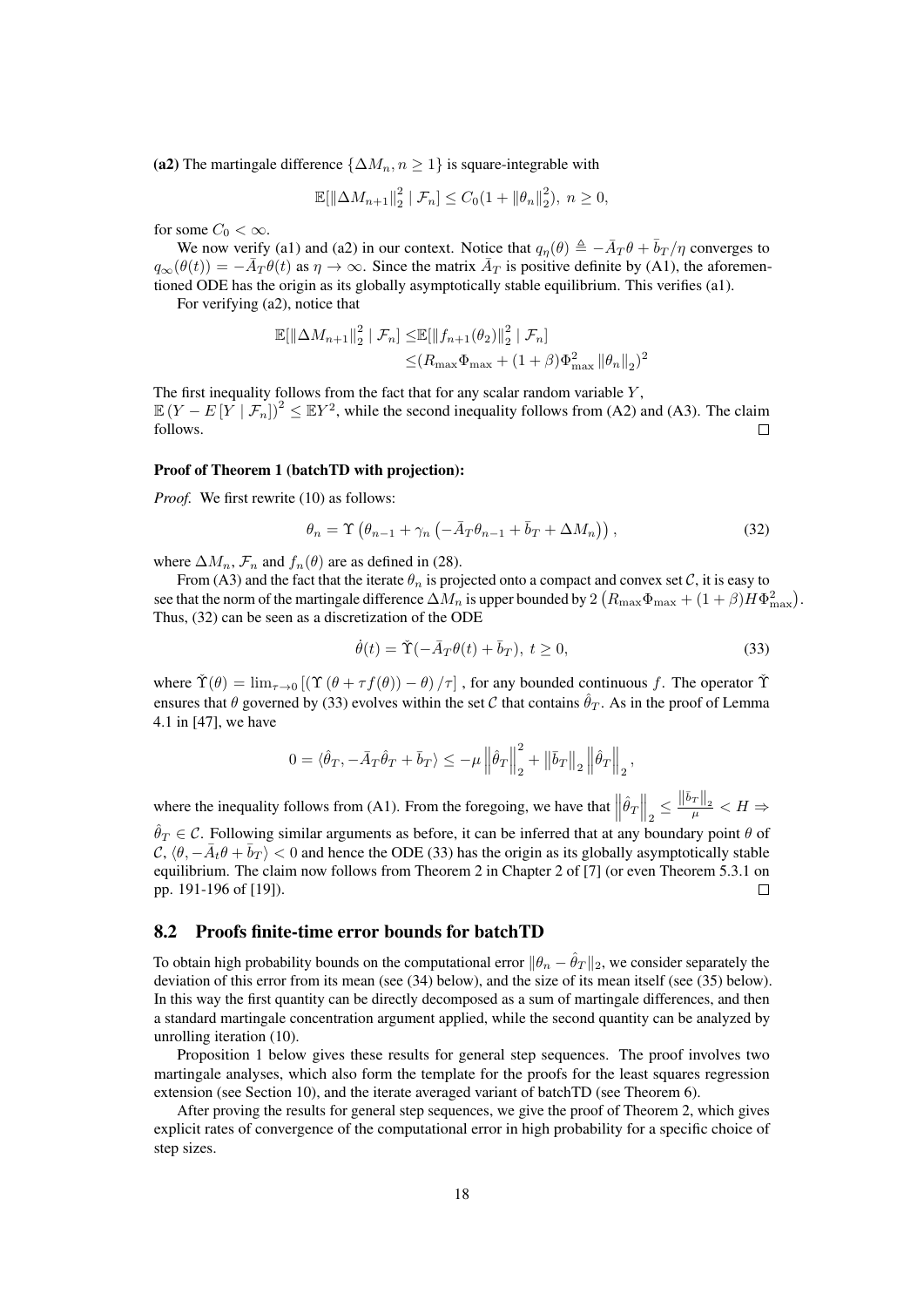**Proposition 1.** Let  $z_n = \theta_n - \hat{\theta}_T$ , where  $\theta_n$  is given by (10). Under (A1)-(A4), we have  $\forall \epsilon > 0$ ,

*(1) a bound in high probability for the centered error:*

$$
\mathbb{P}\left(\left\|z_{n}\right\|_{2} - \mathbb{E}\left\|z_{n}\right\|_{2} \geq \epsilon\right) \leq \exp\left(-\frac{\epsilon^{2}}{4\left(R_{\max} + (1+\beta)H\Phi_{\max}^{2}\right)^{2}\sum_{k=1}^{n}L_{k}^{2}}\right),\tag{34}
$$
\n
$$
\text{Re}\ L_{k} \triangleq \gamma_{k}\prod_{k=1}^{n} \gamma_{k}\left(1 - \gamma_{k}(2\mu - \gamma_{k}(1+\beta)^{2}\Phi^{4} - 1)\right)^{1/2}
$$

*where*  $L_k \triangleq \gamma_k \prod_{j=k+1}^n (1 - \gamma_j (2\mu - \gamma_j (1+\beta)^2 \Phi_{\text{max}}^4))^{1/2}$ ,

*(2) and a bound in expectation for the non-centered error:*

$$
\mathbb{E}\left(\left\|z_{n}\right\|_{2}\right)^{2} \leq \underbrace{\left[\prod_{k=1}^{n}\left(1-\gamma_{k}(2\mu-\gamma_{k}(1+\beta)^{2}\Phi_{\max}^{4})\right)\left\|z_{0}\right\|_{2}\right]^{2}}_{initial\ error} + 4 \underbrace{\sum_{k=1}^{n} \gamma_{k}^{2} \left[\prod_{j=k}^{n-1}\left(1-\gamma_{j}(2\mu-\gamma_{j}(1+\beta)^{2}\Phi_{\max}^{4})\right]^{2}\left(R_{\max}+(1+\beta)H\Phi_{\max}^{2}\right)^{2}\right]}_{sampling\ error}.
$$
\n(35)

As mentioned earlier, the initial error relates to the starting point  $\theta_0$  of the algorithm, while the sampling error arises out of a martingale difference sequence (see Step 1 in Section 8.2.2 below for a precise definition).

We establish later, in Section 8.2.3, that under a suitable choice of step sizes, the initial error is forgotten faster than the sampling error.

We claim that the terms of the form  $1 - \gamma_j (2\mu - \gamma_j \Phi_{\text{max}}^4 (1+\beta)^2)$ , which go into a product in the Lipschitz constant  $L_i$  as well as in the initial/sampling error terms of the expectation bound, are positive. This claim can be seen as follows:

$$
1 - \gamma_j \left( 2\mu - \gamma_j \Phi_{\text{max}}^4 (1+\beta)^2 \right) \ge 1 - 2\gamma_j (1+\beta) \Phi_{\text{max}}^2 + \gamma_j^2 \Phi_{\text{max}}^4 (1+\beta)^2
$$
  
=  $\left( 1 - \gamma_j (1+\beta) \Phi_{\text{max}}^2 \right)^2 \ge 0$ , (36)

where the inequality above follows from the fact that  $\mu \leq (1 + \beta)\Phi_{\text{max}}^2$ .

In Section 8.2.3, to establish the rates of Theorem 2, we first prove that  $\sum_{i=1}^{n} L_i$  is an order  $1/n$ term and the claim of positivity of  $L_i$  is necessary for the aforementioned proof.

### 8.2.1 Proof of Proposition 1 part (1)

*Proof.* The proof gives a martingale analysis of the centered computational error. It proceeds in three steps:

#### Step 1: (Decomposition of error into a sum of martingale differences)

Recall that  $z_n \triangleq \theta_n - \hat{\theta}_T$ . We rewrite  $||z_n||_2 - \mathbb{E} ||z_n||_2$  as follows:

$$
||z_n||_2 - \mathbb{E} ||z_n||_2 = \sum_{k=1}^n (g_k - g_{k-1}) = \sum_{k=1}^n D_k,
$$
\n(37)

where  $g_k \triangleq \mathbb{E}[\Vert z_n \Vert_2 | \mathcal{F}_k]$ ,  $D_k \triangleq g_k - \mathbb{E}[g_k | \mathcal{F}_{k-1}]$ , and  $\mathcal{F}_k$  denotes the  $\sigma$ -field generated by the random variables  $\{\theta_i, i \leq k\}$  for  $k \geq 0$ .

Recall that  $f_k(\theta) \triangleq (\theta^{\intercal} \phi(s_{i_k}) - (r_{i_k} + \beta \theta^{\intercal} \phi(s'_{i_k}))) \phi(s_{i_k})$  denotes the random innovation at time k given that  $\theta_{k-1} = \theta$ .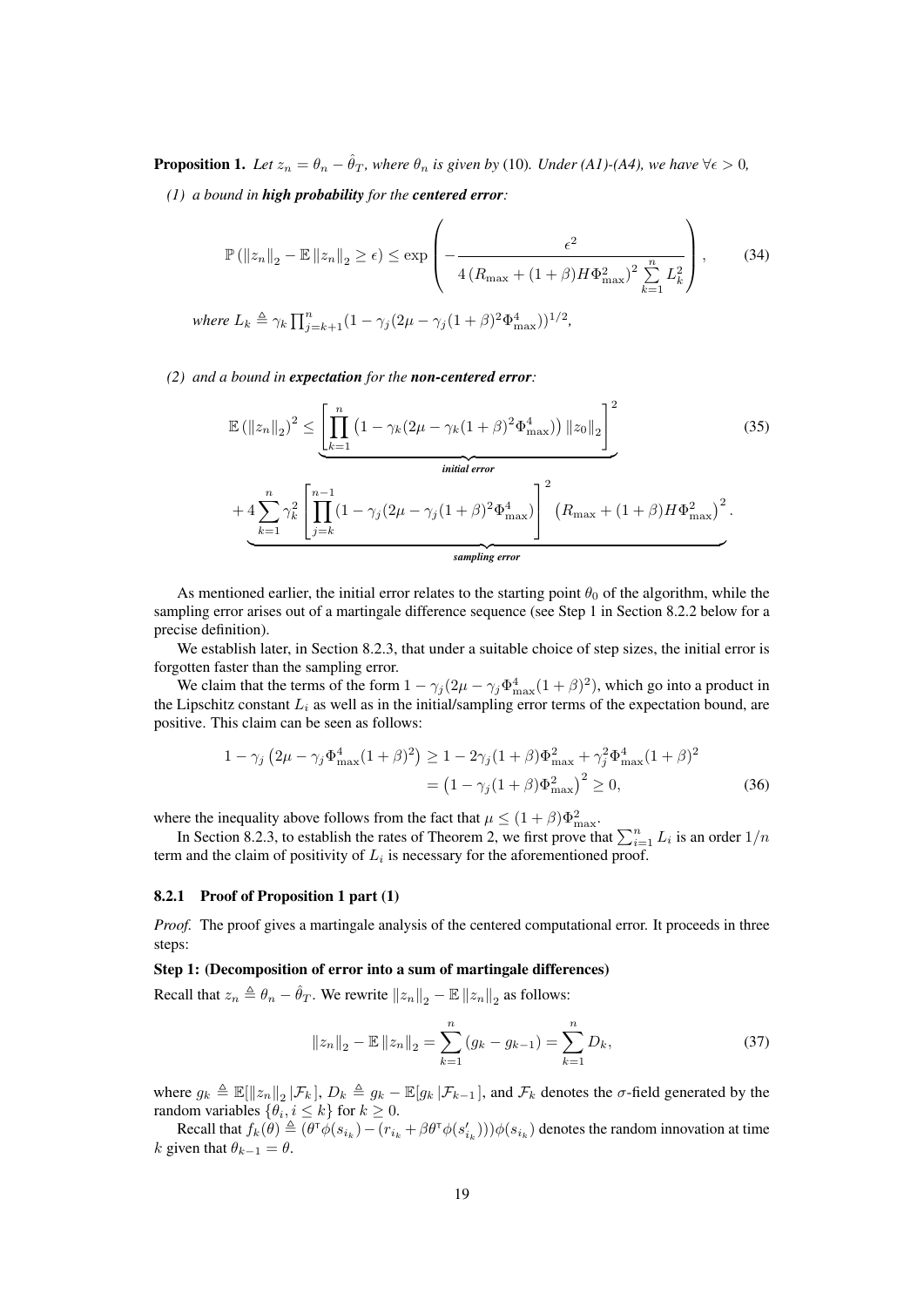## Step 2: (Showing that  $g_k$  is a Lipschitz function of the random innovation  $f_k)^4$

The next step is to show that the functions  $g_k$  are Lipschitz continuous in the random innovation at time k, with Lipschitz constants  $L_k$ . It then follows immediately that the martingale difference  $D_k$  is a Lipschitz function of the  $k^{th}$  random innovation with the same Lipschitz constant, which is the property leveraged in Step 3 below. In order to obtain Lipschitz constants with no exponential dependence on the inverse of  $(1 - \beta)\mu$  we depart from the general scheme of [14], and use our knowledge of the form of the random innovation  $f_k$  to eliminate the noise due to the rewards between time  $k$  and time  $n$ :

Let  $\Theta_j^k(\theta)$  denote the value of the random iterate at instant j evolving according to (10) and beginning from the value  $\theta$  at time k.

First we note that as the projection,  $\Upsilon$ , is non-expansive,

$$
\mathbb{E} \left( \left\| \Theta_j^k(\theta) - \Theta_j^k(\theta') \right\|_2 \mid \mathcal{F}_{j-1} \right) \n\leq \mathbb{E} \left( \left\| \Theta_{j-1}^k(\theta) - \Theta_{j-1}^k(\theta') - \gamma_j[f_j(\Theta_{j-1}^k(\theta)) - f_j(\Theta_{j-1}^k(\theta'))] \right\|_2 \mid \mathcal{F}_{j-1} \right).
$$

Expanding the random innovation terms, we have

$$
\Theta_{j-1}^{k}(\theta) - \Theta_{j-1}^{k}(\theta') - \gamma_{j}[f_{j}(\Theta_{j-1}^{k}(\theta)) - f_{j}(\Theta_{j-1}^{k}(\theta'))]
$$
\n
$$
= \Theta_{j-1}^{k}(\theta) - \Theta_{j-1}^{k}(\theta') - \gamma_{j}[\phi(s_{i_{j}})\phi(s_{i_{j}})^{\top} - \beta\phi(s_{i_{j}})\phi(s'_{i_{j}})^{\top}](\Theta_{j-1}^{k}(\theta) - \Theta_{j-1}^{k}(\theta'))
$$
\n
$$
= [I - \gamma_{j}a_{j}](\Theta_{j-1}^{k}(\theta) - \Theta_{j-1}^{k}(\theta')), \qquad (38)
$$

where  $a_j \triangleq [\phi(s_{i_j})\phi(s_{i_j})^{\dagger} - \beta\phi(s_{i_j})\phi(s'_{i_j})^{\dagger}]$ . Note that

$$
a_j^{\mathsf{T}} a_j = \phi(s_{i_j}) \phi(s_{i_j})^{\mathsf{T}} \phi(s_{i_j}) \phi(s_{i_j})^{\mathsf{T}}
$$
  
\n
$$
- \beta \left( \phi(s_{i_j}) \phi(s_{i_j})^{\mathsf{T}} \phi(s_{i_j}) \phi(s'_{i_j})^{\mathsf{T}} + \phi(s'_{i_j}) \phi(s_{i_j})^{\mathsf{T}} \phi(s_{i_j}) \phi(s_{i_j})^{\mathsf{T}} \right)
$$
  
\n
$$
+ \beta^2 \phi(s'_{i_j}) \phi(s_{i_j})^{\mathsf{T}} \phi(s_{i_j}) \phi(s'_{i_j})^{\mathsf{T}}
$$
  
\n
$$
= ||\phi(s_{i_j})||_2^2 [\phi(s_{i_j}) \phi(s_{i_j})^{\mathsf{T}}
$$
  
\n
$$
- \beta (\phi(s_{i_j}) \phi(s'_{i_j})^{\mathsf{T}} + \phi(s'_{i_j}) \phi(s_{i_j})^{\mathsf{T}}) + \beta^2 \phi(s'_{i_j}) \phi(s'_{i_j})^{\mathsf{T}}].
$$

Recall that  $\Phi^{\dagger} \triangleq (\phi(s_1), \ldots, \phi(s_T))$  and  $\Phi^{\dagger} \triangleq (\phi(s_1)', \ldots, \phi(s_T)')$ . Let  $\Delta \triangleq \text{diag}(\|\phi(s_1)\|_2^2, \ldots,$  $\|\phi(s_T)\|_2^2$ ). Then, for any vector  $\theta$ , we have

$$
\mathbb{E} \left( \theta^{\mathsf{T}} \left( I - \gamma_j a_j \right)^{\mathsf{T}} \left( I - \gamma_j a_j \right) \theta \mid \mathcal{F}_{j-1} \right) \n= \theta^{\mathsf{T}} \mathbb{E} \left( I - \gamma_j [a_j^{\mathsf{T}} + a_j - \gamma_j a_j^{\mathsf{T}} a_j] \right) \theta \mid \mathcal{F}_{j-1} \right) \n= \|\theta\|_2^2 - \gamma_j \theta^{\mathsf{T}} \frac{1}{T} \left[ 2 \Phi^{\mathsf{T}} \Phi - \beta \left( \Phi^{\mathsf{T}} \Phi' + {\Phi'}^{\mathsf{T}} \Phi \right) \n- \gamma_j \left( \Phi^{\mathsf{T}} \Delta \Phi - \beta \left( {\Phi'}^{\mathsf{T}} \Delta \Phi + {\Phi}^{\mathsf{T}} \Delta {\Phi'} \right) + \beta^2 {\Phi'}^{\mathsf{T}} \Delta {\Phi'} \right) \right] \theta
$$
\n(39)

$$
\leq \|\theta\|_{2}^{2} - \gamma_{j}2\mu\|\theta\|_{2}^{2} + \gamma_{j}^{2}\theta^{\mathsf{T}}\frac{1}{T}\left(\Phi^{\mathsf{T}}\Delta\Phi - \beta\left(\Phi^{\mathsf{T}}\Delta\Phi + \Phi^{\mathsf{T}}\Delta\Phi^{\mathsf{T}}\right)\right)\theta + \beta^{2}\|\theta\|_{2}^{2}\Phi_{\max}^{4} \tag{40}
$$

$$
\leq (1 - \gamma_j (2\mu - \gamma_j \Phi_{\text{max}}^4 (1 + \beta)^2)) ||\theta||_2^2.
$$
 (41)

For the equality in (39), we have used that  $\sum_{k=1}^{T} \phi(s_k) \phi(s_k)^{\dagger} = \Phi^{\dagger} \Phi$  and similar identities. Further, the inequality in (40) can be inferred using the following fact:

$$
\lambda_{\min} \left( 2 \Phi^{\mathsf{T}} \Phi - \beta \left( \Phi^{\mathsf{T}} \Phi + \Phi^{\mathsf{T}} \Phi^{\mathsf{T}} \right) \right) = \lambda_{\min} \left( \left( \Phi^{\mathsf{T}} \Phi - \beta \Phi^{\mathsf{T}} \Phi \right) + \left( \Phi^{\mathsf{T}} \Phi - \beta \Phi^{\mathsf{T}} \Phi \right)^{\mathsf{T}} \right) = \lambda_{\min} \left( T \left( \bar{A}_T + \bar{A}_T^{\mathsf{T}} \right) \right) \geq 2T\mu,
$$

<sup>&</sup>lt;sup>4</sup>For notational convenience, we have not chosen to make the dependence of  $g_k$  on the random innovation  $f_k$  explicit. The Lipschitzness of  $g_k$  as a function of  $f_k$  is clear from equation (43) presented below.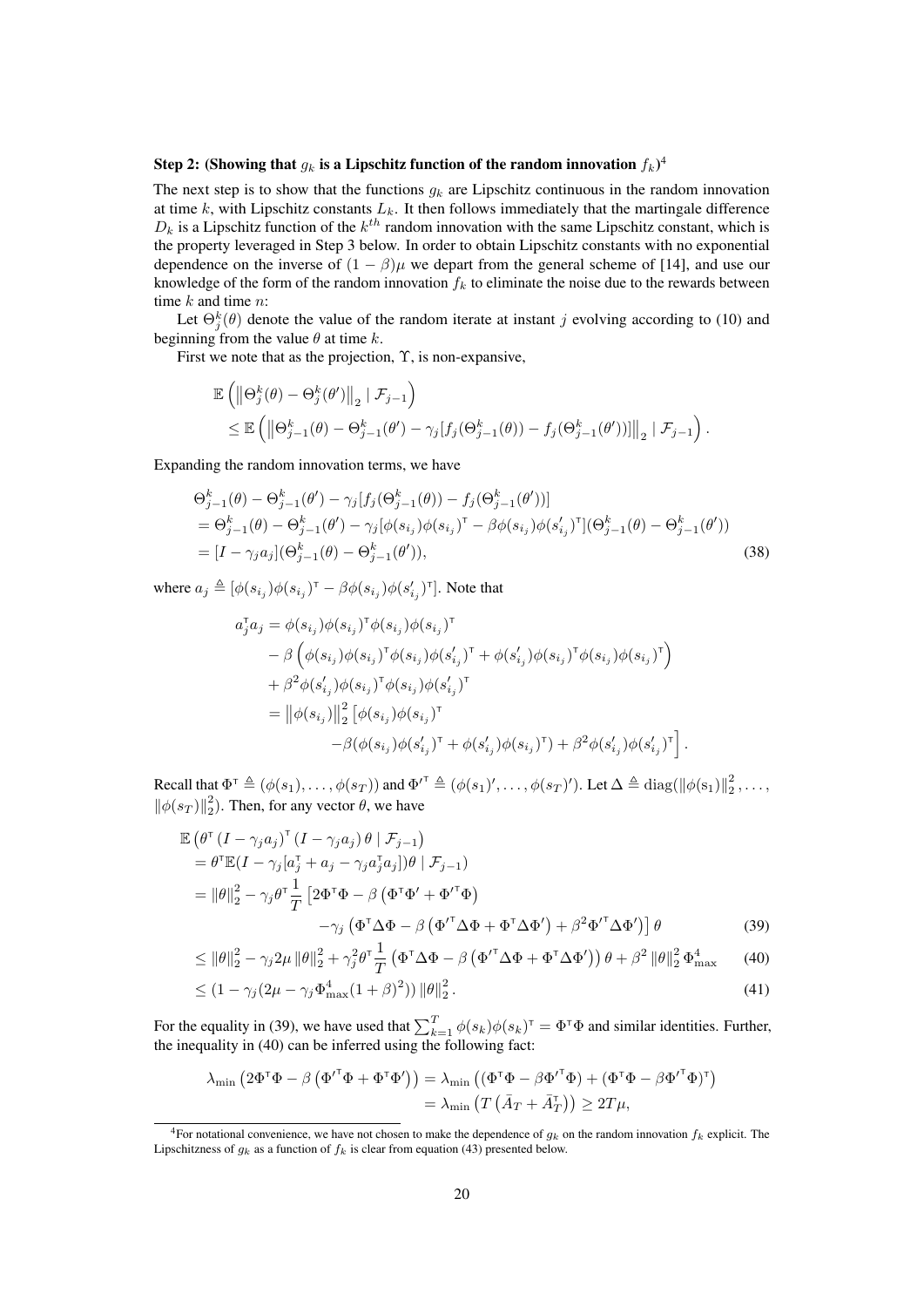where we have used assumption (A1) for the last inequality above. The last term in (40) follows from  $|\theta^{\dagger} \Phi'^{\dagger} \Delta \Phi' \theta| \leq ||\theta||_2^2 \Phi_{\text{max}}^4$ , where we have used assumption (A2) that ensures features are bounded. The inequality in  $(41)$  can be inferred as follows:

$$
\begin{aligned} \left| \theta \left( \Phi'^{\mathsf{T}} \Delta \Phi + \Phi^{\mathsf{T}} \Delta \Phi' \right) \theta \right| &\leq 2 \left\| \theta \right\|_2^2 \Phi_{\max}^4 \\ \Rightarrow - 2 \left\| \theta \right\|_2^2 \Phi_{\max}^4 &\leq \theta^{\mathsf{T}} \left( \Phi'^{\mathsf{T}} \Delta \Phi + \Phi^{\mathsf{T}} \Delta \Phi' \right) \theta \\ \Rightarrow \theta^{\mathsf{T}} (\Phi^{\mathsf{T}} \Delta \Phi - \beta \left( \Phi'^{\mathsf{T}} \Delta \Phi + \Phi^{\mathsf{T}} \Delta \Phi' \right) + \beta^2 \Phi'^{\mathsf{T}} \Delta \Phi' ) \theta \\ &\leq \left\| \theta \right\|_2^2 \left( 1 + 2\beta + \beta^2 \right) \Phi_{\max}^4 = \left( 1 + \beta \right)^2 \Phi_{\max}^4 \left\| \theta \right\|_2^2 \end{aligned}
$$

In the above, we have used the boundedness of features to infer  $|\theta^\top \Phi^\top \Delta \Phi \theta| \leq ||\theta||_2^2 \Phi_{\text{max}}^4$  and  $|\theta^{\intercal}\Phi'^{\intercal}\Delta\Phi'\theta|\leq \|\theta\|_2^2\,\Phi_{\max}^4.$ 

Hence, from the tower property of conditional expectations, it follows that:

$$
\mathbb{E}\left[\left\|\Theta_{n}^{k}(\theta)-\Theta_{n}^{k}(\theta')\right\|_{2}^{2}\right] = \mathbb{E}\left[\mathbb{E}\left(\left\|\Theta_{n}^{k}(\theta)-\Theta_{n}^{k}(\theta')\right\|_{2}^{2}|\mathcal{F}_{n-1}\right)\right] \leq \left(1-\gamma_{n}\left(2\mu-\gamma_{n}\Phi_{\max}^{4}(1+\beta)^{2}\right)\right)\mathbb{E}\left[\left\|\Theta_{n-1}^{k}(\theta)-\Theta_{n-1}^{k}(\theta')\right\|_{2}^{2}\right] \leq \left[\prod_{j=k+1}^{n}\left(1-\gamma_{j}\left(2\mu-\gamma_{j}\Phi_{\max}^{4}(1+\beta)^{2}\right)\right)\right]\left\|\theta-\theta'\right\|_{2}^{2}
$$
\n(42)

.

Finally, writing f and f' for two possible values of the random innovation at time  $k$ , and writing  $\theta = \theta_{k-1} + \gamma_k f$  and  $\theta' = \theta_{k-1} + \gamma_k f'$  and using Jensen's inequality, we have that

$$
\begin{aligned} & \left\| \mathbb{E} \left[ \left\| \theta_n - \hat{\theta}_T \right\|_2 |\theta_k = \theta \right] - \mathbb{E} \left[ \left\| \theta_n - \hat{\theta}_T \right\|_2 |\theta_k = \theta' \right] \right| \\ &\leq \mathbb{E} \left[ \left\| \Theta_n^k \left( \theta \right) - \Theta_n^k \left( \theta' \right) \right\|_2 \right] \leq L_k \left\| f - f' \right\|_2, \end{aligned} \tag{43}
$$

which proves that the functions  $g_k$  are  $L_k$ -Lipschitz in the random innovations at time k. Recall that  $D_k = g_k - g_{k-1}$ , and hence, the Lipschitz constant of  $D_k$  is max  $(L_k, L_{k-1})$ . However, from (36), we have  $L_k > L_{k-1}$ , leading to a Lipschitz constant of  $L_k$  for  $D_k$ .

## Step 3: (Applying a sub-Gaussian concentration inequality)

Now we derive a standard martingale concentration bound in the lemma below. Note that, for any  $\lambda > 0$ ,

$$
\mathbb{P}(\|z_n\|_2 - \mathbb{E} \|z_n\|_2 \ge \epsilon) = \mathbb{P}\left(\sum_{k=1}^n D_k \ge \epsilon\right) \le \exp(-\lambda \epsilon) \mathbb{E}\left(\exp\left(\lambda \sum_{k=1}^n D_k\right)\right)
$$

$$
= \exp(-\lambda \epsilon) \mathbb{E}\left(\exp\left(\lambda \sum_{k=1}^{n-1} D_k\right) \mathbb{E}\left(\exp(\lambda D_n) | \mathcal{F}_{n-1}\right)\right).
$$

The last equality above follows from (37), while the first inequality follows from Markov's inequality.

Let Z be a zero-mean random variable (r.v) satisfying  $|Z| \leq B$  w.p. 1, and g be a L-Lipschitz function g. Letting Z' denote an independent copy of Z and  $\varepsilon$  a Rademacher r.v., we have

$$
\mathbb{E}(\exp(\lambda g(Z))) = \mathbb{E}(\exp(\lambda (g(Z) - \mathbb{E}(g(Z')))))
$$
  
\n
$$
\leq \mathbb{E}(\exp(\lambda (g(Z) - g(Z'))))
$$
\n(44)

$$
= \mathbb{E} \left( \exp \left( \lambda \varepsilon \left( g(Z) - g(Z') \right) \right) \right) \tag{45}
$$

$$
\leq \mathbb{E}\left(\exp\left(\lambda^2\left(g(Z) - g(Z')\right)^2/2\right)\right) \tag{46}
$$

$$
\leq \mathbb{E}\left(\exp\left(\lambda^2 L^2 \left(Z - Z'\right)^2 / 2\right)\right) \tag{47}
$$

$$
\leq \exp\left(\lambda^2 B^2 L^2 / 2\right). \tag{48}
$$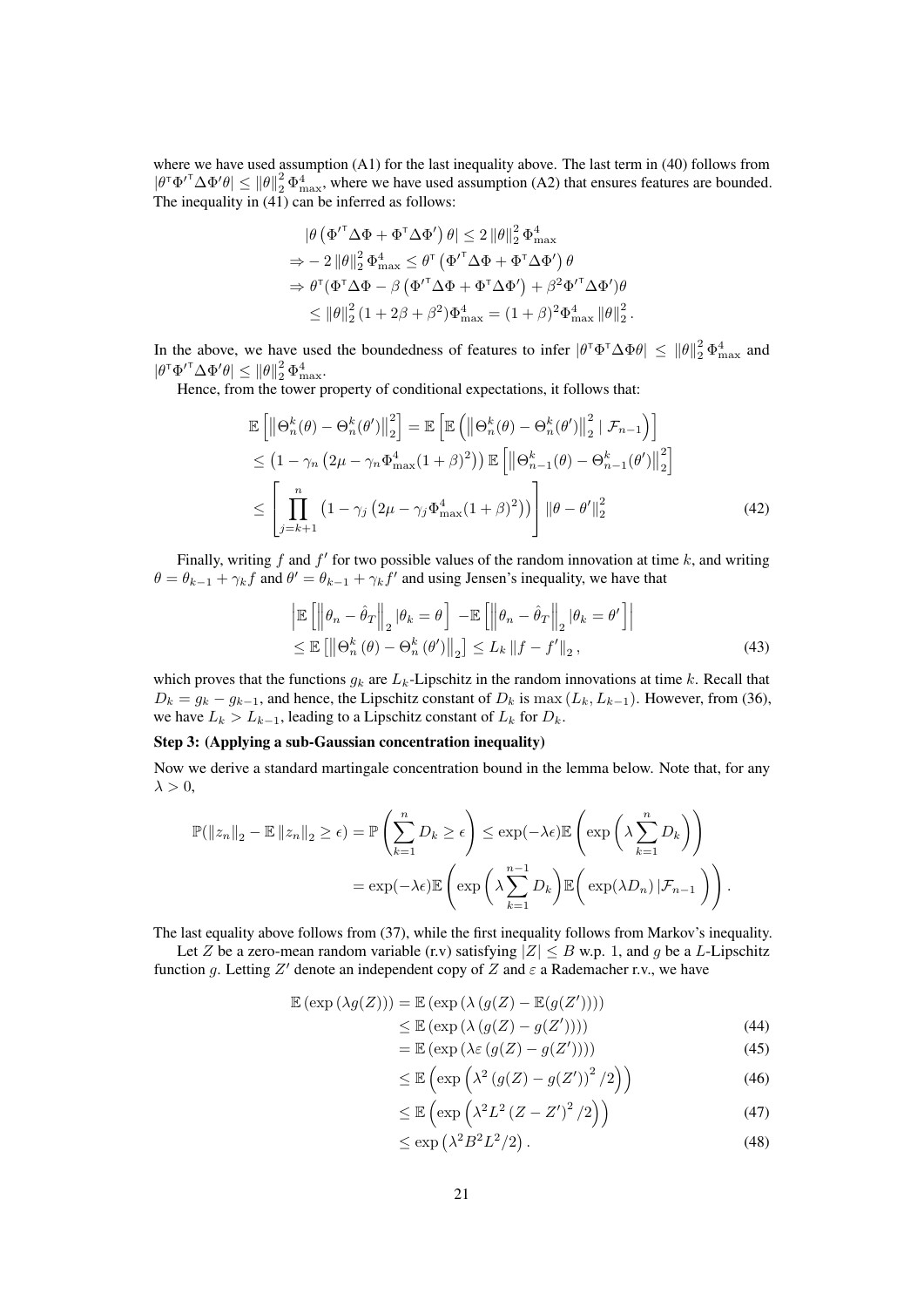In the above, we have used Jensen's inequality in (44), the fact that distribution of  $g(Z) - g(Z')$  is the same as  $\varepsilon(g(Z) - g(Z'))$  in (45), a result from Example 2.2 in [45] in (46), the fact that g is L-Lipschitz in (47), and the boundedness of  $Z$  in (48).

Note that by (A3), and the projection step of the algorithm, we have that  $|f_k(\theta_{k-1})| < (R_{\text{max}} +$  $(1+\beta)H\Phi_{\text{max}}^2$ ) is a bounded random variable, and, conditioned on  $\mathcal{F}_{k-1}$ ,  $D_k$  is Lipschitz in  $f_k(\theta_{k-1})$ with constant  $L_k$ . So we obtain

$$
\mathbb{E}\left(\exp(\lambda D_n)\,|\mathcal{F}_{n-1}\right) \leq \exp\left(\frac{\lambda^2\left(R_{\max} + (1+\beta)H\Phi_{\max}^2\right)^2L_n^2}{2}\right),
$$

and so

$$
\mathbb{P}(\|z_n\|_2 - \mathbb{E}\left\|z_n\right\|_2 \ge \epsilon) \le \exp(-\lambda \epsilon) \exp\left(\frac{\lambda^2 \left(R_{\max} + (1+\beta)H\Phi_{\max}^2\right)^2}{2} \sum_{k=1}^n L_k^2\right). \tag{49}
$$

The proof of Proposition 1 part (1) follows by optimizing over  $\lambda$  in (49).

$$
\qquad \qquad \Box
$$

## 8.2.2 Proof of Proposition 1 part (2)

*Proof.* The proof of this result also follows a martingale analysis. In contrast to the high probability bound, here we work directly with the error, rather than the centered error, and split it into predictable and martingale parts. Bounding the predictable part then bounds the influence of the initial error, and bounding the martingale part bounds the error due to sampling.

### Step 1: (Extract a martingale difference from the update)

First, by using that  $\bar{A}_T = \mathbb{E}((\phi(s_{i_n}) - \beta \phi(s_{i_n}'))\phi(s_{i_n})^\top \mid \mathcal{F}_{n-1})$  and that  $\mathbb{E}(f_n(\hat{\theta}_T) \mid \mathcal{F}_{n-1}) = 0$ , we can rearrange the update rule (10) to get

$$
\theta_{n-1} - \hat{\theta}_T - \gamma_n f_n(\theta_{n-1}) = \theta_{n-1} - \hat{\theta}_T - \gamma_n (\mathbb{E}(f_n(\theta_{n-1}) + \Delta M_n))
$$
  
= 
$$
(I - \gamma_n \bar{A}_T) z_{n-1} - \gamma_n \Delta M_n,
$$

where  $\Delta M_n := f_n(\theta_{n-1}) - \mathbb{E}(f_n(\theta_{n-1}) | \mathcal{F}_{n-1})$  is a martingale difference.

## Step 2: (Apply Jensen's inequality to the square of the norm)

From Jensen's inequality, and the fact that the projection in the update rule (10) is non-expansive, we obtain

$$
\mathbb{E}(\|z_{n}\|_{2} \mid \mathcal{F}_{n-1})^{2} \leq \mathbb{E}(\langle z_{n}, z_{n} \rangle \mid \mathcal{F}_{n-1})
$$
\n
$$
\leq \mathbb{E}(\langle \theta_{n-1} - \hat{\theta}_{T} - \gamma_{n} f_{n}(\theta_{n-1}), \theta_{n-1} - \hat{\theta}_{T} - \gamma_{n} f_{n}(\theta_{n-1}) \rangle \mid \mathcal{F}_{n-1})
$$
\n
$$
= \mathbb{E}(\langle (I - \gamma_{n} \bar{A}_{T}) z_{n-1} - \gamma_{n} \Delta M_{n}, (I - \gamma_{n} \bar{A}_{T}) z_{n-1} - \gamma_{n} \Delta M_{n} \rangle \mid \mathcal{F}_{n-1})
$$
\n
$$
= z_{n-1}^{\mathsf{T}} (I - \gamma_{n} \bar{A}_{T})^{\mathsf{T}} (I - \gamma_{n} \bar{A}_{T}) z_{n-1} + \gamma_{n}^{2} \mathbb{E}(\langle \Delta M_{n}, \Delta M_{n} \rangle \mid \mathcal{F}_{n-1})
$$
\n
$$
\leq \|z_{n-1}\|_{2}^{2} \left\| (I - \gamma_{n} \bar{A}_{T})^{\mathsf{T}} (I - \gamma_{n} \bar{A}_{T}) \right\|_{2} + \gamma_{n}^{2} \mathbb{E}(\| \Delta M_{n} \|_{2}^{2} \mid \mathcal{F}_{n-1}). \tag{50}
$$

Note that the cross-terms have vanished in (50) since  $\Delta M_n$  is martingale difference, independent of the other terms, given  $\mathcal{F}_{n-1}$ .

#### Step 3: (Unroll the iteration)

Using assumptions (A1) and (A2)

$$
\left\| (I - \gamma_n \bar{A}_T)^\mathsf{T} (I - \gamma_n \bar{A}_T) \right\|_2 = \left\| (I - \gamma_n((\bar{A}_T^\mathsf{T} + \bar{A}_T) - \gamma_n \bar{A}_T^\mathsf{T} \bar{A}_T) \right\|_2 \tag{51}
$$

$$
\leq 1 - \gamma_n (2\mu - \gamma_n (1+\beta)^2 \Phi_{\text{max}}^4)
$$
\n(52)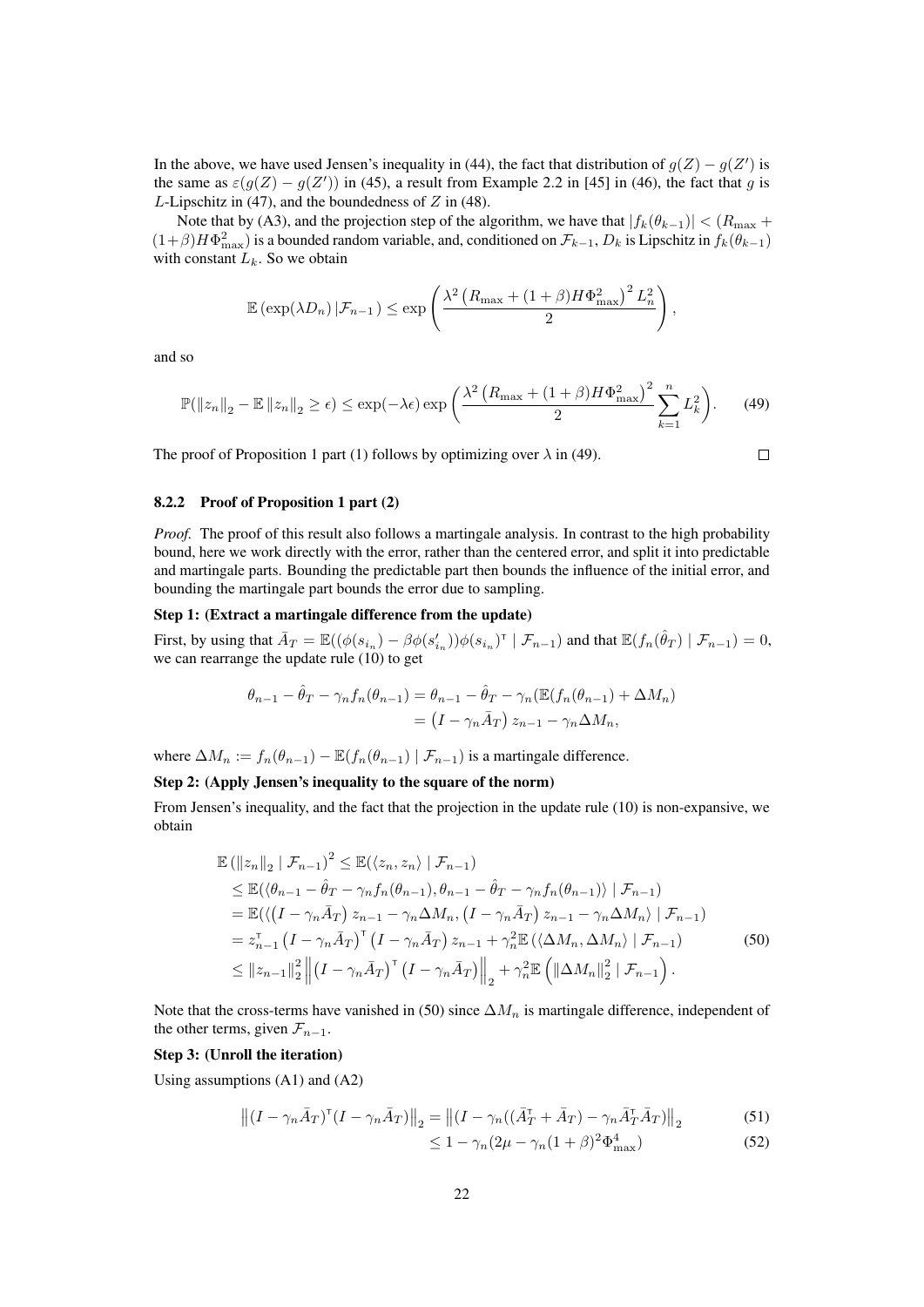Furthermore, by assumption (A3), and the projection step, the martingale differences  $\Delta M_n$  are bounded in norm by  $2(R_{\text{max}} + (1 + \beta)H\Phi_{\text{max}}^2)$ . By applying the tower property of conditional expectations repeatedly together with (52) we arrive at the following bound:

$$
\mathbb{E}(\|z_n\|_2)^2 \le \left[\prod_{k=1}^n (1 - \gamma_k(2\mu - \gamma_k(1+\beta)^2 \Phi_{\text{max}}^4)) \|z_0\|_2\right]^2
$$
  
+  $4 \sum_{k=1}^n \gamma_k^2 \left[\prod_{j=k}^{n-1} (1 - \gamma_j(2\mu - \gamma_j(1+\beta)^2 \Phi_{\text{max}}^4))\right]^2 (R_{\text{max}} + (1+\beta)H\Phi_{\text{max}}^2)^2$ 

 $\Box$ 

### 8.2.3 Derivation of rates given in Theorem 2

#### *Proof.*

To obtain the rates specified in the bound in expectation in Theorem 2, we simplify the bound in expectation in Proposition 1 using the choice  $\gamma_n = \frac{c_0 c}{(c+n)}$ , with  $c_0 \in (0, \mu((1+\beta)^2 \Phi_{\text{max}}^4)^{-1}]$  and  $2c_0c\mu \in (1,\infty)$ . Consider the sampling error term in (35) under the aforementioned choice for the step size.

$$
\sum_{k=1}^{n} \gamma_k^2 \left[ \prod_{j=k+1}^{n} (1 - \gamma_j (2\mu - \gamma_j (1+\beta)^2 \Phi_{\text{max}}^4) \right]^2
$$
  
= 
$$
\sum_{k=1}^{n} \gamma_k^2 \exp \left( 2 \sum_{j=k+1}^{n} \ln (1 - \gamma_j (2\mu - \gamma_j (1+\beta)^2 \Phi_{\text{max}}^4)) \right)
$$
 (53)

$$
= \sum_{k=1}^{n} \frac{c_0^2 c^2}{(c+k)^2} \exp\left(2 \sum_{j=k+1}^{n} \ln\left(1 - \frac{c_0 c}{c+j} \left(2\mu - \frac{c_0 c}{c+j} (1+\beta)^2 \Phi_{\text{max}}^4\right)\right)\right)
$$
  

$$
\leq \sum_{k=1}^{n} \frac{c_0^2 c^2}{(c+k)^2} \exp\left(2 \sum_{j=k+1}^{n} \ln\left(1 - \frac{c_0 c\mu}{c+j}\right)\right)
$$
(54)

$$
\leq \sum_{k=1}^{n} \frac{c_0^2 c^2}{(c+k)^2} \exp\left(-2c_0 c \mu \left(\sum_{j=k+1}^{n} \frac{1}{c+j}\right)\right) \tag{55}
$$

$$
\leq c_0^2 c^2 (c+n+1)^{-2c_0 c \mu} \sum_{k=1}^n (c+k+1)^{2c_0 c \mu} (c+k)^{-2}
$$
\n(56)

$$
\leq \frac{c_0^2 c^2 e^2}{(2c_0 c \mu - 1)(n + c + 1)}\tag{57}
$$

In the above, the inequality in (53) uses the fact that  $1 - \gamma_j (2\mu - \gamma_j (1 + \beta)^2 \Phi_{\text{max}}^4) > 0$ , a claim that was established earlier in (36). The inequality in (54) uses  $c_0 \in (0, \mu((1+\beta)^2 \Phi_{\text{max}}^4)^{-1}]$ . The inequality in (55) follows by using  $\ln(1 + u) \leq u$ . To infer the inequality in (56), we compare to an integral, using that  $\sum_{j=k+1}^{n} (c+j)^{-1} \ge \int_{x=c+k+1}^{n+c+1} x^{-1} dx$  because the LHS is the upper Riemann sum of RHS. Now, evaluating the integral of  $x^{-1}$ , the exponential term inside the summand of (55) becomes:

$$
\exp\left(-2c_0c\mu \sum_{j=k+1}^n (c+j)^{-1}\right) \le \exp\left(-2c_0c\mu[\ln(c+n+1) - \ln(c+k+1)]\right)
$$

$$
= (c+n+1)^{-2c_0c\mu}(c+k+1)^{2c_0c\mu},
$$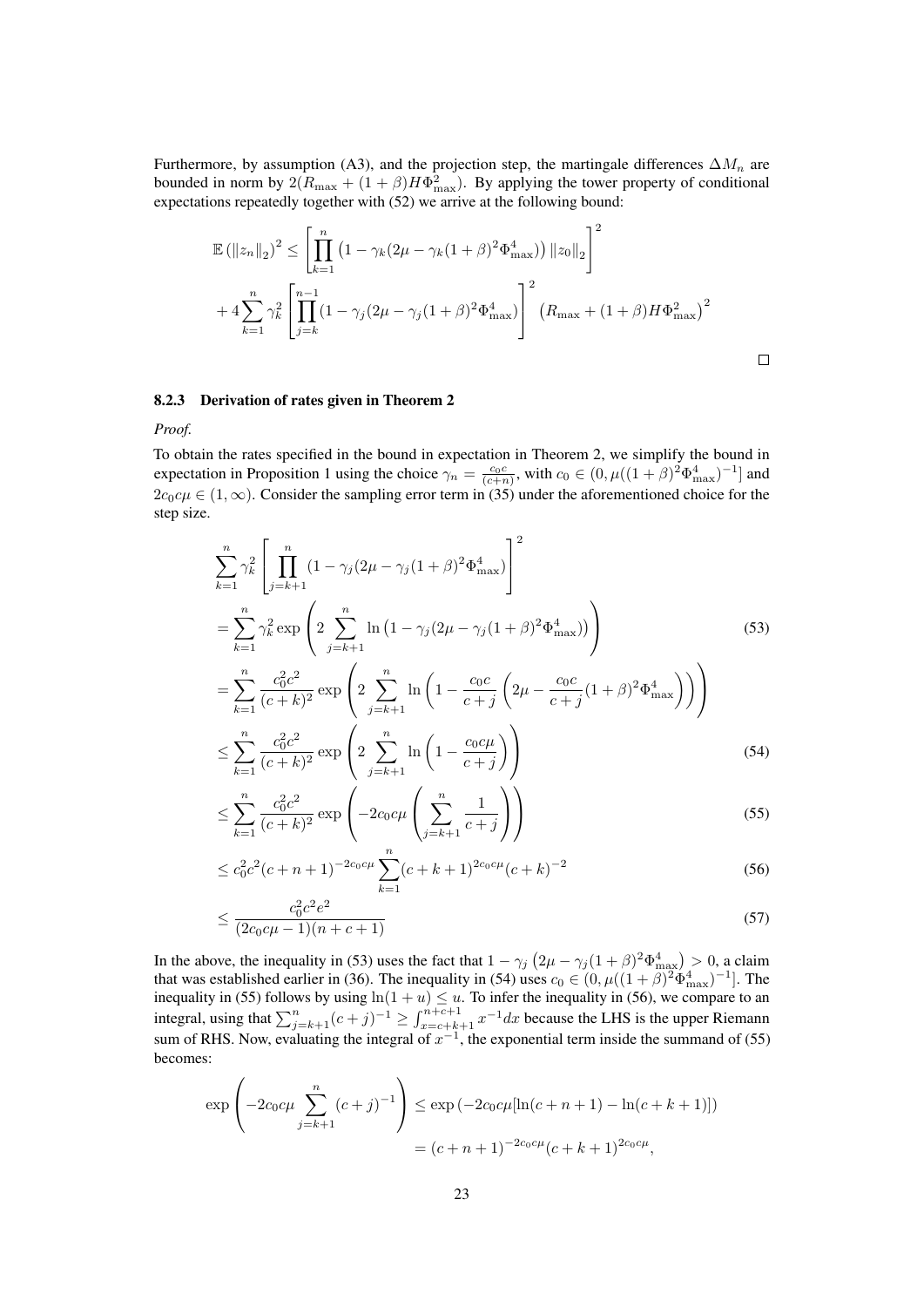and the inequality in (56) follows by substituting the bound on the RHS above. We obtain the final inequality, (57), by upper bounding the term  $\sum_{k=1}^{n} (k + c + 1)^{2c_0 c \mu} (k + c)^{-2}$  on the RHS of (56) as follows:

$$
\sum_{k=1}^{n} (k + c + 1)^{2c_0 c \mu} (k + c)^{-2} = \sum_{k=1}^{n} (((k + c)(1 + 1/(k + c)))^{2c_0 c \mu} (k + c)^{-2}
$$

$$
\leq \sum_{k=1}^{n} (1 + 1/c)^{2c} (k + c)^{2c_0 c \mu} (k + c)^{-2}
$$
(58)

$$
\leq e^2 \sum_{k=1}^{n} (k+c)^{2(c_0c\mu-1)} \tag{59}
$$

$$
\leq e^2 \int_{x=0}^{n+1} (x+c)^{2(c_0c\mu-1)} dx
$$
\n
$$
= \frac{e^2(n+c+1)^{-(1-2c_0c\mu)}}{(2c_0c\mu-1)},
$$
\n(60)

where the inequality in (59) holds because

$$
c_0\mu \le \frac{\mu^2}{\Phi_{\max}^4(1+\beta)^2} \le \left(\frac{\mu}{\Phi_{\max}^2}\right)^2 \le 1.
$$

Further, the inequality in (59) follows from the fact that  $(1 + 1/c)^{2c} \le e^2$  for all  $c > 0$  and the inequality in (60) follows by comparison of a sum with an integral together with the assumption that  $c_0 c \mu > 1.$ 

Similarly, the initial error term in (35) can be simplified from the hypothesis that  $c_0c\mu \in (1,\infty)$ and  $c_0 \in (0, \mu((1+\beta)^2 \Phi_{\text{max}}^4)^{-1}]$  as follows:

$$
\prod_{k=1}^{n} (1 - \gamma_k (2\mu - \gamma_k (1 + \beta)^2 \Phi_{\text{max}}^4)
$$
\n
$$
\leq \exp\left(-c_0 c\mu \sum_{j=1}^{n} \frac{1}{c+j}\right) \leq \left(\frac{c+1}{n+c}\right)^{c_0 c\mu} \tag{61}
$$

The last inequality above follows again from a comparison with an integral:  $\sum_{j=1}^{n} \frac{1}{c+j} \ge \int_{c+1}^{c+n} x^{-1} dx =$  $\ln \frac{n+c}{c+1}$ . So we have,

$$
\mathbb{E}\left\|\theta_{n}-\hat{\theta}_{T}\right\|_{2} \leq \left(\frac{\left\|\theta_{0}-\hat{\theta}_{T}\right\|_{2}\sqrt{(c+1)^{c_{0}c\mu}}}{\sqrt{(n+c)^{c_{0}c\mu-1}}} + \frac{2ec_{0}c(R_{\max}+(1+\beta)H\Phi_{\max}^{2})}{\sqrt{2c_{0}c\mu-1}}\right) \times \sqrt{\frac{1}{n+c}},
$$
\n(62)

and the result concerning the bound in expectation in Theorem 2 now follows.

We now derive the rates for the high-probability bound in Theorem 2. With  $\gamma_n = \frac{c_0 c}{(c+n)}$ , and  $c_0 \in (0, \mu((1+\beta)^2 \Phi_{\text{max}}^4)^{-1}],$  we have

$$
\sum_{i=1}^{n} L_i^2 = \sum_{i=1}^{n} \frac{c_0^2 c^2}{(c+i)^2} \prod_{j=i+1}^{n} \left( 1 - \frac{c_0 c}{(c+j)} \left( 2\mu - (1+\beta)^2 \Phi_{\text{max}}^4 \frac{c_0 c}{(c+j)} \right) \right)
$$
  

$$
\leq \sum_{i=1+1}^{n} \frac{c_0^2 c^2}{(c+i)^2} \prod_{j=i+1}^{n} \left( 1 - \frac{c_0 c \mu}{(c+j)} \right)
$$
(63)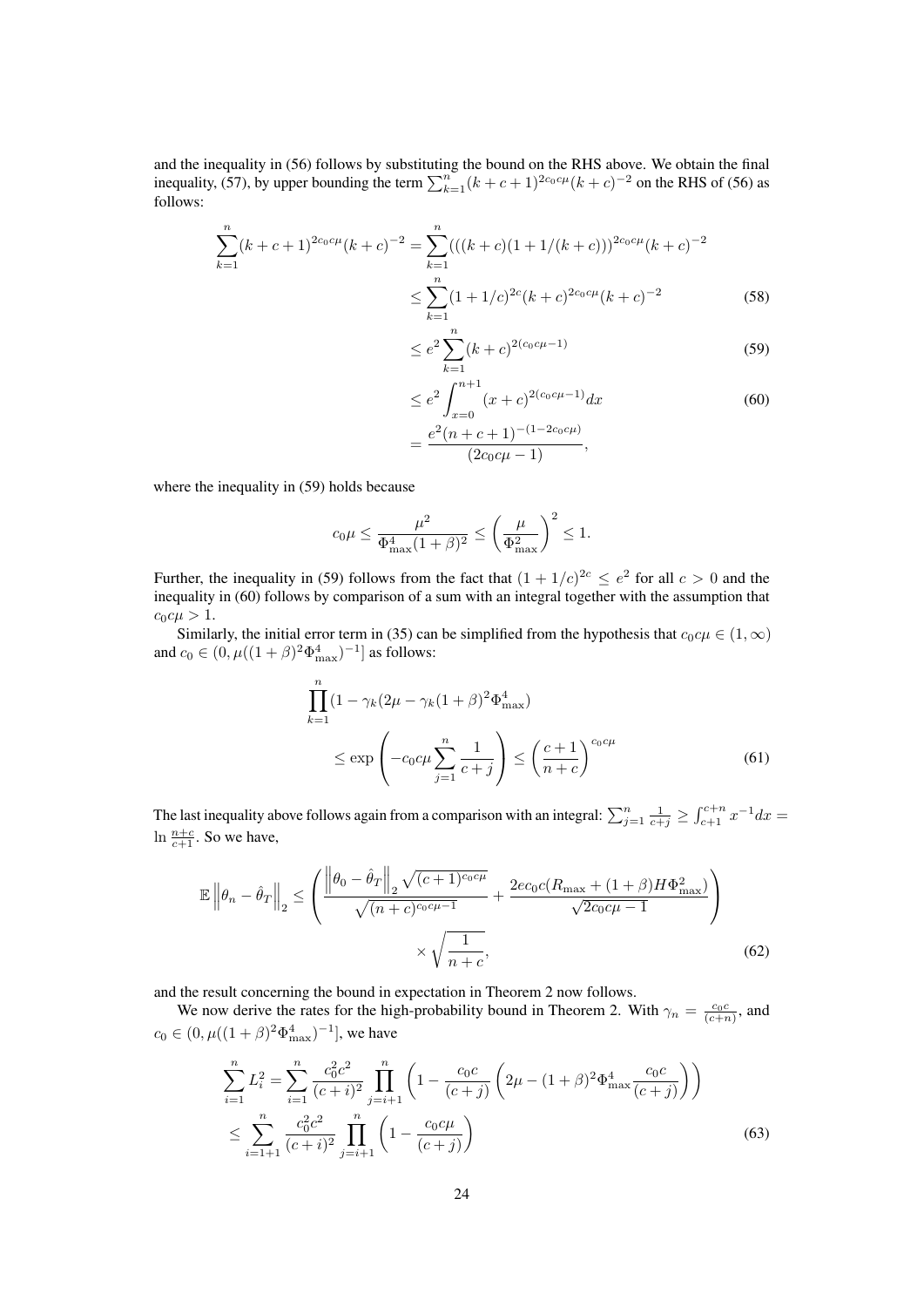$$
\leq \sum_{i=1}^{n} \frac{c_0^2 c^2}{(c+i)^2} \exp\left(-c_0 c \mu \sum_{j=i+1}^{n} \frac{1}{(c+j)}\right)
$$
(64)

$$
\leq \frac{c_0^2 c^2}{(n+c)^{c_0 c \mu}} \sum_{i=1}^n (i+c+1)^{c_0 c \mu} (i+c)^{-2}.
$$
\n(65)

$$
\leq \frac{c_0^2 c^2 e}{(n+c)^{c_0 c \mu}} \sum_{i=1}^n (i+c)^{-(2-c_0 c \mu)}.
$$
\n(66)

Inequality (63) follows from the assumption on  $c_0$ . To obtain the inequality (64), as in the rates for the bound in expectation, we have taken the exponential of the logarithm of the product, brought the product outside the logarithm as a sum, and applied the inequality  $\ln(1 - x) \leq x$  which holds for  $x \in [0, 1)$ . The inequality in (65) can be inferred in a manner analogous to that in (56), while that in (66) follows in a similar manner as (59).

We now find three regimes for the rate of convergence, based on the choice of c. Each case is again derived from a comparison of the sum in (66) with an appropriate integral:

(i)  $\sum_{i=1}^{n} L_i^2 = O((n+c)^{c_0 c \mu})$  when  $c_0 c \mu \in (0,1)$ , (ii)  $\sum_{i=1}^{n} L_i^2 = O(n^{-1} \ln n)$  when  $c_0 c \mu = 1$ , and (iii)  $\sum_{i=1}^{n} L_i^2 \le \frac{c_0^2 c^2 e}{(c_0 c \mu - 1)} (n + c)^{-1}$  when  $c_0 c \mu \in (1, \infty)$ . Thus, setting  $c \in (1/(c_0\mu), \infty)$ , the high probability bound from Proposition 1 gives

$$
\mathbb{P}\left(\left\|\theta_n - \hat{\theta}_T\right\|_2 - \mathbb{E}\left\|\theta_n - \hat{\theta}_T\right\|_2 \ge \epsilon\right) \le \exp\left(-\frac{\epsilon^2(n+c)}{4K_{\mu,c,c_0,\beta}}\right),\tag{67}
$$

where  $K_{\mu,c,c_0,\beta} \triangleq \frac{c_0^2 c^2 e \left( R_{\text{max}} + (1+\beta) H \Phi_{\text{max}}^2 \right)^2}{(e_0 \omega + 1)}$  $\frac{(c_0c\mu-1)}{(c_0c\mu-1)}$ . The high probability bound in Theorem 2 now follows.

## 8.3 Proof of expectation bound for batchTD without projection

The proof of the theorem follows just as the proof of Theorem 2 but using the following proposition in place of Proposition 1 part 2. The proof of the following proposition differs from that of Proposition 1 part 2 in that the decomposition of the computational error extracts a noise term dependent only on  $\hat{\theta}_T$  rather than on  $\theta_n$ , and so projection is not needed.

**Proposition 2.** Let  $z_n = \theta_n - \hat{\theta}_T$ , where  $\theta_n$  is given by (10) with  $\Upsilon(\theta) = \theta$ ,  $\forall \theta \in \mathbb{R}^d$ . Under *(A1)-(A4), we have*  $\forall \epsilon > 0$ *,* 

$$
\mathbb{E}(\|z_n\|_2)^2 \leq 3 \left[ \prod_{k=1}^n \left(1 - \gamma_k (2\mu - \gamma_k (1+\beta)^2 \Phi_{\text{max}}^4) \right) \|z_0\|_2 \right]^2
$$
\ninitial error

\n
$$
+ 3 \sum_{k=1}^n \gamma_k^2 \left[ \prod_{j=k}^{n-1} (1 - \gamma_j (2\mu - \gamma_j (1+\beta)^2 \Phi_{\text{max}}^4) \right]^2 \left( R_{\text{max}} + (1+\beta) \left\| \hat{\theta}_T \right\|_2 \Phi_{\text{max}}^2 \right)^2
$$
\n(68)

 ${sumline error}$ *sampling error*

*Proof.*

### Step 1: (Unrolling the error recursion)

First, by rearranging the update rule (10) we obtain an iteration for the computational error  $z_n =$  $\theta_n - \hat{\theta}_T$ , and subsequently unroll this iteration:

$$
z_n = \theta_n - \hat{\theta}_T = \theta_{n-1} - \hat{\theta}_T - \gamma_n f_n(\theta_{n-1})
$$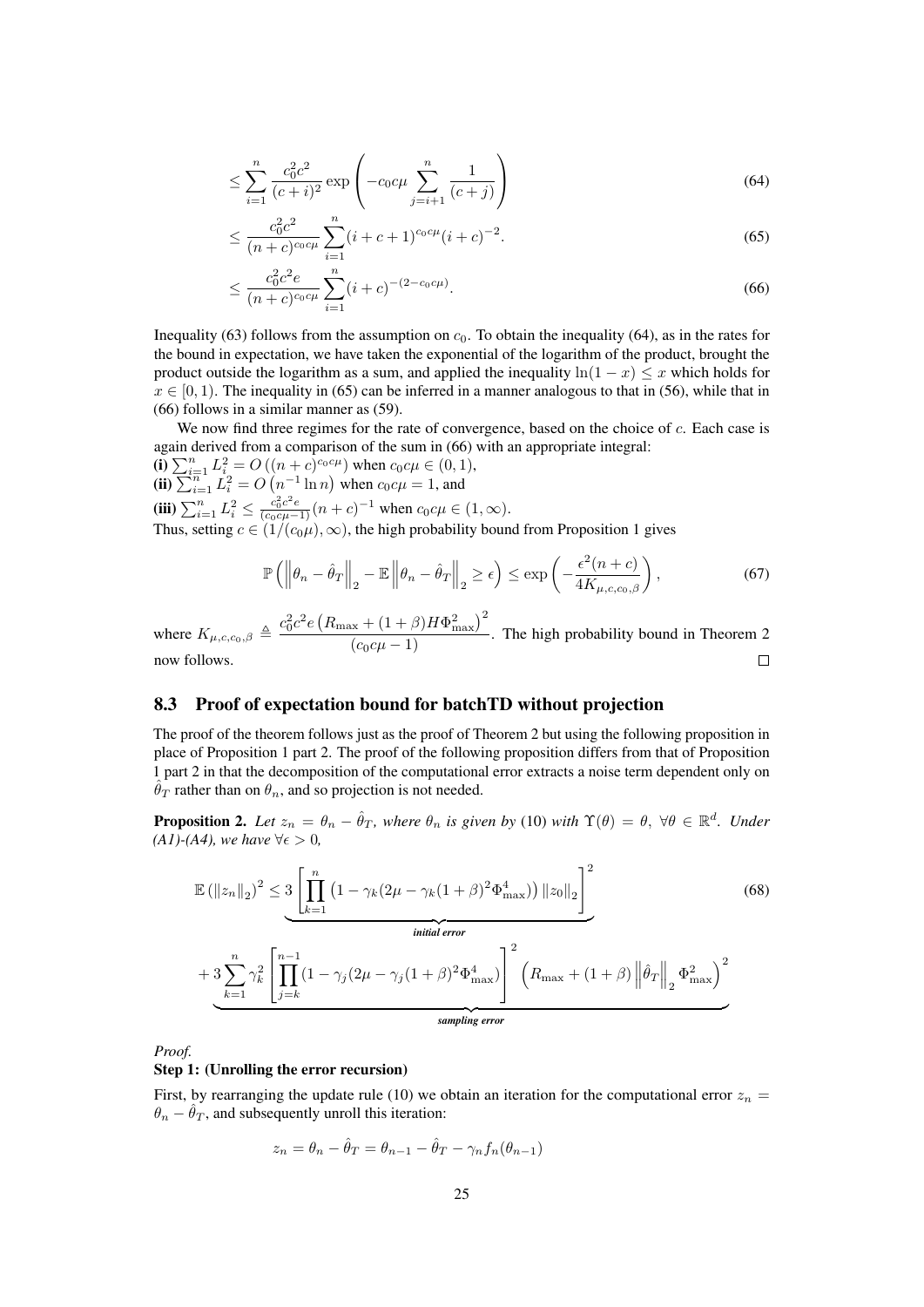$$
= \left(I - \gamma_n(\phi(s_{i_n}) - \beta\phi(s'_{i_n}))\phi(s_{i_n})^\top\right)z_{n-1} - \gamma_n f_n(\hat{\theta}_T)
$$

$$
= \Pi_1^n z_0 - \sum_{k=1}^n \gamma_k \Pi_{k+1}^n f_k(\hat{\theta}_T).
$$

where  $\prod_{k}^{n} \triangleq \prod_{j=k}^{n} (I - \gamma_j(\phi(s_{i_j}) - \beta \phi(s_{i_j}'))\phi(s_{i_j})^{\intercal})$  for  $1 \leq k \leq n$ , and  $\Pi_{k}^{n} = I$  for  $k > n^5$ . In the above, we have used that the random increment at time *n* has the form  $f_n(\theta) = (\theta^T \phi(s_{i_n}) - (r_{i_n} + r_{i_n}))$  $(\beta \theta^{\mathsf{T}} \phi(s'_{i_n})) \phi(s_{i_n})$ . Notice that by the definition of the LSTD solution, we have that  $\mathbb{E}(f_n(\hat{\theta}_T))$  $\mathcal{F}_{n-1}$ ) = 0, and so  $f_n(\hat{\theta}_T)$  is a zero mean random variable.

## Step 2: (Taking the expectation of the norm)

From Jensen's inequality, we obtain

$$
\mathbb{E}(\|z_n\|_2)^2 \le 3z_0^{\mathsf{T}} \mathbb{E}\left(\Pi_1^{n\mathsf{T}}\Pi_1^n\right)z_0 + 3\sum_{k=1}^n \gamma_k^2 \mathbb{E}\left(f_k(\hat{\theta}_T)^{\mathsf{T}}\Pi_{k+1}^n\Pi_{k+1}^n f_k(\hat{\theta}_T)\right),\tag{69}
$$

where we have used the identity  $||x - y||_2^2 \le 3 ||x||_2^2 + 3 ||y||_2^2$  for any two vectors  $x, y$ . Using assumptions  $(A1)$  and  $(A2)$ , we have

$$
\begin{split}\n&\left\| \mathbb{E}((I - \gamma_n(\phi(s_{i_n}) - \beta \phi(s'_{i_n}))\phi(s_{i_n})^\mathsf{T})^\mathsf{T} (I - \gamma_n(\phi(s_{i_n}) - \beta \phi(s'_{i_n}))\phi(s_{i_n}))^\mathsf{T}) \right\|_2 \\
&= \left\| \mathbb{E} (I - \gamma_n((\phi(s_{i_n}) - \beta \phi(s'_{i_n}))\phi(s_{i_n})^\mathsf{T} - \gamma_n \phi(s_{i_n})(\phi(s_{i_n}) - \beta \phi(s'_{i_n}))^\mathsf{T} \\
&\quad + \gamma_n^2 \left( \|\phi(s_{i_n})\|_2^2 - 2\beta \langle \phi(s'_{i_n}), \phi(s_{i_n}) \rangle + \beta^2 \left\| \phi(s'_{i_n})\right\|_2^2 \right) \phi(s_{i_n}))\phi(s_{i_n}))^\mathsf{T} \right) \right\|_2 \\
&\leq 1 - \gamma_n (2\mu - \gamma_n (1 + \beta)^2 \Phi_{\text{max}}^4)\n\end{split} \tag{70}
$$

Furthermore, by assumption (A3), the random variables  $f_n(\hat{\theta}_T)$  are bounded in norm by  $R_{\text{max}} + (1 +$  $\beta$ )  $\left\|\hat{\theta}_T\right\|_2 \Phi_{\text{max}}^2$ . So, by applying the tower property of conditional expectations repeatedly together with  $(70)$  we arrive at the bound:

$$
\mathbb{E}(\|z_n\|_2) \leq \left(3\left[\prod_{k=1}^n (1-\gamma_k(2\mu-\gamma_k(1+\beta)^2\Phi_{\text{max}}^4))\|z_0\|_2\right]^2 + 3\sum_{k=1}^n \gamma_k^2 \left[\prod_{j=k}^{n-1} (1-\gamma_j(2\mu-\gamma_j(1+\beta)^2\Phi_{\text{max}}^4))\right]^2 \left(R_{\text{max}} + (1+\beta)\left\|\hat{\theta}_T\right\|_2 \Phi_{\text{max}}^2\right)^2\right)^{\frac{1}{2}}.
$$

## Proof of Theorem 4

 $K_1(n)$ *Proof.* We need to prove that  $\mathbb{E} \left\| \theta_n - \hat{\theta}_T \right\|_2 \leq$  $\frac{1}{\sqrt{n+c}}$ , where  $\theta_n$  is the batchTD iterate that is not projected and  $K_1(n)$  is as defined in Theorem 4. Once we have Proposition 2 in place, the bound mentioned before follows using a completely parallel argument to that used in Section 8.2.3 to prove the bound in expectation in Theorem 2 for projected batchTD.  $\Box$ 

<sup>&</sup>lt;sup>5</sup>One usually sees terms of the form  $\phi(s_{i_j})(\phi(s_{i_j}) - \beta \phi(s'_{i_j}))$ , whereas we use a transposed form to simplify handling the products that get written through the  $\Pi_j^n$  matrices.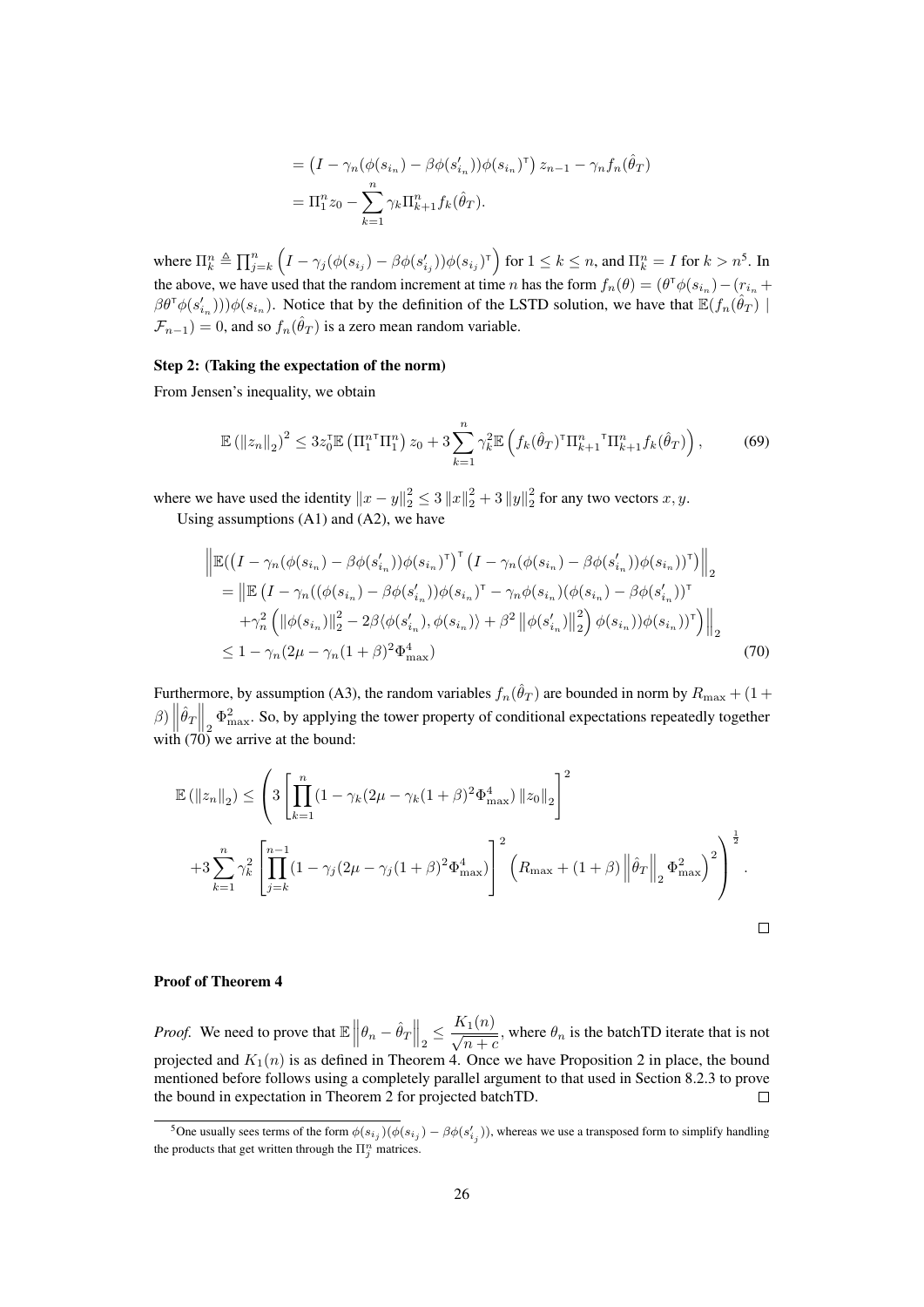## 8.4 Proofs of finite time bounds for iterate averaged batchTD

For establishing the bounds in expectation and high probability, we follow the technique from [13], where the authors provide concentration bounds for general stochastic approximation schemes. However, unlike them, we make all the constants explicit and more importantly, we provide an explicit iteration index  $n_0$  after which the distance between averaged iterate  $\bar{\theta}_n$  and LSTD solution  $\hat{\theta}_T$  is nearly of the order  $O(1/n)$ . For providing such a  $n_0$ , we have to deviate from [13] in several steps of the proof.

### *Proof of the bound in expectation in Theorem 6:*

*Proof.* We bound the expected error by directly averaging the errors of the non-averaged iterates, i.e.,

$$
\mathbb{E}\left\|\bar{\theta}_n - \hat{\theta}_T\right\|_2 \le \frac{1}{n+1} \sum_{k=0}^n \mathbb{E}\left\|\theta_k - \hat{\theta}_T\right\|_2.
$$
\n(71)

For simplifying the RHS above, we apply the bounds in expectation given in Proposition 1. Recall that the rates in Theorem 2 are for step sizes of the form  $\gamma_n = \frac{c_0 c}{c+n}$ , while iterate averaged batchTD uses a different step size sequence. In the following, we specialize the bound in expectation in Proposition 1 for the new choice of step-size sequence and subsequently, average the resulting bound using (71) to obtain the final rate in expectation in Theorem 6. Let  $\gamma_n \triangleq c_0 (c/(c + n))^{\alpha}$ . We assume  $n > n_0$ , i.e.,

$$
\frac{c_0 c^{\alpha}}{(c+n)^{\alpha}} (1+\beta)^2 \Phi_{\text{max}}^4 < \mu. \tag{72}
$$

Using Proposition 1 followed by a split of the individual terms into those before and after  $n_0$ , we have

$$
\mathbb{E}\left(\left\|\theta_{n}-\hat{\theta}_{T}\right\|_{2}\right)^{2} \leq \left[\prod_{k=1}^{n}\left(1-\gamma_{k}(2\mu-\gamma_{k}(1+\beta)^{2}\Phi_{\max}^{4})\right)\|z_{0}\|_{2}\right]^{2}
$$
\n
$$
+4\sum_{k=1}^{n}\gamma_{k}^{2}\left[\prod_{j=k}^{n-1}\left(1-\gamma_{j}(2\mu-\gamma_{j}(1+\beta)^{2}\Phi_{\max}^{4})\right]^{2}\left(R_{\max}+(1+\beta)H\Phi_{\max}^{2}\right)^{2}\right]
$$
\n
$$
=\left[\prod_{k=1}^{n_{0}}\left(1-\gamma_{k}(2\mu-\gamma_{k}(1+\beta)^{2}\Phi_{\max}^{4})\right)\right]^{2}\left(R_{\max}+(1+\beta)H\Phi_{\max}^{2}\right)^{2}
$$
\n
$$
\times\prod_{k=n_{0}+1}^{n_{0}}\left(1-\gamma_{k}(2\mu-\gamma_{k}(1+\beta)^{2}\Phi_{\max}^{4})\right)\|z_{0}\|_{2}\right]^{2}
$$
\n
$$
+4\sum_{k=1}^{n_{0}}\gamma_{k}^{2}\left[\prod_{j=k}^{n-1}(1-\gamma_{j}(2\mu-\gamma_{j}(1+\beta)^{2}\Phi_{\max}^{4})\right]^{2}\left(R_{\max}+(1+\beta)H\Phi_{\max}^{2}\right)^{2}
$$
\n
$$
+4\sum_{k=n_{0}+1}^{n}\gamma_{k}^{2}\left[\prod_{j=k}^{n-1}(1-\gamma_{j}(2\mu-\gamma_{j}(1+\beta)^{2}\Phi_{\max}^{4})\right]^{2}\left(R_{\max}+(1+\beta)H\Phi_{\max}^{2}\right)^{2}
$$
\n
$$
\leq\left[\prod_{k=1}^{n_{0}}\left(1+(1+\beta)\Phi_{\max}^{2}c_{0}\right)^{2}\prod_{k=n_{0}+1}^{n}\left(1-\gamma_{k}(2\mu-\gamma_{k}(1+\beta)^{2}\Phi_{\max}^{4})\right)\|z_{0}\|_{2}\right]^{2}
$$
\n
$$
+4\sum_{k=1}^{n_{0}}c_{0}^{2}\left[\prod_{j=k}^{n_{0}}\left(1+(1+\beta)\Phi_{\max}^{2}\right)^{2}\right]^{2}\left[\prod_{j
$$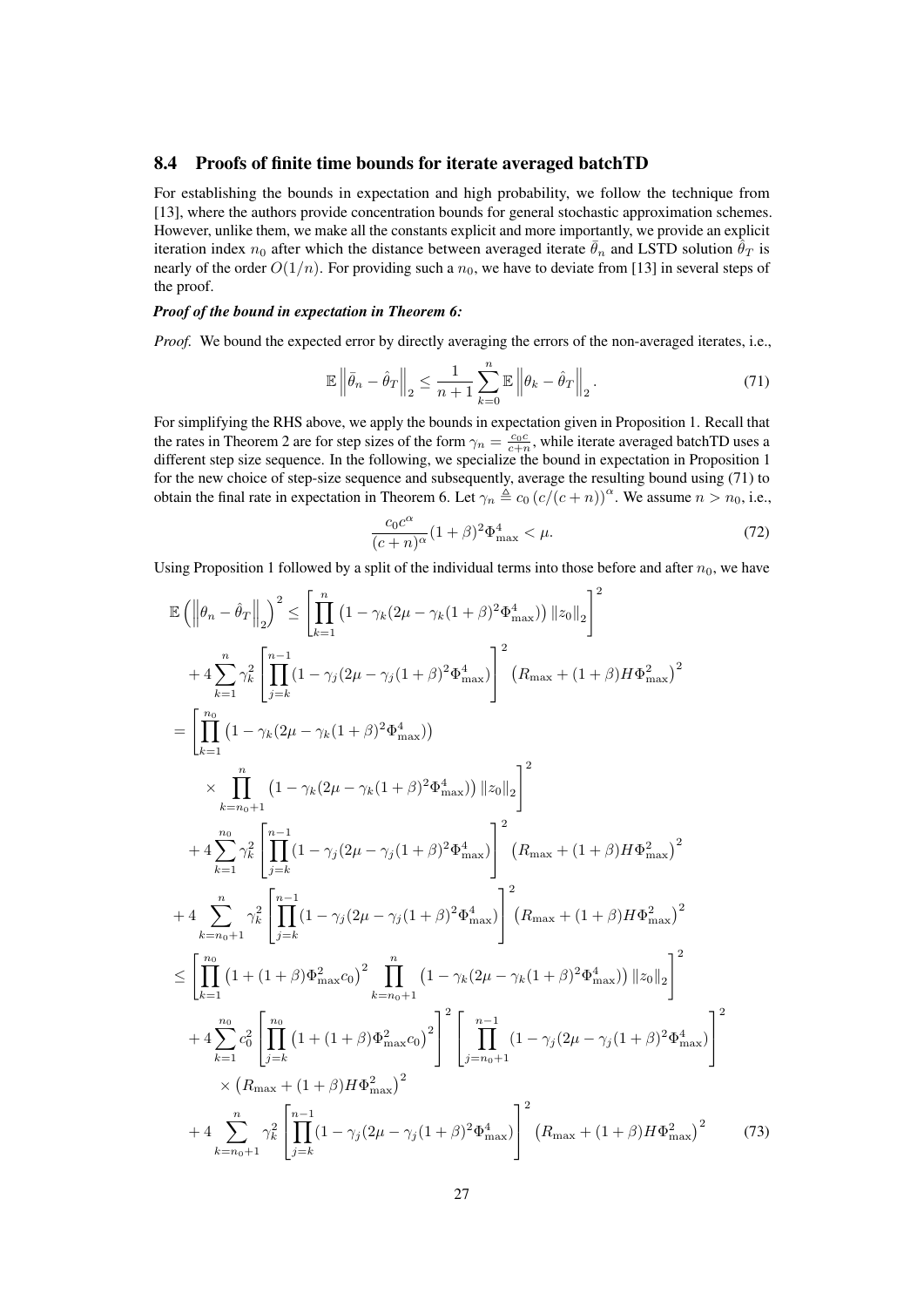$$
\leq \left[ \left( 1 + c_0 (1 + \beta) \Phi_{\text{max}}^2 \right)^{2n_0} \prod_{k=n_0+1}^n \left( 1 - \frac{\mu c_0 c^{\alpha}}{(c+k)^{\alpha}} \right) \|z_0\|_2 \right]^2
$$
  
+  $4n_0 c_0^2 \left( 1 + c_0 (1 + \beta) \Phi_{\text{max}}^2 \right)^{4n_0} \left[ \prod_{j=n_0+1}^{n-1} \left( 1 - \frac{\mu c_0 c^{\alpha}}{(c+j)^{\alpha}} \right) \right] \left( R_{\text{max}} + (1 + \beta) H \Phi_{\text{max}}^2 \right)^2$   
+  $4 \sum_{k=n_0+1}^n \frac{c_0^2 c^{2\alpha}}{(c+k)^{2\alpha}} \left[ \prod_{j=k}^{n-1} \left( 1 - \frac{\mu c_0 c^{\alpha}}{(c+j)^{\alpha}} \right) \right]^2 \left( R_{\text{max}} + (1 + \beta) H \Phi_{\text{max}}^2 \right)^2$   
 $\leq \left[ \exp \left( 2c_0 (1 + \beta) \Phi_{\text{max}}^2 n_0 \right) \exp \left( -\mu c_0 \sum_{k=n_0+1}^n \frac{c^{\alpha}}{(c+k)^{\alpha}} \right) ||z_0||_2 \right]^2$   
+  $4n_0 c_0^2 \exp \left( 4c_0 (1 + \beta) \Phi_{\text{max}}^2 n_0 \right) \exp \left( -2\mu c_0 \sum_{j=n_0+1}^{n-1} \frac{c^{\alpha}}{(c+j)^{\alpha}} \right)$   
 $\times \left( R_{\text{max}} + (1 + \beta) H \Phi_{\text{max}}^2 \right)^2$   
+  $4 \sum_{k=n_0+1}^n \frac{c_0^2 c^{2\alpha}}{(c+k)^{2\alpha}} \exp \left( -2\mu c_0 \sum_{j=k}^{n-1} \frac{c^{\alpha}}{(c+j)^{\alpha}} \right) \left( R_{\text{max}} + (1 + \beta) H \Phi_{\text{max}}^2 \right)^2$ .

In the above, the inequality in (73) can be inferred from the following:

$$
(1 - \gamma_k (2\mu - \gamma_k (1 + \beta)^2 \Phi_{\text{max}}^4)) \le (1 + 2(1 + \beta) \Phi_{\text{max}}^2 \gamma_k + (1 + \beta)^2 \Phi_{\text{max}}^4 \gamma_k^2)
$$
  
 
$$
\le (1 + (1 + \beta) \Phi_{\text{max}}^2 c_0)^2, \tag{75}
$$

where we have used the fact that  $\mu > 0$  and  $\gamma_k < c_0$ . To obtain the inequality in (74), we have split the product at  $n_0$ , and, when  $k \le n_0$ , we have used  $(1+x)^{n_0} = e^{n_0 \ln(1+x)} \le e^{xn_0}$  and when  $k > n_0$ , we have applied (72). For the final inequality above, we have exponentiated the logarithm of the products, and used the inequality  $\ln(1 + x) < x$  in several places.

With  $C_1$  and  $C_2$  as defined in the statement of Theorem 6, we have that

$$
\mathbb{E} \left\| \theta_n - \hat{\theta}_T \right\|_2 \leq C_1 \exp \left( -c_0 \mu c^{\alpha} \left( (n+c)^{1-\alpha} - (n_0 + c + 1)^{1-\alpha} \right) \right) \left\| \theta_0 - \hat{\theta}_T \right\|_2
$$
\n
$$
+ \left( R_{\max} + (1+\beta) H \Phi_{\max}^2 \right) \cdot \left( 4n_0 c_0^2 C_1^2 \exp \left( -2c_0 \mu c^{\alpha} ((n+c)^{1-\alpha} - (n_0 + c + 1)^{1-\alpha} \right) \right)
$$
\n
$$
+ \sum_{k=n_0+1}^n c_0^2 \left( \frac{c}{k+c} \right)^{2\alpha} \exp \left( -2c_0 \mu c^{\alpha} ((n+c)^{1-\alpha} - (k+c)^{1-\alpha} \right) \right)^{\frac{1}{2}}
$$
\n
$$
= \exp \left( -c_0 \mu c^{\alpha} (n+c)^{1-\alpha} \right)
$$
\n
$$
\times \left[ C_1 C_2 \left\| \theta_0 - \hat{\theta}_T \right\|_2 + \left( R_{\max} + (1+\beta) H \Phi_{\max}^2 \right) \right]
$$
\n
$$
\times \left\{ 4n_0 c_0^2 C_1^2 C_2^2 + \sum_{k=n_0+1}^n c_0^2 \left( \frac{c}{k+c} \right)^{2\alpha} \exp \left( 2c_0 \mu c^{\alpha} ((k+c)^{1-\alpha} \right) \right\}^{\frac{1}{2}}
$$
\n
$$
\leq \exp \left( -c_0 \mu c^{\alpha} (n+c)^{1-\alpha} \right)
$$
\n
$$
\times \left[ C_1 C_2 \left\| \theta_0 - \hat{\theta}_T \right\|_2 + \left( R_{\max} + (1+\beta) H \Phi_{\max}^2 \right) \right]
$$
\n
$$
\times \left\{ 4n_0 c_0^2 C_1^2 C_2^2 + c^{2\alpha} c_0^2 \int_1^{n+c} x^{-2\alpha} \exp \left( 2c_0 \mu c^{\alpha} x^{1-\alpha} \right) dx \right\}^{\frac{1}{2}}
$$
\n(77)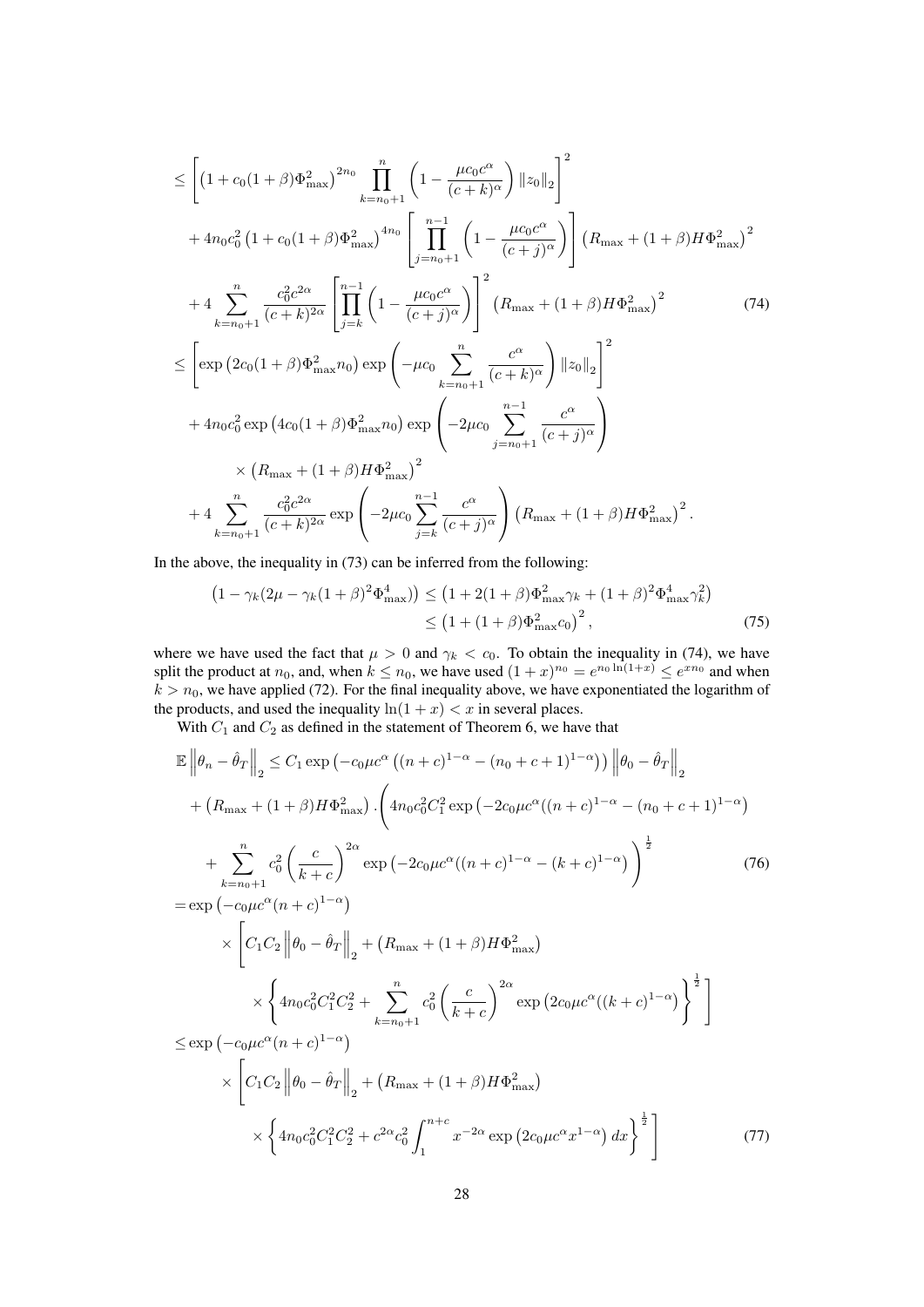$$
\leq \exp\left(-c_0\mu c^{\alpha}(n+c)^{1-\alpha}\right)
$$
  
\$\times \left[C\_1C\_2 \left\|\theta\_0 - \hat{\theta}\_T\right\|\_2 + \left(R\_{\max} + (1+\beta)H\Phi\_{\max}^2\right)\right] \times \left\{4n\_0c\_0^2C\_1^2C\_2^2 + c^{2\alpha}c\_0^2\left(2c\_0\mu c^{\alpha}\right)^{\frac{2\alpha}{1-\alpha}}\right\}  
\$\times \int\_{(2c\_0\mu c^{\alpha})^{1/(1-\alpha)}}^{(n+c)(2c\_0\mu c^{\alpha})^{1/(1-\alpha)}} y^{-2\alpha}\exp(y^{1-\alpha})dy\right\}^{\frac{1}{2}}\$.\n\tag{78}\$

In the above, the inequality in (76) follows by an application of Jensen's Inequality together with the fact that  $\sum_{j=k}^{n-1} (c+j)^{-\alpha} \ge \int_{j=k}^{n} (c+j)^{-\alpha} dj = (c+n)^{1-\alpha} - (c+k)^{1-\alpha}$ . To obtain the inequality in (77), we have upper bounded the sum with an integral, the validity of which follows from the observation that  $x \mapsto x^{-2\alpha}e^{x^{1-\alpha}}$  is convex for  $x \ge 1$ . Finally, for arriving at the inequality in (78), we have applied the change of variables  $y = (2c_0\mu c^{\alpha})^{1/(1-\alpha)}x$ . <sup>1</sup>

Now, since 
$$
y^{-2\alpha} \le \frac{2}{1-\alpha}((1-\alpha)y^{-2\alpha} - \alpha y^{-(1+\alpha)})
$$
 when  $y \ge (\frac{2\alpha}{1-\alpha})^{\frac{1}{1-\alpha}}$ , we have  
\n
$$
\int_{(\frac{2\alpha}{1-\alpha})^{\frac{1}{1-\alpha}}}^{(n+c)(2c_0\mu c^{\alpha})^{1/(1-\alpha)}} y^{-2\alpha} \exp(y^{1-\alpha}) dy
$$
\n
$$
\le \frac{2}{1-\alpha} \int_{(\frac{2\alpha}{1-\alpha})^{\frac{1}{1-\alpha}}}^{(n+c)(2c_0\mu c^{\alpha})^{1/(1-\alpha)}} ((1-\alpha)y^{-2\alpha} - \alpha y^{-(1+\alpha)}) \exp(y^{1-\alpha}) dy
$$
\n
$$
\le \frac{2}{1-\alpha} \exp(2c_0\mu c^{\alpha} (n+c)^{1-\alpha}) (n+c)^{-\alpha} (2c_0\mu c^{\alpha})^{-\alpha/(1-\alpha)}.
$$

and furthermore, since  $y \mapsto y^{-2\alpha} \exp(y^{1-\alpha})$  is non-decreasing for  $y \le \left(\frac{2\alpha}{1-\alpha}\right)$  $\int_{1-\alpha}^{\frac{1}{1-\alpha}}$ , we have

$$
\int_{1}^{\left(\frac{2\alpha}{1-\alpha}\right)^{\frac{1}{1-\alpha}}} y^{-2\alpha} \exp(y^{1-\alpha}) dy \le e \left(\frac{2\alpha}{1-\alpha}\right)^{\frac{1}{1-\alpha}}.
$$

Plugging these into (78), we obtain

$$
\mathbb{E} \left\| \theta_n - \hat{\theta}_T \right\|_2
$$
\n
$$
\leq \exp \left( -c_0 \mu c^{\alpha} (n+c)^{1-\alpha} \right)
$$
\n
$$
\cdot \left( C_1 C_2 \left\| \theta_0 - \hat{\theta}_T \right\|_2 + \sqrt{e} \left( \frac{2\alpha}{1-\alpha} \right)^{\frac{1}{2(1-\alpha)}} c^{\alpha} c_0 \left( 2c_0 \mu c^{\alpha} \right)^{\frac{\alpha}{(1-\alpha)}}
$$
\n
$$
+ 2c_0 C_1 C_2 \left( R_{\text{max}} + (1+\beta) H \Phi_{\text{max}}^2 \right) \sqrt{n_0} \right)
$$
\n
$$
+ \sqrt{\frac{2}{1-\alpha}} \left( R_{\text{max}} + (1+\beta) H \Phi_{\text{max}}^2 \right) c^{\alpha} c_0 \left( 2c_0 \mu c^{\alpha} \right)^{\frac{\alpha}{2(1-\alpha)}} \cdot (n+c)^{-\frac{\alpha}{2}} \tag{79}
$$

The bound in expectation in the theorem statement can be inferred by using the inequality above in

$$
\mathbb{E} \left\|\bar{\theta}_{n+1}-\hat{\theta}_T\right\|_2 \leq \frac{1}{n+1}\sum_{k=0}^{n} \mathbb{E} \left\|\theta_k-\hat{\theta}_T\right\|_2,
$$

followed by a straightforward bound on the sum of the first exponential term on the RHS of (79), using the constant  $C_0$ .  $\Box$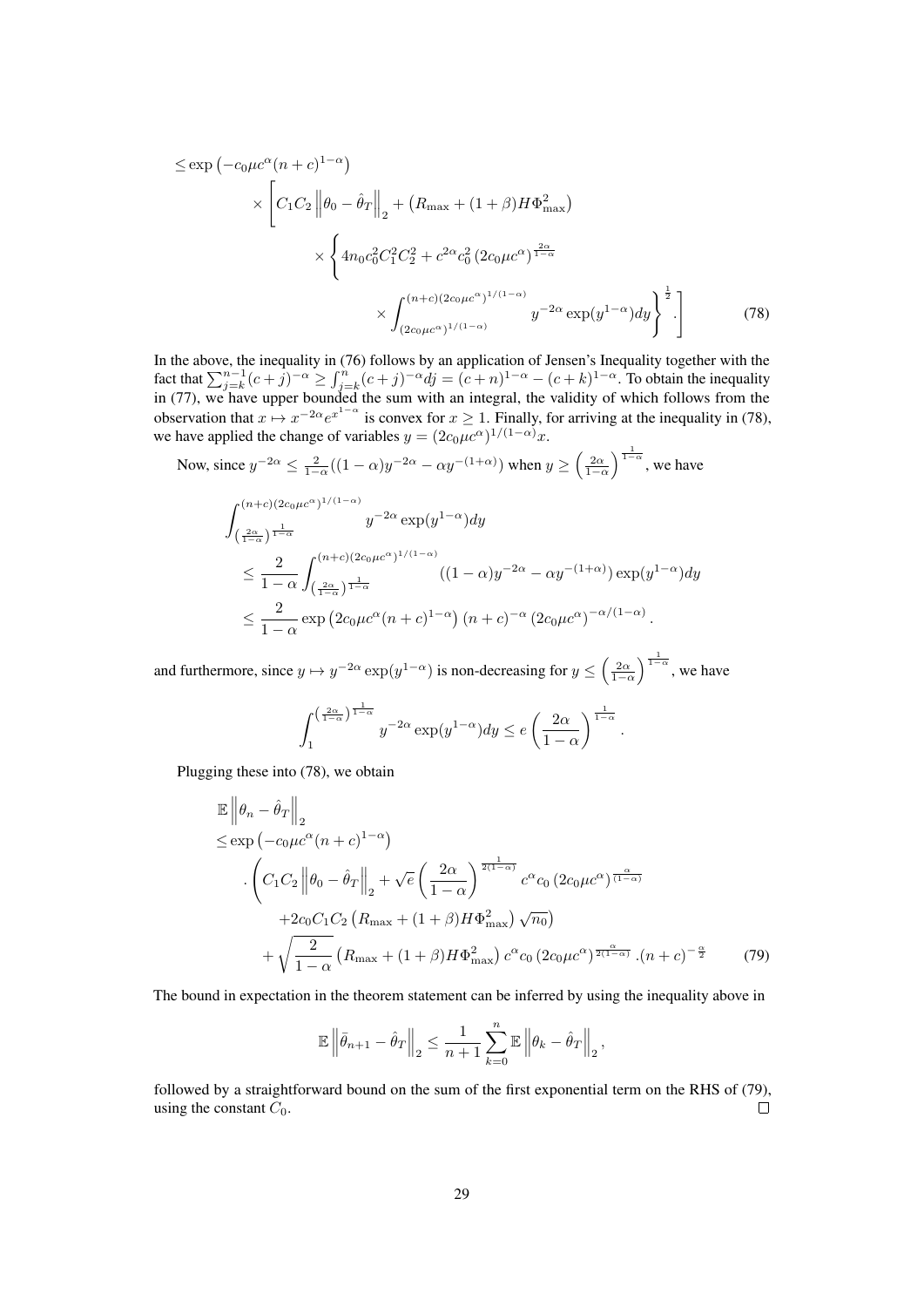### *Proof of the high probability bound in Theorem 6:*

The proof of the high probability bound is considerably more involved than the proof of the bound in expectation in Theorem 6. We first state and prove a bound on the error in high probability for the averaged iterates in Proposition 3 below. This result is for general step-size sequences and can be seen as the iterate average counterpart to Proposition 1.

**Proposition 3.** Let  $z_n = \bar{\theta}_n - \hat{\theta}_T$ . Under (A1)-(A3) we have, for all  $\epsilon \geq 0$  and  $\forall n \geq 1$ ,

$$
\mathbb{P}(\|z_n\|_2 - \mathbb{E} \|z_n\|_2 \ge \epsilon) \le \exp\left(-\frac{\epsilon^2}{2(R_{\max} + (1+\beta)H\Phi_{\max}^2)^2 \sum_{m=1}^n L_m^2}\right),
$$
  

$$
L_i \triangleq \frac{\gamma_i}{n+1} \left(\sum_{l=i+1}^{n-1} \prod_{j=i}^l (1-\gamma_{j+1}(2\mu - (1+\beta)^2 \Phi_{\max}^4 \gamma_{j+1})))^{1/2}\right).
$$

*Proof.* Recall that  $z_n$  denotes the error of the algorithm at time n, which in this case is  $z_n = \bar{\theta}_n - \theta$ . The proof follows the scheme of the proof of Proposition 1, part (1), given in Section 8.2: **Step 1:** As before, we decompose the centered error  $||z_n||_2 - \mathbb{E} ||z_n||_2$  as follows:

$$
||z_n||_2 - \mathbb{E} ||z_n||_2 = \sum_{k=1}^n D_k,
$$
\n(80)

where  $D_k \triangleq g_k - \mathbb{E}[g_k | \mathcal{F}_{k-1}]$  and  $g_k \triangleq \mathbb{E}[\Vert z_n \Vert_2 | \mathcal{F}_k]$ .

 $where$ 

**Step 2:** We need to prove that the functions  $g_k$  are Lipschitz continuous in the random innovation at time  $k$  with the new constants  $L_k$ . Recall from Step 2 of the proof of the high probability bound in Theorem 1 in Section 8.2 that the random variable  $\Theta_n^k(\theta)$  is defined to be the value of the iterate at time *n* that evolves according to (10), and beginning from  $\theta$  at time k. Now we define

$$
\bar{\Theta}_n^k(\bar{\theta}, \theta) = \frac{k\bar{\theta}}{n+1} + \frac{1}{n+1} \sum_{j=k}^n \Theta_j^k(\theta).
$$

Then, letting f and  $f'$  denote two possible values for the random innovation at time k, and setting  $\theta = \theta_{k-1} + \gamma_k f$  and  $\theta' = \theta_{k-1} + \gamma_k f'$ , we have

$$
\mathbb{E}\left\|\bar{\Theta}_{n}^{k}\left(\bar{\theta}_{k-1},\theta\right)-\bar{\Theta}_{n}^{k}\left(\bar{\theta}_{k-1},\theta'\right)\right\|_{2}=\mathbb{E}\left\|\frac{1}{n+1}\sum_{l=k}^{n}\left(\Theta_{l}^{k}\left(\theta\right)-\Theta_{l}^{k}\left(\theta'\right)\right)\right\|_{2}
$$
\n
$$
\leq \frac{1}{n+1}\sum_{l=k}^{n}\prod_{j=k+1}^{l}\left(1-\gamma_{j}\left(2\mu-\gamma_{j}(1+\beta)^{2}\Phi_{\max}^{4}\right)\right)^{1/2}\left\|f-f'\right\|_{2} \tag{81}
$$

where we have used (42) derived in Step 2 of the proof the high probability bound in Proposition 1. Hence, similarly to Step 2 of the proof of Proposition 1, part (1), we find that  $g_k$  is  $L_k$ -Lipschitz in the random inovation at time k, and so  $D_k$  is also.  $\Box$ 

Step 3 follows in a similar manner to the proof of Proposition 1, part (1).

We now bound the sum of squares of the Lipschitz constants  $L_m$  when the iterates are averaged and the step-sizes are chosen to be  $\gamma_n = c_0 \left(\frac{c}{c+n}\right)^{\alpha}$  for some  $\alpha \in (1/2, 1)$ . This is a crucial step that helps in establishing the order  $O(n^{-\alpha/2})$  rate for the high-probability bound in Theorem 2, independent of the choice of c. Recall that in order to obtain this rate for the algorithm without averaging one had to choose  $c_0\mu c \in (1,\infty)$ .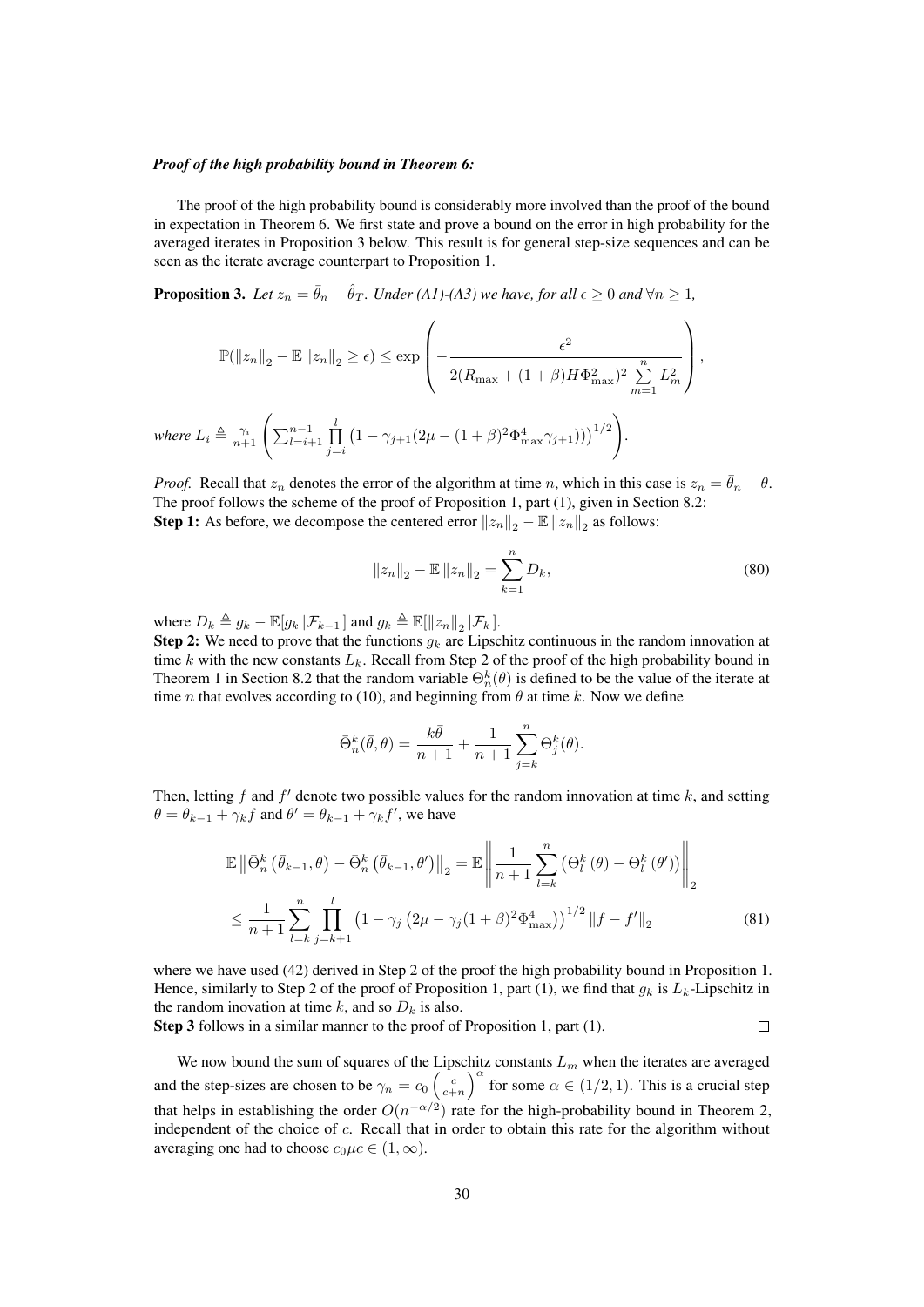Lemma 7. *Under conditions of Theorem 6, we have*

$$
\sum_{i=1}^{n} L_i^2 \le \frac{n_0}{(n+1)^2} \left[ \frac{e^{(1+\beta)\Phi_{\text{max}}^2 c_0 (2n_0+1)}}{(1+\beta)\Phi_{\text{max}}^2} \right]^2 \tag{82}
$$

$$
+\frac{1}{\mu^2} \left\{ 2^{\alpha} + \left[ \left[ \frac{2\alpha}{c_0 \mu c^{\alpha}} \right]^{\frac{1}{1-\alpha}} + \frac{2(1-\alpha)(c_0 \mu)^{\alpha}}{\alpha} \right] \right\}^2 \frac{1}{n+1}.
$$
 (83)

*Proof.* Recall from the statement of Theorem 6 that  $n$  satisfies,

$$
\frac{c_0 c^{\alpha}}{(c+n)^{\alpha}} (1+\beta)^2 \Phi_{\text{max}}^4 < \mu.
$$
 (84)

Recall also from the formula in Proposition 3, that:

$$
L_i = \frac{\gamma_i}{n+1} \left( \sum_{l=i+1}^{n-1} \prod_{j=i}^l \left( 1 - \gamma_{j+1} (2\mu - (1+\beta)^2 \Phi_{\text{max}}^4 \gamma_{j+1}) \right) \right)^{1/2} \right).
$$

We split the bound on the sum into two terms as follows:

$$
\sum_{i=1}^{n} L_i^2 = \sum_{i=1}^{n_0 - 1} L_i^2 + \sum_{i=n_0}^{n} L_i^2.
$$
 (85)

The first term in (85) is simplified as follows:

$$
\sum_{i=1}^{n_0-1} L_i^2 = \sum_{i=1}^{n_0-1} \left[ \frac{\gamma_i}{n+1} \left( \sum_{l=i+1}^{n_0} \prod_{j=i}^l \left( 1 - \gamma_{j+1} (2\mu - (1+\beta)^2 \Phi_{\text{max}}^4 \gamma_{j+1}) \right) \right)^{1/2} \right] \right]^2
$$
  

$$
\leq \frac{1}{(n+1)^2} \sum_{i=1}^{n_0-1} \left[ c_0 \left( \sum_{l=i+1}^{n_0} \prod_{j=i}^l \left( 1 + (1+\beta) \Phi_{\text{max}}^2 c_0 \right) \right) \right]^2
$$
(86)

$$
\leq \frac{1}{(n+1)^2} \sum_{i=1}^{n_0-1} \left[ c_0 (1 + (1+\beta) \Phi_{\text{max}}^2 c_0)^{2n_0} \sum_{l=1}^{n_0} \left( 1 + (1+\beta) \Phi_{\text{max}}^2 c_0 \right)^{-l} \right]^2 \tag{87}
$$

$$
\leq \frac{1}{(n+1)^2} c_0^2 n_0 \left[ \frac{(1 + (1+\beta)\Phi_{\text{max}}^2 c_0)^{2n_0+1}}{(1+\beta)\Phi_{\text{max}}^2 c_0} \right]^2
$$
\n(88)

$$
\leq \frac{n_0}{(n+1)^2} \left[ \frac{e^{(1+\beta)\Phi_{\text{max}}^2 c_0 (2n_0+1)}}{(1+\beta)\Phi_{\text{max}}^2} \right]^2.
$$
 (89)

In the above, the inequality in (86) follows from (75). , while the inequality in (86) applies the form of the step sizes. In obtaining the inequality in  $(87)$ , we have replaced i with 1. For the inequality in (88), we have used the formula for the sum of a geometric series, and for the final inequality we have used that  $(1+x)^{n_0} = e^{n_0 \ln(1+x)} \le e^{xn_0}$ .

We now analyze the second term in (85). Notice that

$$
\sum_{i=n_0}^{n} L_i^2 = \sum_{i=n_0}^{n} \left[ \frac{\gamma_i}{n+1} \left( \sum_{l=i+1}^{n-1} \prod_{j=i}^{l} (1 - \gamma_{j+1} (2\mu - (1+\beta)^2 \Phi_{\text{max}}^4 \gamma_{j+1})) \right)^{1/2} \right) \right]^2
$$
  

$$
\leq \frac{1}{(n+1)^2} \sum_{i=n_0}^{n} \left[ \gamma_i \left( \sum_{l=i+1}^{n-1} \exp \left( -\sum_{j=i}^{l} \gamma_{j+1} (2\mu - (1+\beta)^2 \Phi_{\text{max}}^4 \gamma_{j+1})) \right) \right) \right]^2
$$
(90)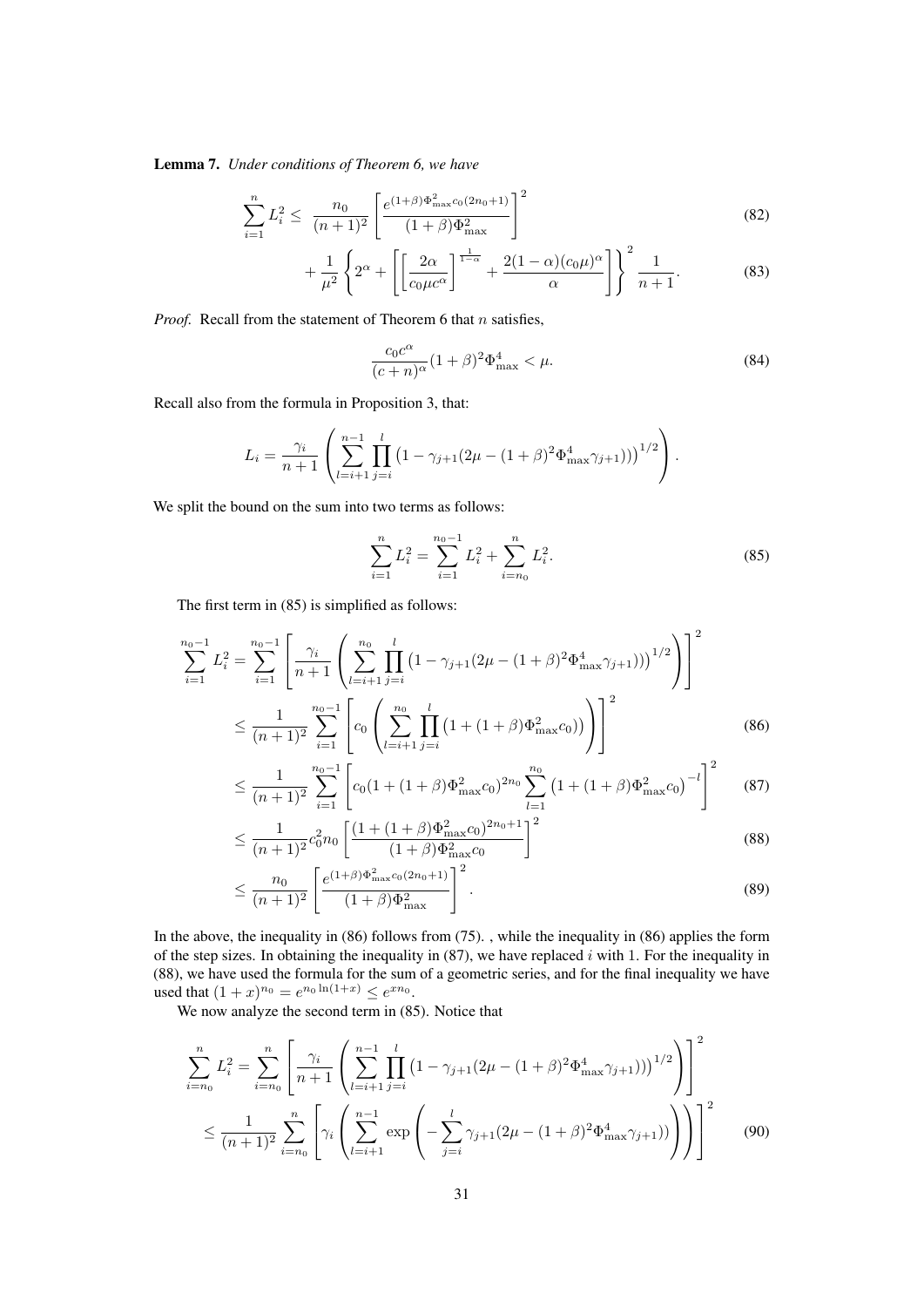$$
\langle \frac{1}{(n+1)^2} \sum_{i=n_0}^n \left[ c_0 \left( \frac{c}{c+i} \right)^{\alpha} \left( \sum_{l=i+1}^{n-1} \exp \left( -c_0 \mu \sum_{j=i}^l \left( \frac{c}{c+j} \right)^{\alpha} \right) \right) \right]^2. \tag{91}
$$

To produce the final bound, we bound the summand (A) highlighted in line (91) by a constant, uniformly over all values of  $i$  and  $n$ , as follows:

$$
\sum_{l=i+1}^{n-1} \exp\left(-c_0\mu \sum_{j=1}^{l} \left(\frac{c}{c+i}\right)^{\alpha}\right)
$$
\n
$$
= \sum_{l=i+1}^{n-1} \left[ \left(\frac{c}{c+l}\right)^{\alpha} \exp\left(-c_0\mu \sum_{j=1}^{l} \left(\frac{c}{c+i}\right)^{\alpha}\right) \right] \left(\frac{c+l}{c}\right)^{\alpha}
$$
\n
$$
\leq \sum_{l=i+1}^{n-1} \left[ \frac{1}{c_0\mu} \left( \exp\left(-c_0\mu \sum_{j=1}^{l-1} \left(\frac{c}{c+i}\right)^{\alpha}\right) \right) - \exp\left(-c_0\mu \sum_{j=1}^{l} \left(\frac{c}{c+i}\right)^{\alpha}\right) \right] \left(\frac{c+l}{c}\right)^{\alpha}
$$
\n
$$
= \frac{1}{c_0\mu} \left\{-\left(\frac{c}{c+n}\right)^{-\alpha} \exp\left(-c_0\mu \sum_{j=1}^{n} \left(\frac{c}{c+i}\right)^{\alpha}\right) \right\}
$$
\n
$$
+ \left(\frac{c}{c+i+1}\right)^{-\alpha} \exp\left(-c_0\mu \sum_{j=1}^{i+1} \left(\frac{c}{c+i}\right)^{\alpha}\right)
$$
\n
$$
+ \sum_{l=i+1}^{n-1} \exp\left(-c_0\mu \sum_{j=1}^{l} \left(\frac{c}{c+i}\right)^{\alpha}\right) \left[ \left(\frac{c}{c+l+1}\right)^{-\alpha} - \left(\frac{c}{c+l}\right)^{-\alpha}\right] \right\}, \quad (93)
$$

where the inequality in (92) follows from the convexity of  $e^{-\frac{c_0\mu}{2}x}$ , while that in (93) follows by applying an Abel transform.

From the foregoing, the summand term (A) highlighted in (91) can be bounded by

$$
(A) \leq \frac{1}{\mu} \left( \left( \frac{c+i+1}{c+i} \right)^{\alpha} + \frac{1}{(c+i)^{\alpha}} \sum_{l=i+1}^{n-1} \exp \left( -c_0 \mu c^{\alpha} \frac{((c+l)^{1-\alpha} - (c+i)^{1-\alpha})}{1-\alpha} \right) ((c+l+1)^{\alpha} - (c+l)^{\alpha}) \right)
$$

Now, using convexity of  $x^{\alpha}$  followed by comparison with an integral, and then a change of variable, we have

$$
\sum_{l=i+1}^{n-1} \exp\left(-c_0\mu \frac{c^{\alpha}((c+l)^{1-\alpha} - (c+i)^{1-\alpha})}{(1-\alpha)}\right) ((c+l+1)^{\alpha} - (c+l)^{\alpha})
$$
(94)  

$$
\leq \sum_{l=i+1}^{n-1} \exp\left(-c_0\mu \frac{c^{\alpha}((c+l)^{1-\alpha} - (c+i)^{1-\alpha})}{(1-\alpha)}\right) \alpha (c+l)^{-(1-\alpha)}
$$
  

$$
\leq \alpha \exp\left(c_0\mu \frac{c^{\alpha}(c+i)^{1-\alpha}}{(1-\alpha)}\right) \left[\int_i^{n-1} \exp\left(-c_0\mu \frac{c^{\alpha}(c+l)^{1-\alpha}}{(1-\alpha)}\right) (c+l)^{-(1-\alpha)} dl\right]
$$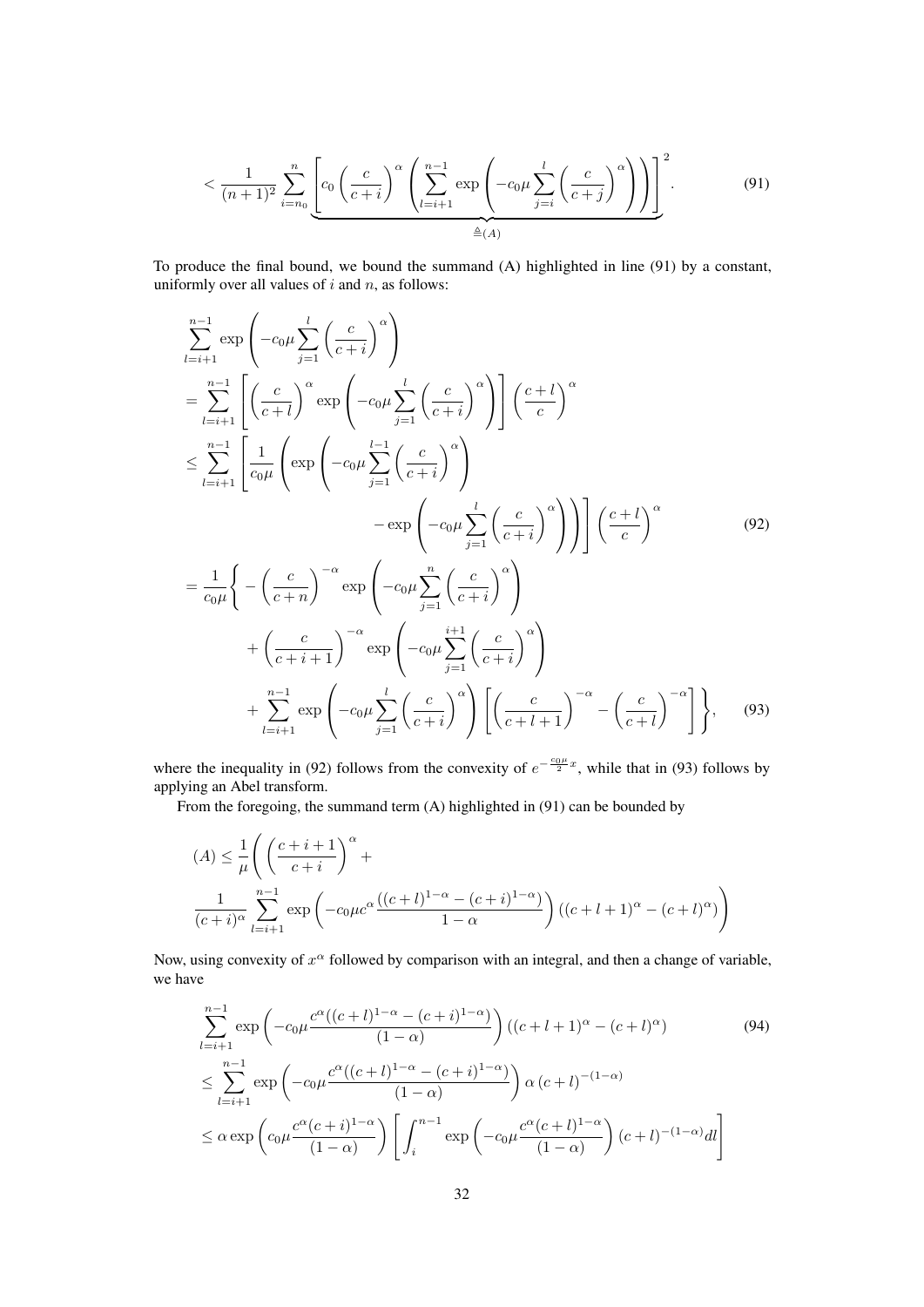$$
= \alpha \exp\left(c_0 \mu \frac{c^{\alpha}(c+i)^{1-\alpha}}{(1-\alpha)}\right) \left[\int_{c_0 \mu(c+i)^{1-\alpha}}^{c_0 \mu(c+n-1)^{1-\alpha}} \exp\left(-\frac{c^{\alpha}l}{(1-\alpha)}\right) l^{\frac{2\alpha-1}{1-\alpha}} dl\right].
$$
 (95)

For the second inequality we have used that the mapping  $x \to e^{-d(c+x)^{1-\alpha}}(c+x)^{-(1-\alpha)}$  is decreasing in x for all  $x > 1$ .

By taking the derivative and setting it to zero, we find that  $l \mapsto \exp \left(-\frac{c^{\alpha}l}{(1-c)^{\alpha}}\right)$  $(1-\alpha)$ )  $l^{\frac{2\alpha}{1-\alpha}}$  is decreasing on  $[2\alpha/c^{\alpha}, \infty)$ , and so we deduce that when  $c_0\mu(c+i+1)^{1-\alpha} \geq 2\alpha/c^{\alpha}$ ,

$$
\begin{aligned} \exp&\left(\frac{c^{\alpha}(c+i)^{1-\alpha}}{(1-\alpha)}\right) \int_{c_0\mu(c+i+1)^{1-\alpha}}^{c_0\mu(c+n)^{1-\alpha}} \exp\left(-\frac{c^{\alpha}l}{(1-\alpha)}\right) l^{\frac{2\alpha-1}{1-\alpha}} dl \\ &\leq (c_0\mu)^{\frac{2\alpha}{1-\alpha}}(c+i+1)^{2\alpha} \int_{c_0\mu(c+i+1)^{1-\alpha}}^{c_0\mu(c+n)^{1-\alpha}} l^{\frac{-1}{1-\alpha}} dl < \frac{1-\alpha}{\alpha} ((c_0\mu(c+i+1))^{\alpha}. \end{aligned}
$$

When  $c_0\mu(c+i+1)^{1-\alpha} < 2\alpha/c^{\alpha}$  we can bound the summand of (94) by 1, and

$$
c_0\mu(c+i+1)^{1-\alpha} < \frac{2\alpha}{c^{\alpha}} \implies (c+i+1)^{1-\alpha} < \frac{2\alpha}{c_0\mu c^{\alpha}}
$$
\n
$$
\implies i < \left[\frac{2\alpha}{c_0\mu c^{\alpha}}\right]^{\frac{1}{1-\alpha}} - c - 1.
$$

Hence, we conclude that

$$
\sum_{i=n_0}^n L_i^2 \le \frac{1}{\mu^2} \left\{ 2^{\alpha} + \left[ \left[ \frac{2\alpha}{c_0 \mu c^{\alpha}} \right]^{\frac{1}{1-\alpha}} + \frac{2(1-\alpha)(c_0 \mu)^{\alpha}}{\alpha} \right] \right\}^2 \frac{1}{n+1}.
$$

 $\Box$ 

*Proof. (High probability bound in Theorem 6)* Once we have established the bound in expectation for batchTD with iterate averaging and the bound on sum of squares of Lipschitz constants in the lemma above, the proof of the high probability bound is straightforward and follows by arguments similar to that used in establishing the corresponding claim for non-averaged batchTD (see Section 8.2.3).  $\Box$ 

## 9 Traffic Control Application

## 9.1 Simulation Setup

The idea behind the experimental setup is to study both LSPI and the variant of LSPI, fLSPI, where we use batchTDQ as a subroutine to approximate the LSTDQ solution. Algorithm 2 provides the pseudo-code for the latter algorithm.

We consider a traffic signal control application for conducting the experiments. The problem here is to adaptively choose the sign configurations for the signalized intersections in the road network considered, in order to maximize the traffic flow in the long run. Let  $L$  be the total number of lanes in the road network considered. Further, let  $q_i(t)$ ,  $i = 1, \ldots, L$  denote the queue lengths and  $t_i(t)$ ,  $i = 1, \ldots, L$  the elapsed time (since signal turned to red) on the individual lanes of the road network. Following [32], the traffic signal control MDP is formulated as follows:

State  $s_t = (q_1(t), \ldots, q_L(t), t_1(t), \ldots, t_L(t)),$ 

Action  $a_t$  belongs to the set of feasible sign configurations,

Single-stage cost  $h(s_t) = u_1 \left[ \sum_{i \in I_p} u_2 \cdot q_i(t) + \sum_{i \notin I_p} w_2 \cdot q_i(t) \right] + w_1 \left[ \sum_{i \in I_p} u_2 \cdot t_i(t) + \sum_{i \notin I_p} w_2 \cdot q_i(t) \right]$  $[t_i(t)]$ , where  $u_i, w_i \ge 0$  such that  $u_i + w_i = 1$  for  $i = 1, 2$  and  $u_2 > w_2$ . Here, the set  $I_p$  is the set of prioritized lanes.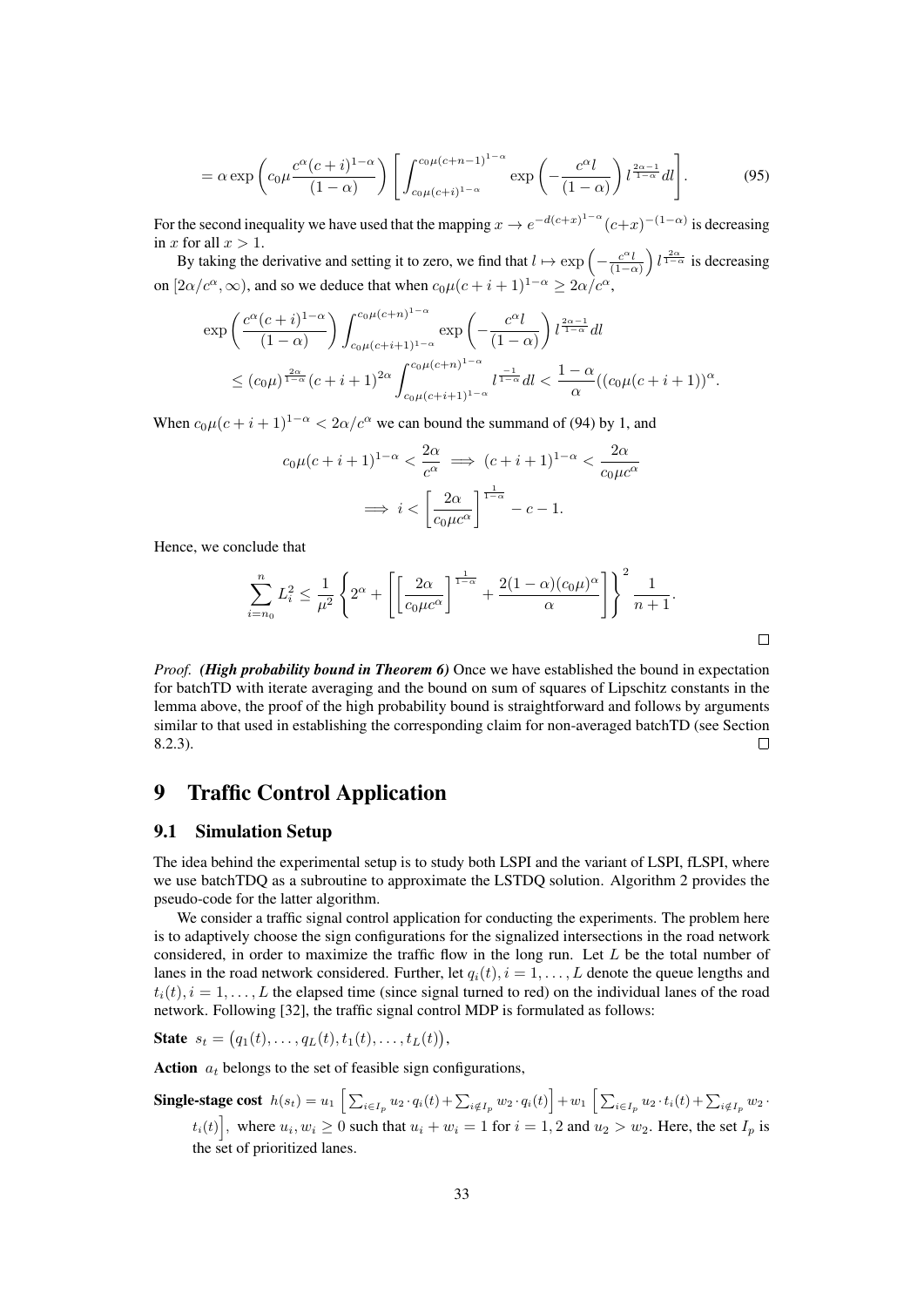| <b>State</b>                                                             | Action       | <b>Feature</b> $\phi_i(s, a)$ |
|--------------------------------------------------------------------------|--------------|-------------------------------|
| $q_i < \mathcal{L}_1$ and $t_i < \mathcal{T}_1$                          | <b>RED</b>   | 0.01                          |
|                                                                          | <b>GREEN</b> | 0.06                          |
| $q_i < \mathcal{L}_1$ and $t_i > \mathcal{T}_1$                          | <b>RED</b>   | 0.02                          |
|                                                                          | <b>GREEN</b> | 0.05                          |
| $\mathcal{L}_1 \leq q_i \leq \mathcal{L}_2$ and $t_i \leq \mathcal{T}_1$ | <b>RED</b>   | 0.03                          |
|                                                                          | <b>GREEN</b> | 0.04                          |
| $\mathcal{L}_1 \leq q_i < \mathcal{L}_2$ and $t_i \geq \mathcal{T}_1$    | <b>RED</b>   | 0.04                          |
|                                                                          | <b>GREEN</b> | 0.03                          |
| $q_i \geq \mathcal{L}_2$ and $t_i < \mathcal{T}_1$                       | <b>RED</b>   | 0.05                          |
|                                                                          | <b>GREEN</b> | 0.02                          |
|                                                                          | <b>RED</b>   | 0.06                          |
| $q_i > \mathcal{L}_2$ and $t_i > \mathcal{T}_1$                          | <b>GREEN</b> | 0.01                          |

Table 1: Features for the traffic control application



(a) Tracking error on 7x9-grid network

(b) Tracking error on 14x9-grid network

Figure 2: Tracking error of batchTDQ in iteration 1 of fLSPI on two grid networks.

Function approximation is a standard technique employed to handle high-dimensional state spaces (as is the case with the traffic signal control MDP on large road networks). We employ the feature selection scheme from [33], which is briefly described in the following: the features  $\phi(s, a)$  corresponding to any state-action tuple  $(s, a)$  is an L-dimensional vector, with one bit for each line in the road network. The feature value  $\phi_i(s, a), i = 1, \ldots, L$  corresponding to lane i is chosen as described in Table 1, with  $q_i$  and  $t_i$  denoting the queue length and elapsed times for lane i. Thus, as the size of the network increases, the feature dimension scales in a linear fashion.

Note that the feature selection scheme depends on certain thresholds  $\mathcal{L}_1$  and  $\mathcal{L}_2$  on the queue length and  $\mathcal{T}_1$  on the elapsed times. The motivation for using such graded thresholds is owing to the fact that queue lengths are difficult to measure precisely in practice. We set  $(\mathcal{L}_1, \mathcal{L}_2, \mathcal{T}_1) = (6, 14, 130)$  in all our experiments and this choice has been used, for instance, in [33].

We implement both LSPI as well as fLSPI for the above problem. The experiments involve two stages - an initial training stage where LSPI/fLSPI is run to find an approximately optimal policy and a test stage where ten independent simulations are run using the policy that LSPI/fLSPI converged to in the training stage. In the training stage, for both LSPI and fLSPI, we collect  $T = 10000$  samples from an exploratory policy that picks the actions in a uniformly random manner. For both LSPI and fLSPI, we set  $\beta = 0.9$  and  $\epsilon = 0.1$ . We set  $\tau$ , the number of batchTDQ iterations in fLSPI, to 500. This choice is motivated by an experiment where we observed that at 500 steps, batchTD is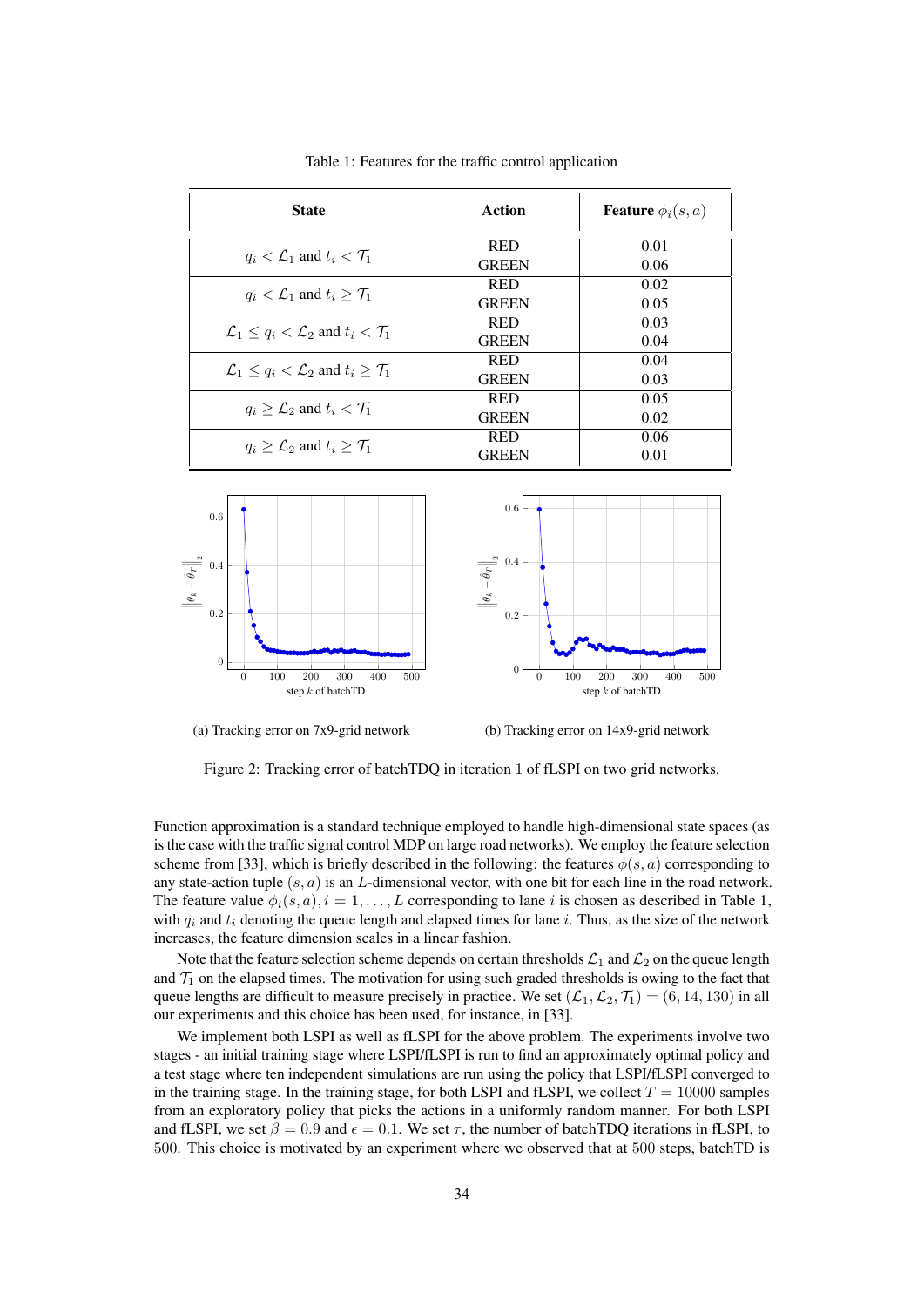

(a) Throughput (TAR) on 7x9-grid network

(b) Throughput (TAR) on 14x9-grid network

Figure 3: Performance comparison of LSPI and fLSPI using throughput (TAR) on two grid networks.

already very close to LSTDQ and taking more steps did not result in any significant improvements for fLSPI. We implement the regularized variant of LSTDQ, with regularization constant  $\mu$  set to 1. The step-size  $\gamma_k$  used in the update iteration of batchTDQ is set as recommended by Theorem 2.

## 9.2 Results

We use total arrived road users (TAR) and runtimes as performance metrics for comparing the algorithms implemented. TAR is a throughput metric that denotes the total number of road users who have reached their destination, while runtimes are measured for the policy evaluation step in LSPI/fLSPI. For batchTDQ, which is the policy evaluation algorithm in fLSPI, we also report the tracking error, which measures the distance in  $\ell^2$  norm between the batchTD iterate  $\theta_k$ ,  $k = 1, \ldots, \tau$ and LSTDQ solution  $\theta_T$ .

We report the tracking error and total arrived road users (TAR) in Fig. 2 and Fig. 3, respectively. The run-times obtained from our experimental runs for LSPI and fLSPI is presented in Fig. 4. Iteration 1 for fLSPI is used for reporting the tracking error and we observed similar behavior across iterations, i.e., we observed that batchTD iterate  $\theta_{\tau}$  is close to the corresponding LSTDQ solution in each iteration of fLSPI. The experiments are performed for four different grid networks of increasing size and hence, increasing feature dimension.

From Fig. 2a–2b, we observe that batchTD algorithm converges rapidly to the corresponding LSTDQ solution. Further, from the runtime plots (see Fig. 4), we notice that fLSPI is several orders of magnitude faster than regular LSPI. From a traffic application standpoint, we observe in Figs. 3a–3b that fLSPI results in a throughput (TAR) performance that is on par with LSPI. Moreover, the throughput observed for LSPI/fLSPI is higher than that for a traffic light control (TLC) algorithm that cycles through the sign configurations in a round-robin fashion, with a fixed green time period for each sign configuration. We report the TAR results in Figs. 3a–3b for two such fixed timing TLCs with periods 10 and 20, respectively denoted Fixed10 and Fixed20. The rationale behind this comparison is that fixed timing TLCs are the de facto standard. Moreover, the results establish that LSPI outperforms fixed timing TLCs that we implemented and fLSPI gives performance comparable to that of LSPI, but at a lower computational cost.

## 10 Extension to Least Squares Regression

In this section, we describe the classic parameter estimation problem using the method of least squares, the standard approach to solve this problem and the low-complexity SGD alternative. Subsequently,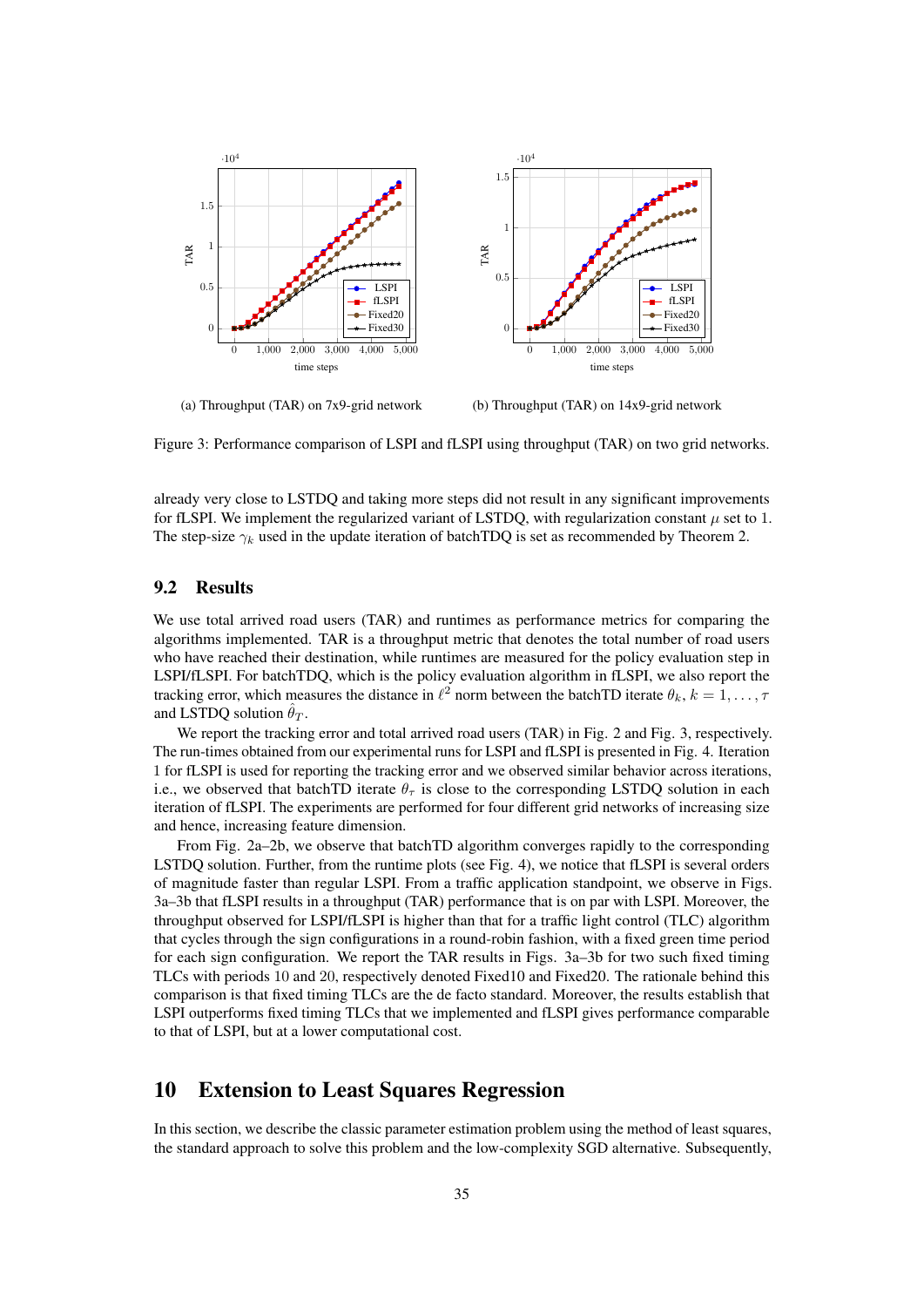

Figure 4: Run-times of LSPI and fLSPI on four road networks

we outline the fast LinUCB algorithm that uses a SGD iterate in place of least squares solutions and present the numerical experiments for this algorithm on a news recommendation application.

## 10.1 Least squares regression and SGD

In this setting, we are given a set of samples  $\mathcal{D} \triangleq \{(x_i, y_i), i = 1, ..., T\}$  with the underlying observation model  $y_i = x_i^T \theta^* + \xi_i$  ( $\xi_i$  is a bounded, zero-mean random variable, and  $\theta^*$  is an unknown parameter). The least squares estimate  $\hat{\theta}_T$  minimizes  $\sum_{i=1}^T (y_i - \theta^{\dagger} x_i)^2$ . It can be shown that  $\hat{\theta}_T = \bar{A}_T^{-1} b_T$ , where  $\bar{A}_T = T^{-1} \sum_{i=1}^T x_i x_i^{\intercal}$  and  $\bar{b}_T = T^{-1} \sum_{i=1}^T x_i y_i$ .

Notice that, unlike the RL setting,  $\hat{\theta}_T$  here is the minimizer of an empirical loss function. However, as in the case of LSTD, the computational cost of a Sherman-Morrison lemma based approach for solving the above would be of the order  $O(d^2T)$ . Similarly to the case of the batchTD algorithm, we update the SGD iterate  $\theta_n$  using a SA scheme as follows (starting with an arbitrary  $\theta_0$ ),

$$
\theta_n = \theta_{n-1} + \gamma_n (y_{i_n} - \theta_{n-1}^\mathsf{T} x_{i_n}) x_{i_n},\tag{96}
$$

where, as before, each  $i_n$  is chosen uniformly randomly from  $\{1, \ldots, T\}$ , and  $\gamma_n$  are step-sizes chosen in advance.

Unlike batchTD which is a fixed point iteration, the above is a stochastic gradient descent procedure. Nevertheless, using the same proof template as for batchTD earlier, we can derive bounds on the computational error, i.e., the distance between  $\theta_n$  and the least squares solution  $\hat{\theta}_T$ , both in high probability as well as expectation.

## 10.2 Main results

### 10.2.1 Assumptions

As in the case of batchTD, we make some assumptions on the step sizes, features, noise and the matrix  $\bar{A}_T$ :

(A1) The step sizes  $\gamma_n$  satisfy  $\sum_n \gamma_n = \infty$ , and  $\sum_n \gamma_n^2 < \infty$ .

(A2) Boundedness of  $x_i$ , i.e.,  $||x_i||_2 \le \Phi_{\text{max}}$ , for  $i = 1, ..., T$ .

(A3) The noise  $\{\xi_i\}$  is i.i.d., zero mean and  $|\xi_i| \leq \sigma$ , for  $i = 1, \ldots, T$ .

(A4) The matrix  $\overline{A}_T$  is positive definite, and its smallest eigenvalue is at least  $\mu > 0$ .

Assumptions (A2) and (A3) are standard in the context of least squares minimization. As for batchTD,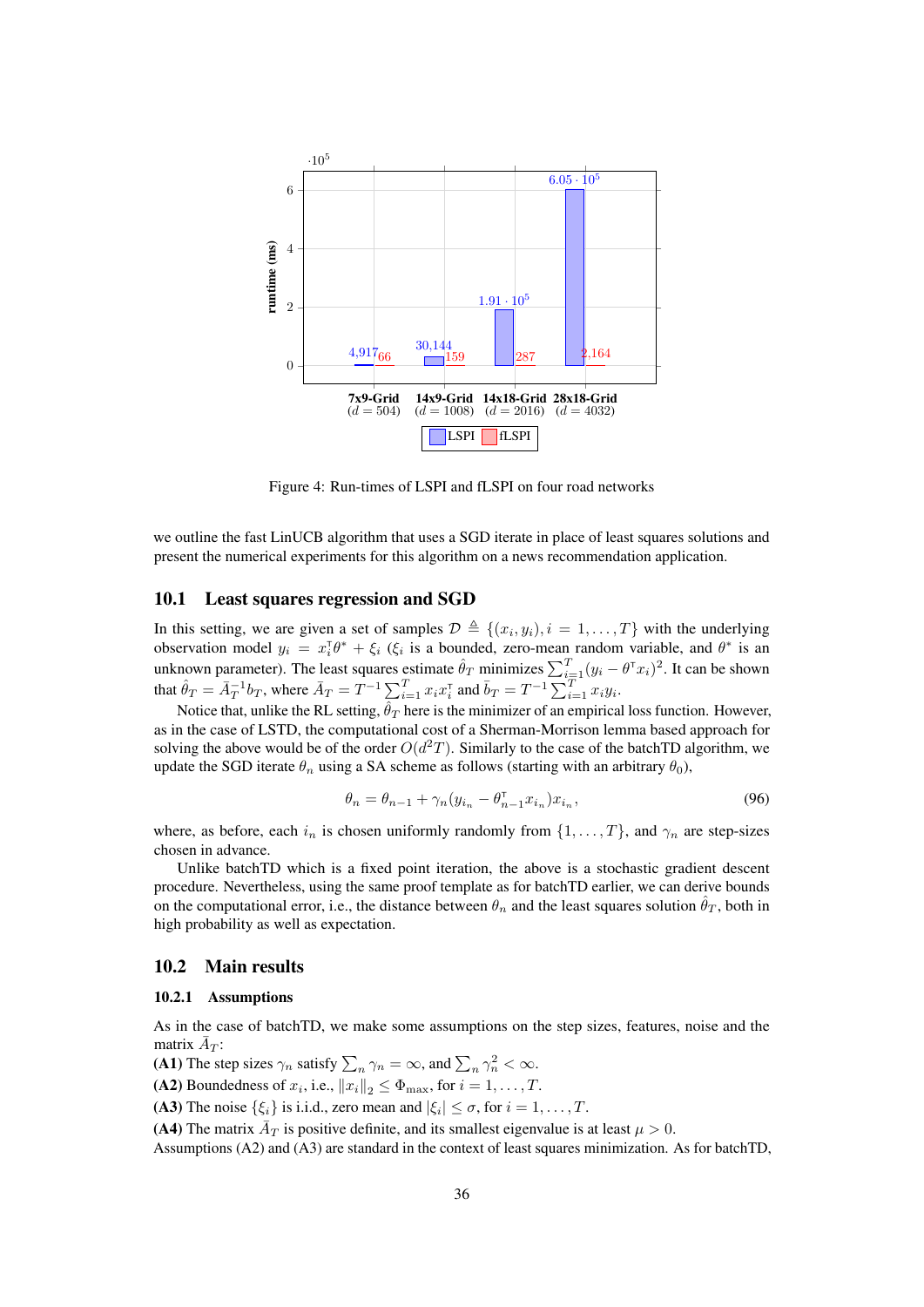in cases when the fourth assumption is not satisfied we can employ either explicit regularization or iterate averaging to produce similar results.

#### 10.2.2 Asymptotic convergence

An analogue of Theorem 1 holds as follows:

**Theorem 8.** *Under* (A1)-(A4), the iterate  $\theta_n \to \hat{\theta}_T$  *a.s.* as  $n \to \infty$ , where  $\theta_n$  is given by (96) and  $\hat{\theta}_T = \bar{A}_T^{-1} \bar{b}_T.$ 

*Proof.* Follows in exactly the same manner as the proof of Theorem 1.

### $\Box$

### 10.2.3 Finite time bounds

An analogue of Theorem 2 for this setting holds as follows:

Theorem 9 (*Error Bound for iterates of SGD*). *Assume* (A1)-(A4). Choosing  $\gamma_n = \frac{c_0 c}{(c+n)}$  and c such that  $c_0 \Phi_{\text{max}}^2 \in (0,1)$  and  $\mu c_0 c \in (1,\infty)$ , for *any*  $\delta > 0$ *,* 

$$
\mathbb{E}\left\|\theta_n-\hat{\theta}_T\right\|_2 \le \frac{K_1^{LS}}{\sqrt{n+c}} \text{ and } \mathbb{P}\left(\left\|\theta_n-\hat{\theta}_T\right\|_2 \le \frac{K_2^{LS}}{\sqrt{n+c}}\right) \ge 1-\delta,
$$

*where*

$$
K_1^{LS}(n) \triangleq \frac{\sqrt{c^{c_0 c \mu}} ||\theta_0 - \hat{\theta}_T||_2}{(n+c)^{\mu c_0 c - \frac{1}{2}}} + \frac{2e c_0 ch(n)}{2c_0 c \mu - 1},
$$
  

$$
K_2^{LS}(n) \triangleq 2\sqrt{e}c_0 ch(n) \sqrt{\frac{\log \delta^{-1}}{\mu c_0 c - 1}} + K_1(n).
$$

*In the above,*  $h(n) \triangleq (||\theta^*||_2 + ||\theta_0||_2 + \sigma \Phi_{\text{max}} \Gamma_n) \Phi_{\text{max}}^2 + \sigma \Phi_{\text{max}}.$ 

*Proof.* See Section 10.4.

With step-sizes specified in Theorem 9, we see that the initial error is forgotten faster than the sampling error, which vanishes at the rate  $\tilde{O}(n^{-1/2})$ , where  $\tilde{O}(\cdot)$  is like  $O(\cdot)$  with the log factors discarded. Thus, the rate derived in Theorem 9 matches the asymptotically optimal convergence rate for SGD type schemes (cf. [29]).

## 10.3 Iterate Averaging

The expectation and high-probability bounds in Theorem 9 as well as earlier works on SGD (cf. [16]) require the knowledge of the strong convexity constant  $\mu$ . Iterate averaged SGD gets rid of this dependence while exhibiting the optimal convergence rates both in high probability and expectation and this claim is made precise in the following theorem.

Theorem 10 (*Error Bound for iterate averaged SGD*). *Under* (A2)-(A3), choosing  $\gamma_n = c_0 \left( \frac{c}{(c+n)} \right)^{\alpha}$ , with  $\alpha \in (1/2, 1)$ , and  $c_0 \Phi_{\text{max}}^2 \in (0, 1)$ , we have, for *any*  $\delta > 0$ *,* 

$$
\mathbb{E}\left\|\bar{\theta}_n - \hat{\theta}_T\right\|_2 \le \frac{K_1^{IA}(n)}{(n+c)^{\alpha/2}} \text{ and } \mathbb{P}\left(\left\|\bar{\theta}_n - \hat{\theta}_T\right\|_2 \le \frac{K_2^{IA}(n)}{(n+c)^{\alpha/2}}\right) \ge 1-\delta,\tag{97}
$$

*where, writing*  $C_0 \triangleq \sum_{n=1}^{\infty} \exp(-\mu c_0 c^{\alpha} n^{1-\alpha} \text{ and } C_1 \triangleq (\exp(c_0 \mu c^{\alpha} (1+c)^{1-\alpha}),$ 

$$
K_1^{IALS}(n) \triangleq C_0 \left( C_1 \left\| \theta_0 - \theta_T \right\|_2 + 2h(n)c^{\alpha} c_0 \left( 2c_0 \mu c^{\alpha} \right)^{\frac{\alpha}{(1-\alpha)}} \sqrt{e} \left( \frac{2\alpha}{1-\alpha} \right)^{\frac{1}{2(1-\alpha)}} \right)
$$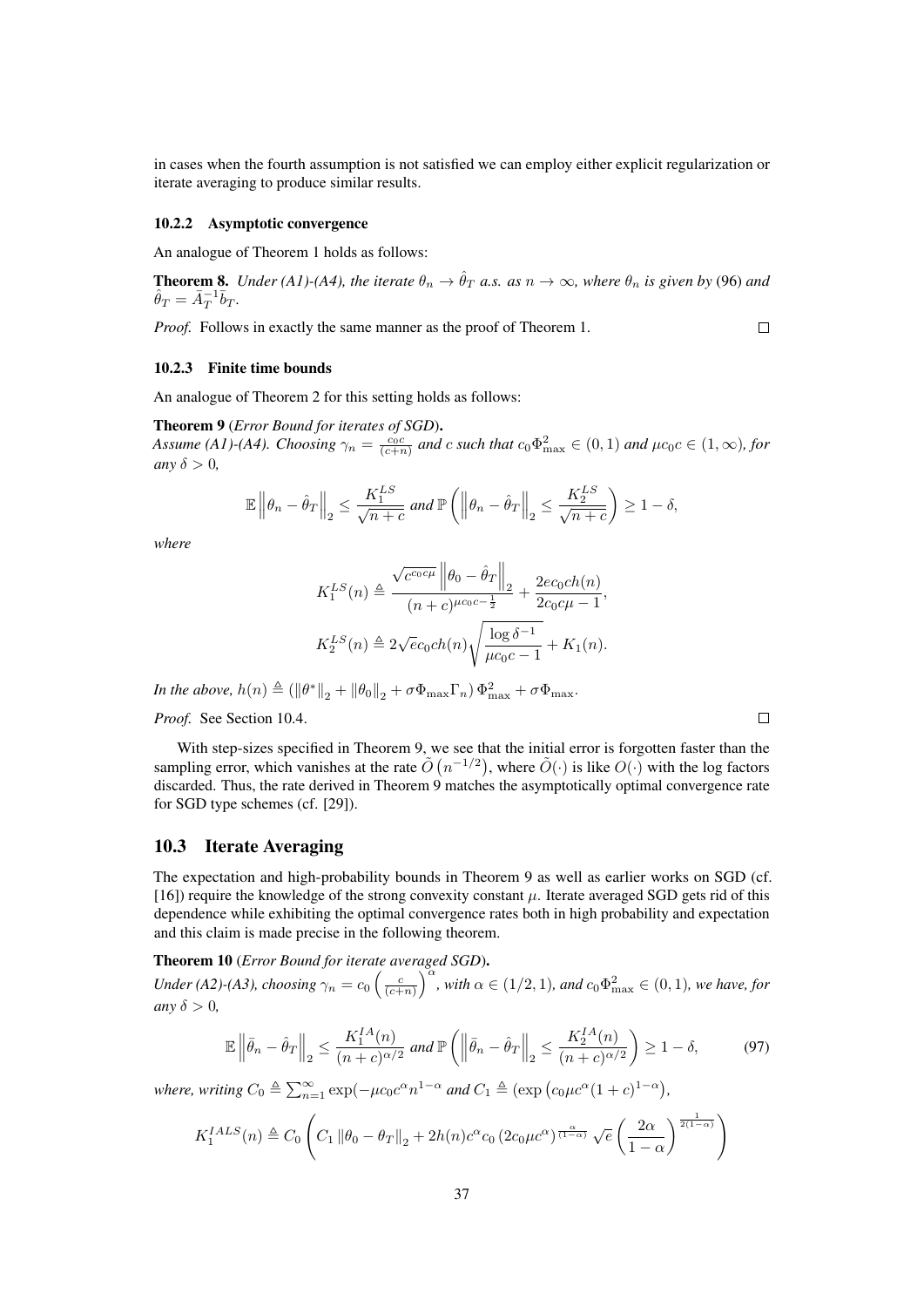$$
+2h(n)c^{\alpha}c_0\left(2c_0\mu c^{\alpha}\right)^{\frac{\alpha}{2(1-\alpha)}}(n+c)^{1-\frac{\alpha}{2}},
$$

 $\Box$ 

*and*

$$
K_2^{IALS}(n) \triangleq \frac{4\sqrt{\log \delta^{-1}}}{\mu^2 c_0^2} \frac{\frac{1}{\mu} \left\{ 2^{\alpha} + \left[ \left[ \frac{2\alpha}{c_0 \mu c^{\alpha}} \right]^{\frac{1}{1-\alpha}} + \frac{2(1-\alpha)(c_0 \mu)^{\alpha}}{\alpha} \right] \right\}}{(n+c)^{(1-\alpha)/2}} + K_1^{IALS}(n).
$$

*Proof.* The proof is similar to that of Theorem 6 and is provided in Appendix A.

**Remark 15.** *Note that, unlike in the case of Theorem 6, there is no dependence on a quantity*  $n_0$ *which defines a time when the step sizes have become sufficiently small. This is because for the regression setting here, the assumption that*  $c_0 \Phi_{\text{max}}^2 \in (0, 1)$  *already ensures that the step sizes are sufficiently small. If it was not possible to set* c<sup>0</sup> *in this way, then a similar bound including a* dependence on the smallest  $n$  such that  $\gamma_n\Phi_{\rm max}^2 < 1$  would be derivable.

## 10.4 Proofs for least squares regression extension

The overall schema of the proof here is the same as that used to prove Theorem 2. Proposition 4 below is an analogue of Proposition 1 for the least squares setting. From this proposition the derivation of the rates in Theorem 9 is essentially the same as for Theorem 2. (Recall that in this section  $\hat{\theta}_T = \bar{A}_T^{-1} b_T$ is the least squares solution):

**Proposition 4.** Let  $z_n = \theta_n - \hat{\theta}_T$ , where  $\theta_n$  is given by (96). Under (A1)-(A4), and assuming that  $\gamma_n \Phi_{\text{max}}^2 \leq 1$  for all n, we have  $\forall \epsilon > 0$ ,

*(1) a bound in high probability for the centered error:*

$$
\mathbb{P}\left(\left\|z_{n}\right\|_{2}-\mathbb{E}\left\|z_{n}\right\|_{2}\geq\epsilon\right)\leq\exp\left(-\frac{\epsilon^{2}}{4h(n)^{2}\sum_{i=1}^{n}L_{i}^{2}}\right),\tag{98}
$$

*where*

$$
L_i \triangleq \gamma_i \prod_{j=i}^{n-1} (1 - \gamma_{j+1} \mu (2 - \Phi_{\text{max}}^2 \gamma_{j+1}))^{1/2},
$$
  

$$
h(n) \triangleq (\|\theta^*\|_2 + \|\theta_0\|_2 + \sigma \Phi_{\text{max}} \Gamma_n) \Phi_{\text{max}}^2 + \sigma \Phi_{\text{max}},
$$

*and*  $\Gamma_n \triangleq \sum_{i=1}^n \gamma_i$ *.* 

*(2) and a bound in expectation for the non-centered error:*

$$
\mathbb{E}(\|z_n\|_2)^2 \leq \underbrace{\prod_{j=1}^n (1 - \mu \gamma_j) \left\|\theta_0 - \hat{\theta}_T\right\|_2}_{initial\ error} + \underbrace{\left(\sum_{k=1}^{n-1} 4h(k)^2 \gamma_{k+1}^2 \left[\prod_{j=k+1}^n (1 - \mu \gamma_j)\right]^2\right)^{\frac{1}{2}}}_{sampling\ error}.
$$
\n(99)

The proof of the Proposition 4 has the same scheme as the proof of Proposition 1. The major difference is that the update rule is no longer the update rule of a fixed point iteration, but of a gradient descent scheme. In the following proofs, we give only the major differences with the proof of Proposition 1: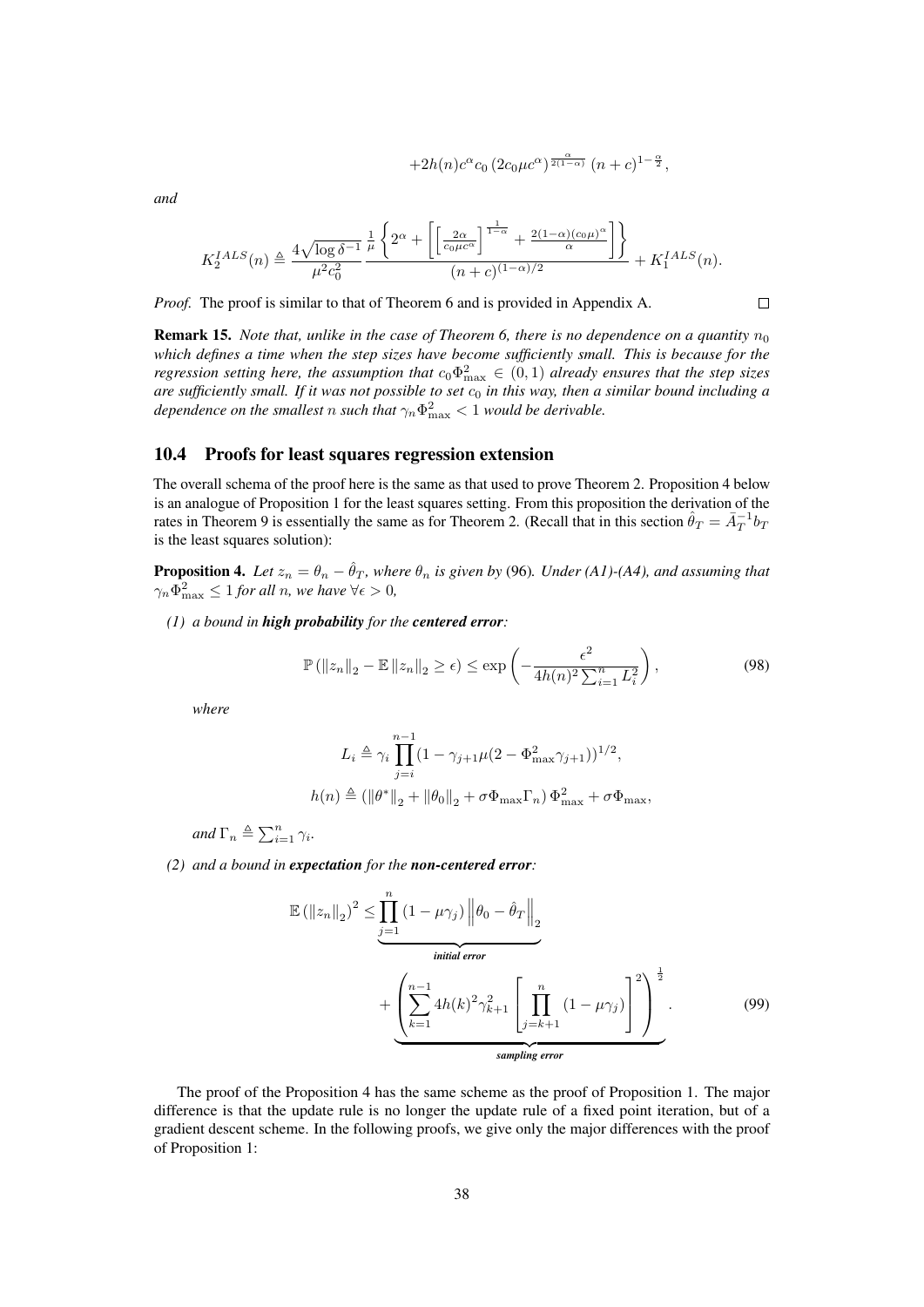- High-probability bound. There are two alterations to the proof of the high probability bound in Proposition 1: slightly different Lipschitz constants are derived according to the different form of the random innovation (Step 2 of the proof of Proposition 1); the constant by which the the size of the random innovations is bounded is different, and projection is not necessary to achieve this bound (Step 3 of the proof of Proposition 1).
- Bound in expectation. The overall scheme of this proof is similar to that used in proving the expectation bound in Proposition 2. However, we see differences in the proof wherever the update rule is unrolled and bounds on the various quantities in the resulting expansion need to be obtained.

## Proof of Proposition 4 part (1):

*Proof.* First we derive the Lipschitz dependency of the  $i^{th}$  iterate on the random innovation at time  $j < i$ , as in Step 2 of Proposition 1.

Let  $\Theta_j^i(\theta)$  denote the mapping that returns the value of the iterate updated according to (96) at instant j, given that  $\theta_i = \theta$ . Now we note that

$$
\Theta_n^i(\theta) - \Theta_n^i(\theta') = \left(I - \gamma_n x_{i_n} x_{i_n}^T\right) \left[\Theta_{n-1}^i(\theta) - \Theta_{n-1}^i(\theta')\right]
$$

and

$$
\left(I - \gamma_n x_{i_n} x_{i_n}^T\right)^T \left(I - \gamma_n x_{i_n} x_{i_n}^T\right) = \left(I - \gamma_n (2 - \|x_{i_n}\|_2^2 \gamma_n) x_{i_n} x_{i_n}^T\right)
$$

So using Jensen's inequality, the tower property of conditional expectations, and Cauchy-Schwarz, we can deduce that

$$
\mathbb{E}\left[\|\Theta_n^i(\theta) - \Theta_n^i(\theta')\|_2 \mid \Theta_{n-1}^i(\theta), \Theta_{n-1}^i(\theta')\right] \le \left[\|I - \gamma_n(2 - \Phi_{\text{max}}^2 \gamma_n)\bar{A}_T\|_2^2 \|\Theta_{n-1}^i(\theta) - \Theta_{n-1}^i(\theta')\|_2^2\right]^{1/2} \tag{100}
$$

.

Notice that since  $\gamma_n \Phi_{\max}^2 \in (0,1)$ , the largest eigenvalue of  $\gamma_n \bar{A}_T$  must be less than 1. Hence, a repeated application of (100), together with (A1) yields the following

$$
\mathbb{E}\left[\left\|\Theta_n^i(\theta)-\Theta_n^i(\theta')\right\|_2^2\right] \leq \|\theta-\theta'\|_2^2 \prod_{j=i}^{n-1} (1-\mu\gamma_{j+1}(2-\Phi_{\max}^2\gamma_{j+1})).
$$

Finally putting all this together, if  $f$  and  $f'$  denote two possible values for the random innovation at time *i*, and letting  $\theta = \theta_{i-1} + \gamma_i f$  and  $\theta' = \theta_{i-1} + \gamma_i f'$ , then we have

$$
\|\mathbb{E}\left[\left\|\theta_{n}-\hat{\theta}_{T}\right\|_{2}|\theta_{i}=\theta\right]-\mathbb{E}\left[\left\|\theta_{n}-\hat{\theta}_{T}\right\|_{2}|\theta_{i}=\theta'\right]\right\|_{2}
$$
  

$$
\leq \mathbb{E}\left[\left\|\Theta_{n}^{m}\left(\theta\right)-\Theta_{n}^{m}\left(\theta'\right)\right\|_{2}\right] \leq \left(\prod_{j=i}^{n-1} \left(1-\mu\gamma_{j+1}\left(2-\Phi_{\max}^{2}\gamma_{j+1}\right)\right)\right)^{\frac{1}{2}}\gamma_{i}\left\|f-f'\right\|_{2}
$$
  

$$
=L_{i}\left\|f-f'\right\|_{2}.
$$

Finally we need to bound the size of the random innovations. Recall that in Proposition 1, the bound on the size of the iterates followed from the projection step in the algorithm. In this case, we can derive a bound for the iterates directly:

$$
\|\theta_n\|_2 = \left\| \left[ \prod_{k=1}^n (I - \gamma_k x_{i_k} x_{i_k}^\mathsf{T}) \right] \theta_0 + \sum_{k=1}^n \gamma_k \left[ \prod_{j=k}^n (I - \gamma_j x_{i_j} x_{i_j}^\mathsf{T}) \right] \xi_k x_k \right\|_2
$$
  

$$
\leq \|\theta_0\|_2 + \sigma \Phi_{\text{max}} \sum_{j=1}^n \gamma_j,
$$
 (101)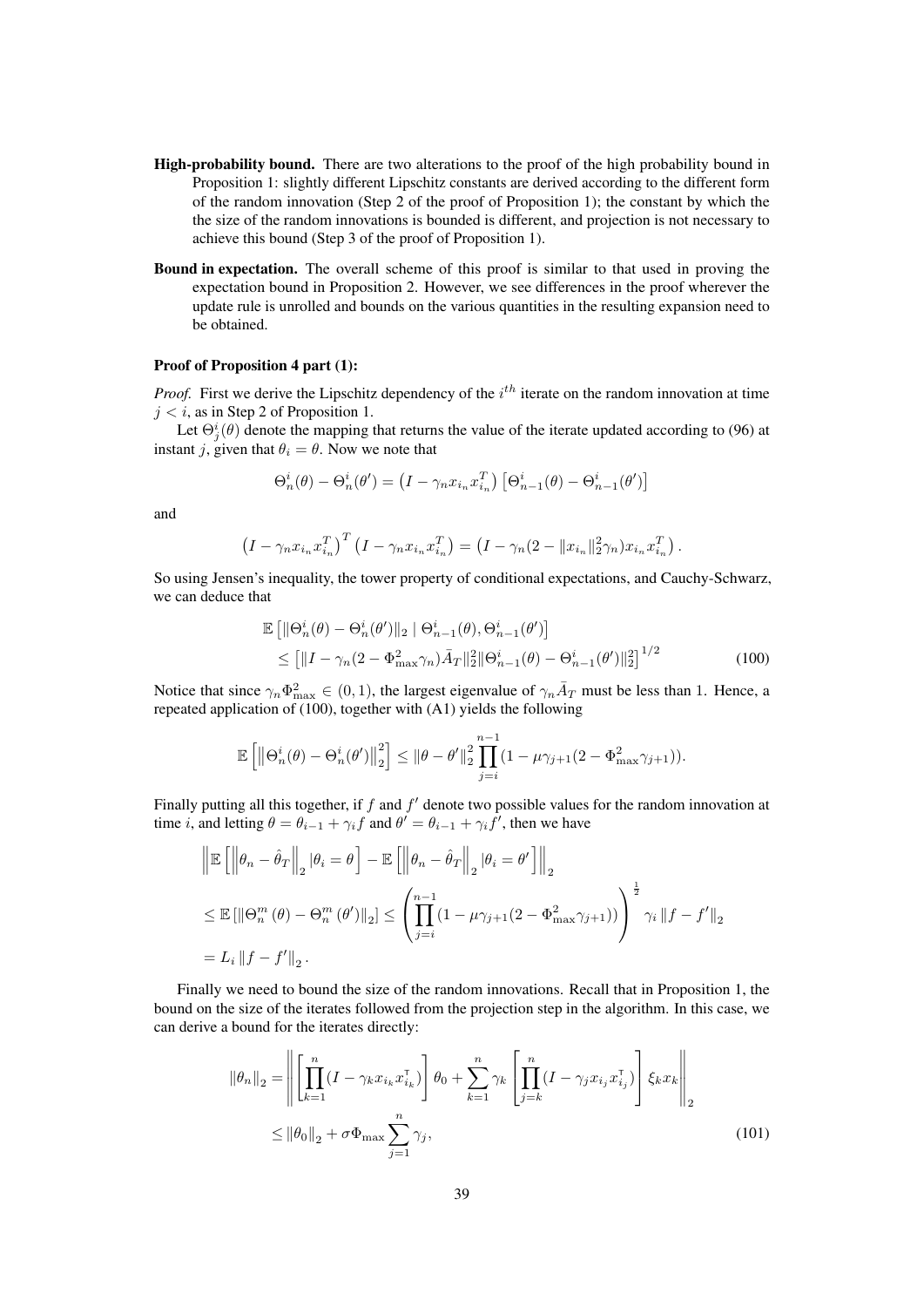where we have used that  $\gamma_j x_{i_j} x_j^{\dagger}$  is a positive semi-definite matrix. Now we can bound the random innovation by

$$
||(y_{i_n} - \theta_{n-1}^{\mathsf{T}} x_{i_n}) x_{i_n}||_2 = ||(x_{i_n}^{\mathsf{T}} \theta^* + \xi_{i_n} - \theta_{n-1}^{\mathsf{T}} x_{i_n}) x_{i_n}||_2
$$
  

$$
\leq (||\theta^*||_2 + ||\theta_0||_2 + \sigma \Phi_{\max} \Gamma_n) \Phi_{\max}^2 + \sigma \Phi_{\max} = h(n),
$$

where  $\Gamma_n := \sum_{k=0}^n \gamma_k$ . The proof now follows just as in Proposition 1.

### Proof of Proposition 4 part (2):

*Proof.* First we extract a martingale difference from the update rule (96). Let  $f_n(\theta) \triangleq (x_{i_n} - (\theta - \theta)^2)$  $(\hat{\theta}_T)^{\intercal} x_{i_n}) x_{i_n}$ , and let  $F(\theta) \triangleq \mathbb{E}(f_n(\theta) | \mathcal{F}_{n-1})$ , where  $\mathcal{F}_{n-1}$  is the  $\sigma$ -field generated by the random variables  $\{i_1, \ldots, i_{n-1}\}$  as before. Then

$$
z_n = \theta_n - \hat{\theta}_T = \theta_{n-1} - \hat{\theta}_T - \gamma_n (F(\theta_{n-1}) - \Delta M_n),
$$

the  $\Delta M_n = F(\theta_{n-1}) - f_n(\theta_{n-1})$  is a martingale difference.

Now since  $\hat{\theta}_T$  is the least squares solution,  $F(\hat{\theta}_T) = 0$ . Moreover  $F(\cdot)$  is linear, and so we obtain a recursion:

$$
z_n = z_{n-1} - \gamma_n (z_{n-1} \bar{A}_T - \Delta M_n) = \Pi_1^n z_0 - \sum_{k=1}^n \gamma_k \Pi_{k+1}^n \Delta M_k,
$$

where  $\Pi_{k}^{n} \triangleq \prod_{j=k}^{n} (I - \gamma_{j} \bar{A}_{T}).$ 

By Jensen's inequality, we have

$$
\mathbb{E}(\|z_n\|_2) \le (\mathbb{E}(\langle z_n, z_n \rangle))^{\frac{1}{2}} = \left(\mathbb{E}\left\|\Pi_1^n z_0\right\|_2^2 + \sum_{k=1}^n \gamma_k^2 \mathbb{E}\left\|\Pi_{k+1}^n \Delta M_k\right\|_2^2\right)^{\frac{1}{2}}\tag{102}
$$

Notice that the largest eigenvalue of  $\gamma_n \bar{A}_T$  is smaller than 1, since  $\gamma_n \Phi_{\max}^2 \in (0,1)$ . So,  $I-\gamma_n \bar{A}_T$ is positive definite, and, by (A1), has largest eigenvalue  $1 - \gamma_n \mu$ . Hence

$$
\left\|\Pi_{k+1}^{n}\right\|_{2} = \left\|\prod_{j=k+1}^{n} (I - \gamma_{j} \bar{A}_{T})\right\|_{2} \le \prod_{j=k+1}^{n} (1 - \gamma_{j} \mu). \tag{103}
$$

Finally we need to bound the variance of the martingale difference. Using (A2) and (A3), a calculation shows that

$$
\mathbb{E}_{\xi,i_t} \langle f_{i_t}(\theta_{t-1}), f_{i_t}(\theta_{t-1}) \rangle, \mathbb{E}_{\xi} \langle F(\theta_{t-1}), F(\theta_{t-1}) \rangle \le h(n),
$$

where we have used the bound in (101). Hence  $\mathbb{E}[\|\Delta M_n\|_2^2] \le 4h(n)^2$ . The result now follows from (102) and (103).

## 11 Fast LinUCB using SA and application to news-recommendation

### 11.1 Background for LinUCB

As illustrated in Fig. 5, at each iteration  $n$ , the objective is to choose an article from a pool of K articles with respective features  $x_1(n), \ldots, x_K(n)$ . Let  $x_n$  denote the chosen article at time n. LinUCB computes a regularized least squares (RLS) solution  $\hat{\theta}_n$  based on the chosen arms  $x_i$  and rewards  $y_i$  seen so far,  $i = 1, \ldots, n - 1$  as follows:

$$
\hat{\theta}_n = \underset{\theta}{\arg\min} \sum_{i=1}^n (y_i - \theta^\mathsf{T} x_i)^2 + \lambda \left\| \theta \right\|_2^2. \tag{104}
$$

 $\Box$ 

 $\Box$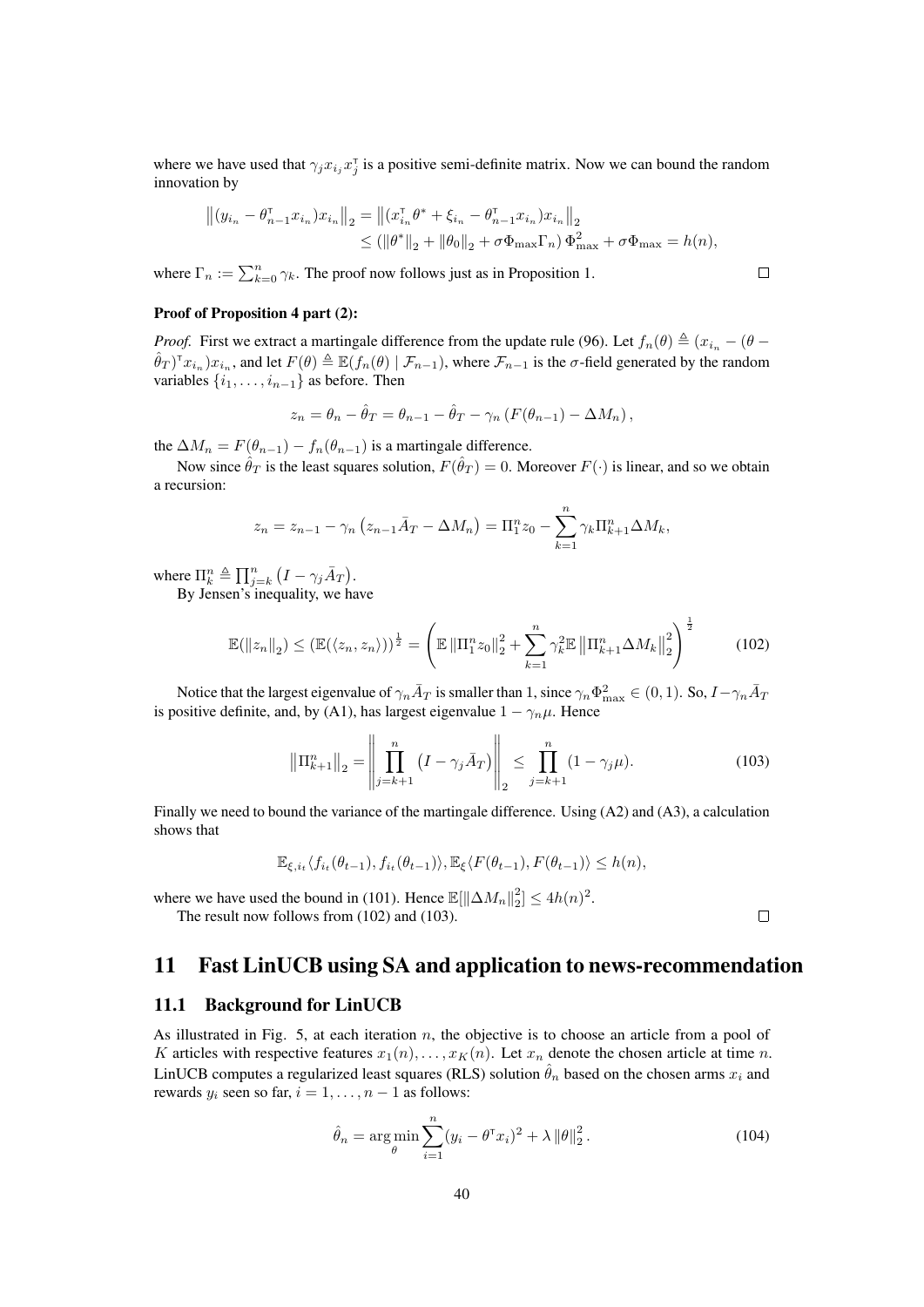

Figure 5: Operational model of LinUCB

Note that  $\{x_i, y_i\}$  do not come from a distribution. Instead, at every iteration n, the arm  $x_n$  chosen by LinUCB is based on the RLS solution  $\hat{\theta}_n$ . The latter is used to estimate the UCB values for each of the  $K$  articles as follows:

$$
UCB(x_k(n)) \triangleq x_k(n)^{\mathsf{T}} \hat{\theta}_n + \kappa \sqrt{x_k(n)^{\mathsf{T}} A_n^{-1} x_k(n)}, k = 1, \dots, K. \tag{105}
$$

The algorithm then chooses the article with the largest UCB value and the cycle is repeated.

## 11.2 Fast LinUCB using SA (fLinUCB-SA)

We implement a fast SGD variant of LinUCB, where SGD is used for two purposes (See Algorithm 3 for the pseudocode):

- **Least squares approximation.** Here we use fLS-SA as a subroutine to approximate  $\hat{\theta}_n$ . In particular, at any instant n of the LinUCB algorithm, we run the update (96) for  $\tau$  steps and use the resulting  $\theta_{\tau}$  to derive the UCB values for each arm.
- UCB confidence term approximation. Here we use an SGD scheme, originally proposed in [34], for approximating the confidence term of the UCB values (105). For a given arm  $k = 1, ..., K$ , let  $\phi_k(n) = A_n^{-1} x_k(n)$  denote the confidence estimate in the UCB value (105). Recall that  $A_n = \sum_{n=1}^{n} A_n$  $\sum_{i=1}^{N} x_i x_i^{\intercal}$ . It is easy to see that  $\hat{\phi}_k(n)$  is the solution to the following problem:

$$
\min_{\phi} \sum_{i=1}^{n} \frac{(x_i^{\tau} \phi)^2}{2} - \frac{x_k(n)^{\tau} \phi}{n}.
$$
\n(106)

Solving the above problem incurs a complexity of  $O(d^2)$ . An SGD alternative with a periteration complexity of  $O(d)$  approximates the solution to (106) by using the following iterative scheme:

$$
\phi_k(l) = \phi_k(l-1) + \gamma_l(n^{-1}x_k(n) - (\phi_k(l-1)^\top x_{i_l})x_{i_l}),\tag{107}
$$

where  $i_l$  is chosen uniformly at random in the set  $\{1, \ldots, n\}$ .

For fLinUCB-SA in both the simulation setups presented subsequently, we set  $\lambda$  to 1,  $\kappa$  to 1,  $\tau$ ,  $\tau'$ to 100 and  $\theta_0$  to the  $d = 136$  O vector. Further, the step-sizes  $\gamma_k$  are chosen as  $c/(2(c + k))$ , with  $c = 1.33n$  and this choice is motivated by Theorem 9.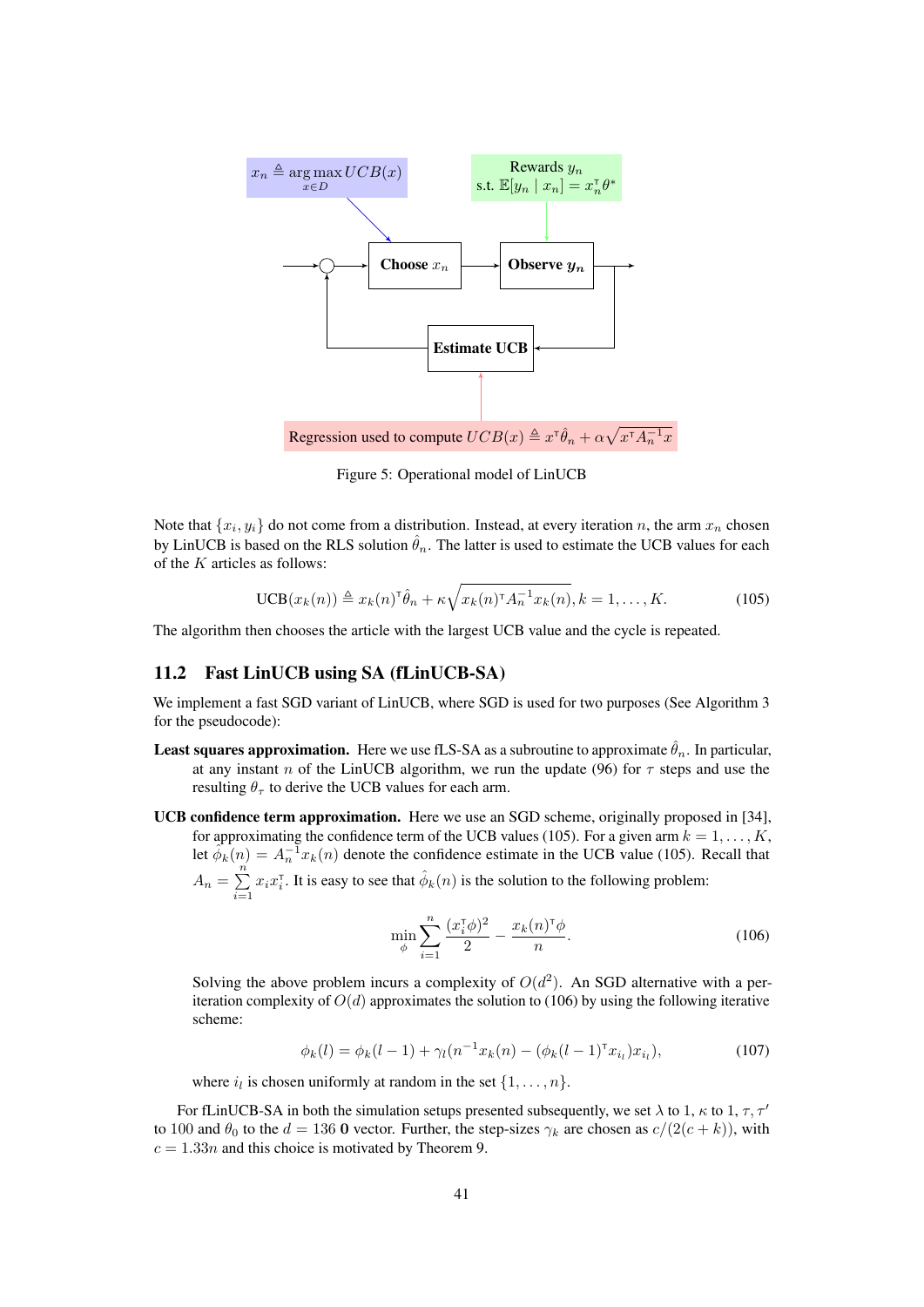Algorithm 3 fLinUCB-SA

**Initialization:** Set  $\theta_0$ ,  $\lambda > 0$  - the regularization parameter,  $\gamma_k$  - the step-size sequence. **for**  $n = 1, 2, ...$  **do** Observe article features  $x_1(n), \ldots, x_K(n)$ *Approximate Least Squares Regression using fLS-SA* for  $l = 1 \ldots \tau$  do Get random sample index:  $i_l \sim U({1, \ldots, n-1})$ Update fLS-SA iterate  $\theta_l(n)$  as follows:  $\theta_l(n) = \theta_{l-1}(n) + \gamma_l (y_{i_l} - \theta_{l-1}(n)^\mathsf{T} x_{i_l}) x_{i_l} - \gamma_l \frac{\lambda}{n} \theta_{l-1}(n)$ end for *UCB computation using SGD* for  $k = 1...K$  do for  $l = 1 \ldots \tau'$  do Get random sample index:  $i_l \sim U({1, \ldots, n-1})$ Update SGD iterate  $\phi_k(n)$  as follows:  $\phi_k(l) = \phi_k(l-1) + \gamma_l(n^{-1}x_k(n) - (\phi_k(l-1)^\mathsf{T} x_{i_l})x_{i_l}),$ end for end for Choose article achieving  $\arg \max_{k=1,...,K} \theta_{\tau}(n)^{\intercal} x_k(n) + \kappa \sqrt{\phi_k(\tau')^{\intercal} x_k(n)}$ Observe the reward  $y_n$ . end for

**Remark 16.** *The choice of the number of steps*  $\tau$ ,  $\tau'$  *for SGD schemes in fLinUCB-SA is an arbitrary one. Our aim is simply to show that using a stochastic approximation iterates in place of an exact solution to the least squares and confidence estimates does not significantly decrease performance of LinUCB, while it does drastically decrease the complexity.*

## 11.3 Experiments on Yahoo! dataset

The motivation in this experimental setup is to establish the usefulness of fLS-SA in a higher level machine learning algorithm such as LinUCB. In other words, the objective is to test the performance of LinUCB with SGD approximating least squares and show that the resulting algorithm gains in runtime, while exhibiting comparable performance to that of regular LinUCB.

For conducting the experiments, we use the framework provided by the ICML exploration and exploitation challenge [27], based on the user click log dataset [46] for the Yahoo! front page today module (see Fig. 6). We run each algorithm on several data files corresponding to different days in October, 2011.

Each data file has an average of nearly two million records of user click information. Each record in the data file contains various information obtained from a user visit. These include the displayed article, whether the user clicked on it or not, user features and a list of available articles that could be recommended. The precise format is described in [27]. The evaluation of the algorithms in this framework is done in an off-line manner using a procedure described in [25].

Results. We report the tracking error and runtimes from our experimental runs in Figs. 7 and 8, respectively. As in the case of batchTDQ, the tracking error is the distance in  $\ell^2$  norm between the fLS-SA iterate  $\theta_n$  and the RLS solution  $\theta_n$  at each instant n of the LinUCB algorithm. The runtimes in Fig. 8 are for five different data files corresponding to five days in October, 2009 of the dataset [46] and compare the classic RLS solver time against fLS-SA time for each day of the dataset considered.

From Fig. 7, we observe that, in iteration  $n = 165$  of the LinUCB algorithm, fLS-SA algorithm iterate  $\theta_{\tau}(n)$  converges rapidly to the corresponding RLS solution  $\hat{\theta}_n$ . The choice 165 for the iteration is arbitrary, as we observed similar behavior across iterations of LinUCB.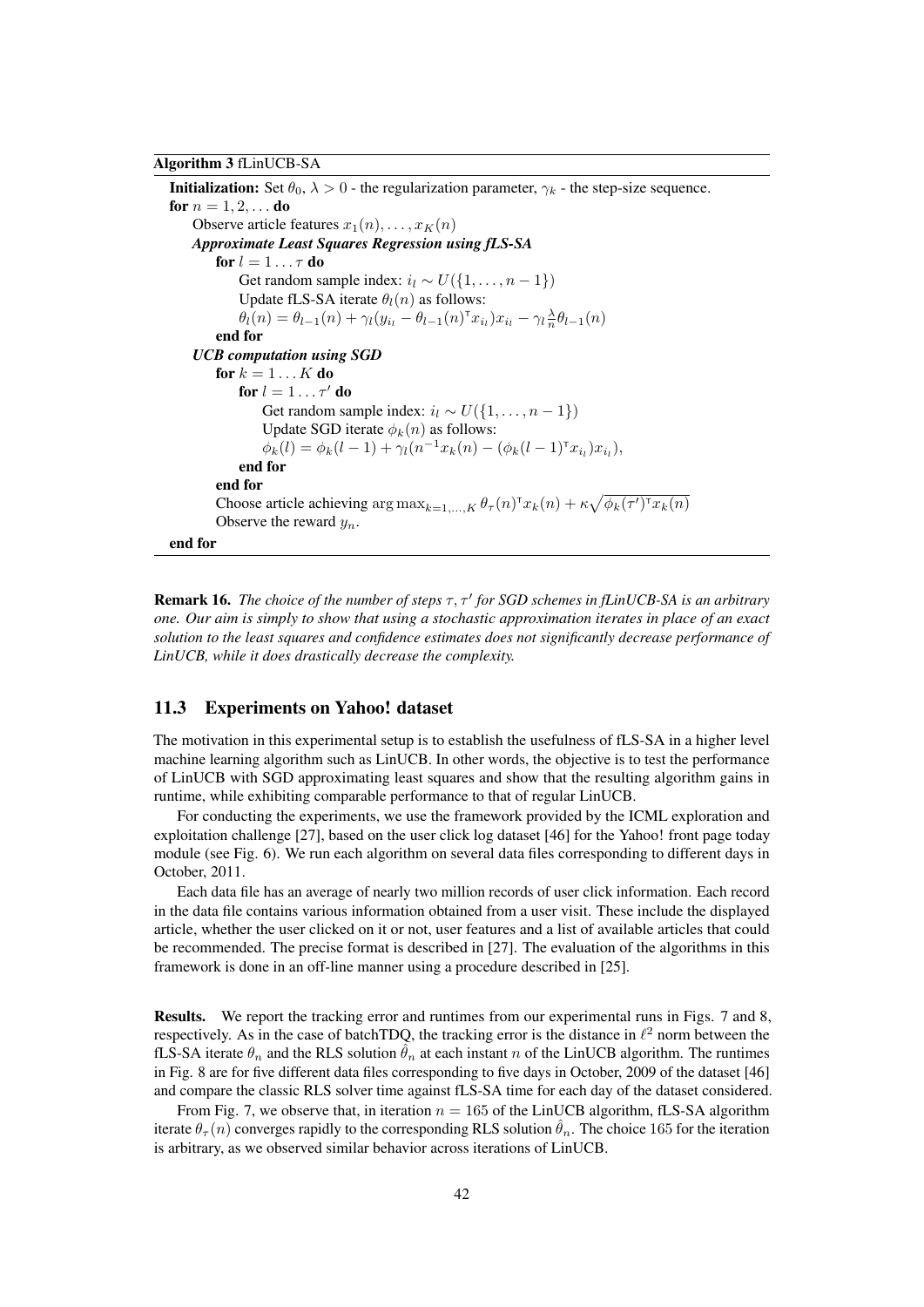

Figure 6: The *Featured* tab in Yahoo! Today module (src: [24])



Figure 7: Distance between fLS-SA iterate  $\theta_k(n)$  and  $\hat{\theta}_n$  in iteration  $n = 165$  of fLinUCB-SA, with day 2's data file as input.

The CTR score value is the ratio of the number of clicks that an algorithm gets to the total number of iterations it completes, multiplied by 10000 for ease of visualization. We observed that the CTR score for the regular LinUCB algorithm with day 2's data file as input was 470, while that of fLinUCB-SA was 390, resulting in about 20% loss in performance. Considering that the dataset contains very sparse features and also the fact that the rewards are binary, with a reward of 1 occurring rarely, we believe LinUCB has not seen enough data to have converged UCB values and hence the observed loss in CTR may not be conclusive.

## 12 Conclusions and Future Work

We analyzed the TD algorithm with linear function approximation, under uniform sampling from a dataset. We provided convergence rate results for this algorithm, both in high probability and in expectation. Furthermore, we also established that using our batchTD scheme in place of LSTD does not impact the rate of convergence of the approximate value function to the true value function. These results coupled with the fact that the batchTD algorithm possesses lower computational complexity in comparison to traditional techniques makes it attractive for implementation in *big data* settings, where the feature dimension is large, regardless of the density of the feature vectors. On a traffic signal control application, we demonstrated the practicality of a low-complexity alternative to LSPI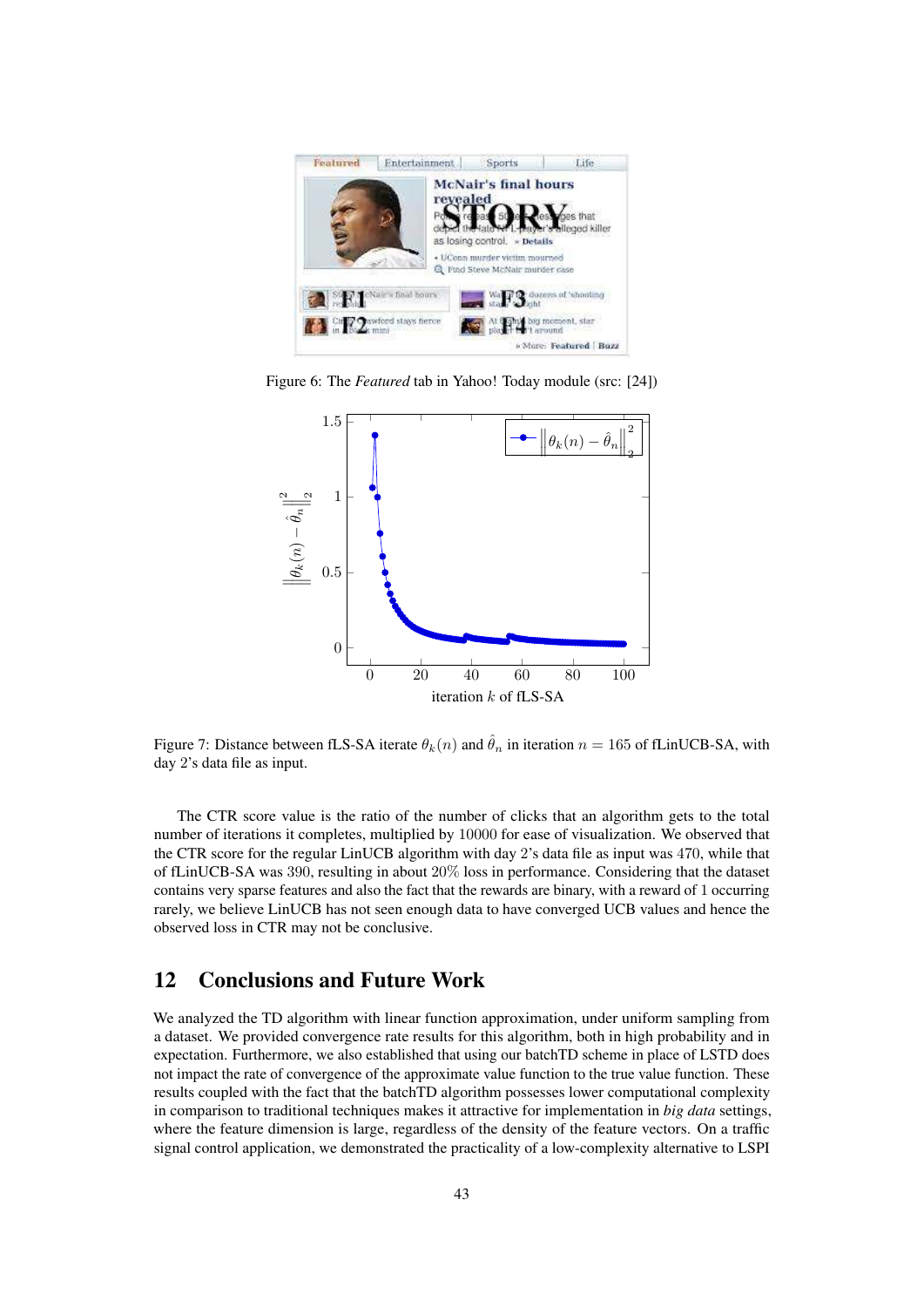

Figure 8: Performance comparison of the algorithms using runtimes on various days of the dataset.

that uses batchTDQ in place of LSTDQ for policy evaluation. We also extended our analysis for bounding the error of an SGD scheme for least squares regression and conducted a set of experiments that combines the SGD scheme with the LinUCB algorithm on a news-recommendation platform.

Unlike LSTD, TD is an online algorithm and a finite-time analysis there would require notions of mixing time for Markov chains in addition to the solution scheme that we employed in this work. This is because the asymptotic limit for TD(0) is the fixed point of the Bellman operator, which assumes that the underlying MDP is begun from the stationary distribution, say  $\Psi$ . However, the samples provided to TD(0) come from simulations of the MDP that are not begun from  $\Psi$ , making the finite time analysis challenging. It would be an interesting future research direction to use the proof technique employed to analyze batchTD, and incorporate the necessary deviations to handle the more general Markov noise.

We outline a few future research directions for improving batchTD algorithm developed here: (i) develop extensions of batchTD to approximate  $\text{LSTD}(\lambda)$ ; (ii) choose a cyclic sampling scheme instead of the uniform random sampling. Cycling through the samples is advantageous because the samples need not be stored and one can then think of batchTD with cyclic sampling as an incremental algorithm in the spirit of TD; and (iii) leverage recent enhancements to SGD in the context of least squares regression, cf. [12]. An orthogonal direction of future research is to develop online algorithms that track the corresponding batch solutions, efficiently and this has been partially accomplished in [18] and [43].

# Appendix

## A Proof of Theorem 10

The proof of Theorem 10 relies on a general rate result built from Proposition 4

**Proposition 5.** *Under (A1)-(A3) we have, for all*  $\epsilon \geq 0$  *and*  $\forall n \geq 1$ *,* 

$$
\mathbb{P}(\left\|z_{n}\right\|_{2}-\mathbb{E}\left\|z_{n}\right\|_{2} \geq \epsilon) \leq \exp\left(-\frac{\epsilon^{2}}{4h(n)^{2}\sum\limits_{m=1}^{n}L_{m}^{2}}\right),
$$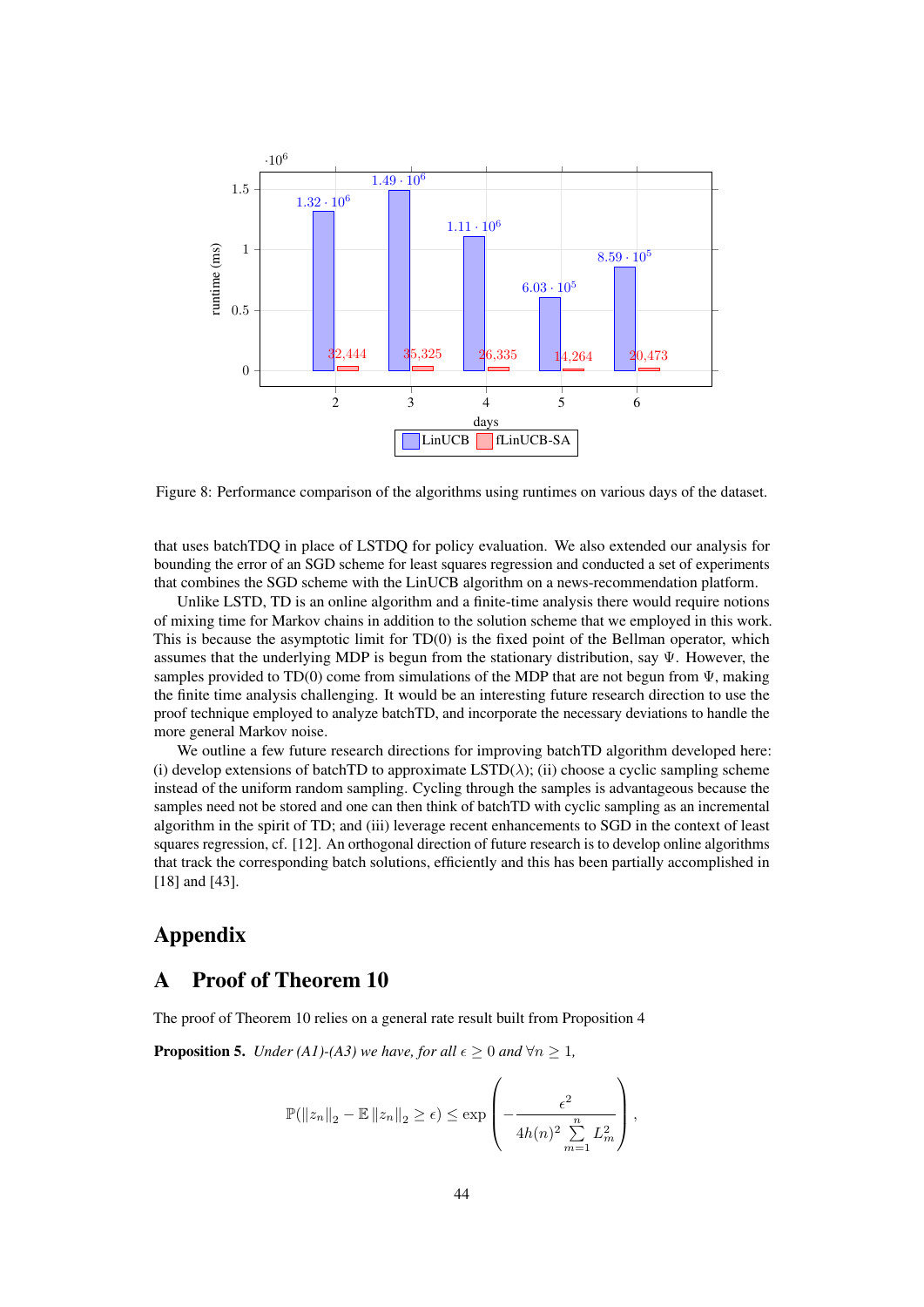where 
$$
L_i \triangleq \frac{\gamma_i}{n} \left( \sum_{l=i+1}^{n-1} \prod_{j=i}^{l} \left(1 - \mu \gamma_{j+1} (2 - \Phi_{\text{max}}^2 \gamma_{j+1})\right)\right)^{1/2}
$$
, and  $h(n)$  is as in Proposition 4.

*Proof.* This proof follows exactly the proof of Proposition 3, except that it uses the form of  $L_i$  for non-averaged iterates as derived in Proposition 4 part (1), rather than as derived in Proposition 1 part (1).  $\Box$ 

We specialise this result with the choice of step size  $\gamma_n \triangleq (c_0 c^{\alpha})/(n+c)^{\alpha}$ . First, we prove the form of the  $L_i$  constants for this choice of step size:

Lemma 11. *Under conditions of Theorem 10, we have*

$$
\sum_{i=1}^n L_i^2 \le \frac{1}{\mu^2} \left\{ 2^{\alpha} + \left[ \left[ \frac{2\alpha}{c_0 \mu c^{\alpha}} \right]^{\frac{1}{1-\alpha}} + \frac{2(1-\alpha)(c_0 \mu)^{\alpha}}{\alpha} \right] \right\}^2 \frac{1}{n}.
$$

Second, we bound the expected error by directly averaging the errors of the non-averaged iterates:

$$
\mathbb{E}\left\|\bar{\theta}_{n+1} - \hat{\theta}_T\right\|_2 \le \frac{1}{n} \sum_{k=1}^n \mathbb{E}\left\|\theta_k - \hat{\theta}_T\right\|_2, \tag{108}
$$

and directly applying the bounds in expectation given in Proposition 1.

Lemma 12. *Under conditions of Theorem 10, we have*

$$
\mathbb{E}\left\|\bar{\theta}_{n}-\hat{\theta}_{T}\right\|_{2} \leq C_{0} \left(C_{1} \left\|\theta_{0}-\theta_{T}\right\|_{2} + 2h(n)c^{\alpha}c_{0} \left(2c_{0}\mu c^{\alpha}\right)^{\frac{\alpha}{(1-\alpha)}}\sqrt{e}\left(\frac{2\alpha}{1-\alpha}\right)^{\frac{1}{2(1-\alpha)}}\right) \frac{1}{n} + h(n)c^{\alpha}c_{0} \left(2c_{0}\mu c^{\alpha}\right)^{\frac{\alpha}{2(1-\alpha)}}\left(n+c\right)^{-\frac{\alpha}{2}},
$$

*where*  $C_0$  *and*  $C_1$  *are as defined in Theorem 10.* 

## A.1 Proof of Lemma 11

*Proof.* Recall from the statement of Theorem 10 that

$$
0 < c_0 \Phi_{\text{max}}^2 < 1. \tag{109}
$$

Recall also from the formula in Proposition 5, that

$$
L_i = \frac{\gamma_i}{n} \left( \sum_{l=i+1}^{n-1} \prod_{j=i}^{l} \left( 1 - \mu \gamma_{j+1} (2 - \Phi_{\text{max}}^2 \gamma_{j+1}) \right) \right)^{1/2} \right).
$$

Notice that

$$
\sum_{i=1}^{n} L_i^2 = \sum_{i=1}^{n} \left[ \frac{\gamma_i}{n} \left( \sum_{l=i+1}^{n-1} \prod_{j=i}^{l} \left( 1 - \mu \gamma_{j+1} (2 - \Phi_{\text{max}}^2 \gamma_{j+1}) \right) \right)^{1/2} \right] \right]^2
$$
  

$$
\leq \frac{1}{n^2} \sum_{i=1}^{n} \left[ \gamma_i \left( \sum_{l=i+1}^{n-1} \exp \left( - \sum_{j=i}^{l} \mu \gamma_{j+1} (2 - \Phi_{\text{max}}^2 \gamma_{j+1}) \right) \right) \right]^2
$$
  

$$
< \frac{1}{n^2} \sum_{i=1}^{n} \left[ c_0 \left( \frac{c}{c+i} \right)^{\alpha} \left( \sum_{l=i+1}^{n-1} \exp \left( -c_0 \mu \sum_{j=i}^{l} \left( \frac{c}{c+j} \right)^{\alpha} \right) \right) \right]^2.
$$
  

$$
\triangleq (A)
$$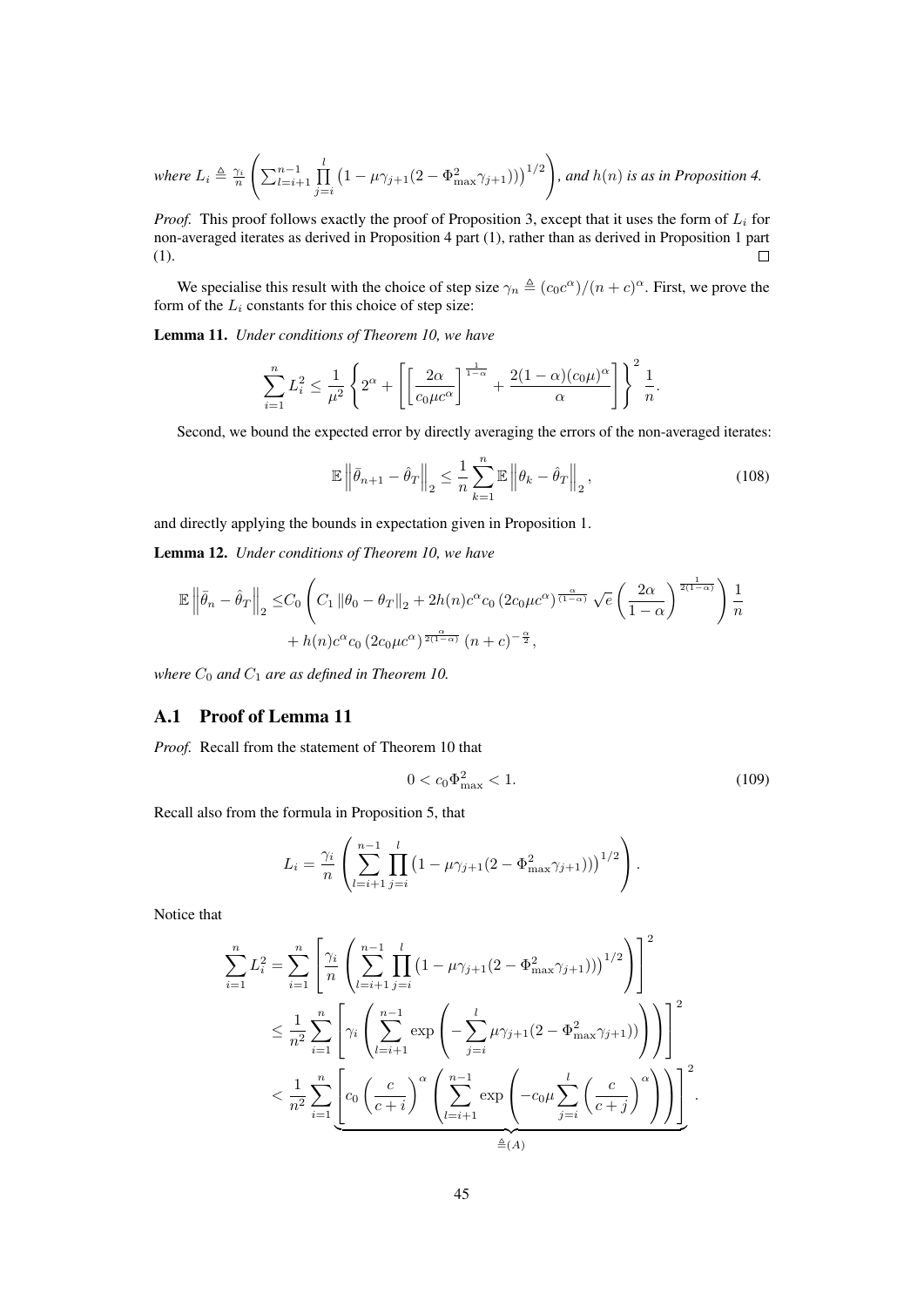To produce the final bound, we bound the summand (A) highlighted in line (91) by a constant, uniformly over all values of  $i$  and  $n$ , exactly as in the proof of Lemma 7. Thus, we have

$$
\sum_{i=1}^n L_i^2 \le \frac{1}{\mu^2} \left\{ 2^{\alpha} + \left[ \left[ \frac{2\alpha}{c_0 \mu c^{\alpha}} \right]^{\frac{1}{1-\alpha}} + \frac{2(1-\alpha)(c_0 \mu)^{\alpha}}{\alpha} \right] \right\}^2 \frac{1}{n}.
$$

The rest of the proof follows that of Theorem 2.

## A.2 Proof of Lemma 12

*Proof.* Recall that  $\gamma_n \triangleq c_0 \left(\frac{c}{(c+n)}\right)^\alpha$ . Recall that in Theorem 10 we have assumed that

$$
0 < c_0 \Phi_{\text{max}}^2 < 1. \tag{110}
$$

Using (99) we have

$$
\mathbb{E}\left(\left\|\theta_{n}-\hat{\theta}_{T}\right\|_{2}\right)^{2}
$$
\n
$$
\leq \left[\prod_{k=1}^{n}\left(1-\mu\gamma_{k}(2-\gamma_{k}\Phi_{\max}^{2})\left\|z_{0}\right\|_{2}\right]^{2} + 4\sum_{k=1}^{n}\gamma_{k}^{2}\left[\prod_{j=k}^{n-1}(1-\mu\gamma_{j}(2-\gamma_{j}\Phi_{\max}^{2})\right]^{2}h(k)^{2}
$$
\n
$$
\leq \left[\prod_{k=1}^{n}\left(1-\frac{\mu c_{0}c^{\alpha}}{(c+k)^{\alpha}}\right)\left\|z_{0}\right\|_{2}\right]^{2} + 4\sum_{k=1}^{n}\frac{c_{0}^{2}c^{2\alpha}}{(c+k)^{2\alpha}}\left[\prod_{j=k}^{n-1}\left(1-\frac{\mu c_{0}c^{\alpha}}{(c+j)^{\alpha}}\right)\right]^{2}h(k)^{2} \qquad (111)
$$
\n
$$
\leq \left[\exp\left(-\mu c_{0}\sum_{k=1}^{n}\frac{c^{\alpha}}{(c+k)^{\alpha}}\right)\left\|z_{0}\right\|_{2}\right]^{2} + 4h(n)^{2}\sum_{k=1}^{n}\frac{c_{0}^{2}c^{2\alpha}}{(c+k)^{2\alpha}}\exp\left(-2\mu c_{0}\sum_{j=k}^{n-1}\frac{c^{\alpha}}{(c+j)^{\alpha}}\right).
$$

To obtain (111), we have applied (110). For the final inequality, we have exponentiated the logarithm of the products, and used the inequality  $ln(1 + x) < x$  in several places.

Continuing the derivation, we have

$$
\mathbb{E} \left\| \theta_n - \hat{\theta}_T \right\|_2 \tag{112}
$$
\n
$$
\leq \exp \left( -c_0 \mu c^{\alpha} (n+c)^{1-\alpha} - c_0 \mu c^{\alpha} (1+c)^{1-\alpha} \right) \left\| \theta_0 - \hat{\theta}_T \right\|_2
$$
\n
$$
+ 2h(n) \left( \sum_{k=1}^n c_0^2 \left( \frac{c}{k+c} \right)^{2\alpha} \exp \left( -2c_0 \mu c^{\alpha} ((n+c)^{1-\alpha} - (k+c)^{1-\alpha} \right) \right)^{\frac{1}{2}}
$$
\n
$$
= \exp \left( -c_0 \mu c^{\alpha} (n+c)^{1-\alpha} \right)
$$
\n
$$
\cdot \left[ \exp \left( c_0 \mu c^{\alpha} (1+c)^{1-\alpha} \right) \left\| \theta_0 - \hat{\theta}_T \right\|_2
$$
\n
$$
+ 2h(n) \left\{ \sum_{k=1}^n c_0^2 \left( \frac{c}{k+c} \right)^{2\alpha} \exp \left( 2c_0 \mu c^{\alpha} ((k+c)^{1-\alpha} \right) \right\}^{\frac{1}{2}} \right]
$$
\n
$$
\leq \exp \left( -c_0 \mu c^{\alpha} (n+c)^{1-\alpha} \right)
$$
\n
$$
\cdot \left[ \exp \left( c_0 \mu c^{\alpha} (1+c)^{1-\alpha} \right) \left\| \theta_0 - \hat{\theta}_T \right\|_2
$$
\n(112)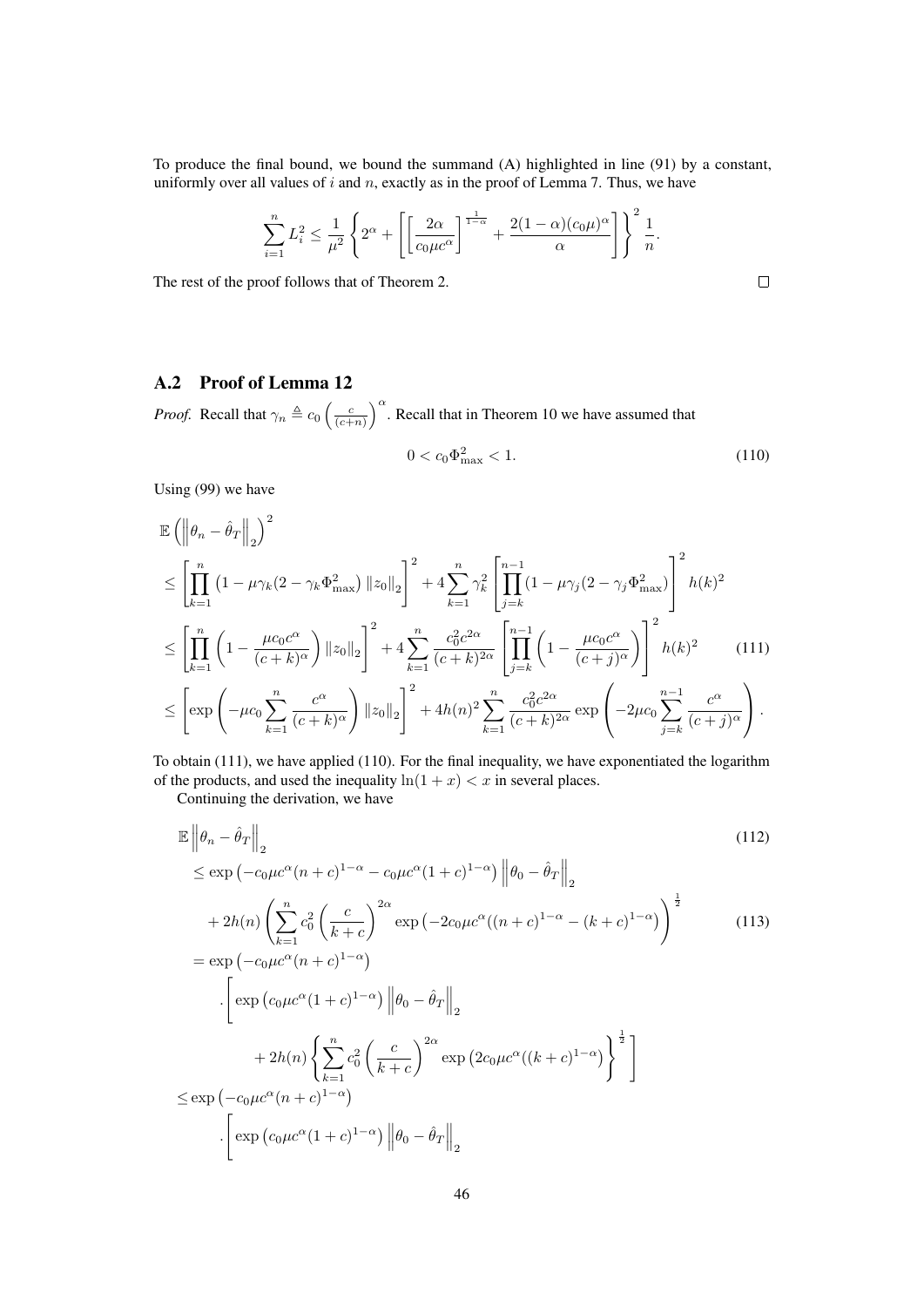$$
+ 2h(n) \left\{ c^{2\alpha} c_0^2 \int_1^{n+c} x^{-2\alpha} \exp\left(2c_0 \mu c^{\alpha} x^{1-\alpha}\right) dx \right\}^{\frac{1}{2}} \right]
$$
(114)  
\n
$$
\leq \exp\left(-c_0 \mu c^{\alpha} (n+c)^{1-\alpha}\right)
$$
  
\n
$$
\cdot \left[ \exp\left(c_0 \mu c^{\alpha} (1+c)^{1-\alpha}\right) \left\| \theta_0 - \hat{\theta}_T \right\|_2
$$
  
\n
$$
+ 2h(n) \left\{ c^{2\alpha} c_0^2 \left(2c_0 \mu c^{\alpha}\right)^{\frac{2\alpha}{1-\alpha}} \cdot \int_{(2c_0 \mu c^{\alpha})^{1/(1-\alpha)}}^{(n+c)(2c_0 \mu c^{\alpha})^{1/(1-\alpha)}} y^{-2\alpha} \exp\left(y^{1-\alpha}\right) dy \right\}^{\frac{1}{2}} \right]
$$
(115)

As in the proof of Theorem 6, for arriving at P (113), we have used Jensen's Inequality, and that  $\int_{j=k}^{n-1} (c+j)^{-\alpha} \ge \int_{j=k}^{n} (c+j)^{1-\alpha} dj = (c+n)^{1-\alpha} - (c+k)^{1-\alpha}$ . To obtain (114), we have upper bounded the sum with an integral, the validity of which follows from the observation that  $x \mapsto x^{-2\alpha}e^{x^{1-\alpha}}$  is convex for  $x \ge 1$ . Finally, for (115), we have applied the change of variables  $y = (2c_0 \mu c^{\alpha})^{1/(1-\alpha)}x.$ 

Now, since 
$$
y^{-2\alpha} \le \frac{2}{1-\alpha}((1-\alpha)y^{-2\alpha} - \alpha y^{-(1+\alpha)})
$$
 when  $y \ge \left(\frac{2\alpha}{1-\alpha}\right)^{\frac{1}{1-\alpha}}$ , we have  
\n
$$
\int_{\left(\frac{2\alpha}{1-\alpha}\right)^{\frac{1}{1-\alpha}}}^{(n+c)(2c_0\mu c^{\alpha})^{1/(1-\alpha)}} y^{-2\alpha} \exp(y^{1-\alpha}) dy
$$
\n
$$
\le \frac{2}{1-\alpha} \int_{\left(\frac{2\alpha}{1-\alpha}\right)^{\frac{1}{1-\alpha}}}^{(n+c)(2c_0\mu c^{\alpha})^{1/(1-\alpha)}} ((1-\alpha)y^{-2\alpha} - \alpha y^{-(1+\alpha)}) \exp(y^{1-\alpha}) dy
$$
\n
$$
\le \frac{2}{1-\alpha} \exp\left(2c_0\mu c^{\alpha}(n+c)^{1-\alpha}\right)(n+c)^{-\alpha} (2c_0\mu c^{\alpha})^{-\alpha/(1-\alpha)}
$$

and furthermore, since  $y \mapsto y^{-2\alpha} \exp(y^{1-\alpha})$  is decreasing for  $y \le \left(\frac{2\alpha}{1-\alpha}\right)$  $\int_{1-\alpha}^{\frac{1}{1-\alpha}}$ , we have

$$
\int_{1}^{\left(\frac{2\alpha}{1-\alpha}\right)^{\frac{1}{1-\alpha}}} y^{-2\alpha} \exp(y^{1-\alpha}) dy \le e \left(\frac{2\alpha}{1-\alpha}\right)^{\frac{1}{1-\alpha}}
$$

.

Plugging these into (115), we obtain

$$
\mathbb{E} \left\| \theta_n - \hat{\theta}_T \right\|_2 \le \exp \left( -c_0 \mu c^{\alpha} (n+c)^{1-\alpha} \right)
$$
  

$$
\cdot \left( \exp \left( c_0 \mu c^{\alpha} (1+c)^{1-\alpha} \right) \left\| \theta_0 - \theta_T \right\|_2 + 2h(n) c^{\alpha} c_0 \left( 2c_0 \mu c^{\alpha} \right)^{\frac{\alpha}{(1-\alpha)}} \sqrt{e} \left( \frac{2\alpha}{1-\alpha} \right)^{\frac{1}{2(1-\alpha)}} \right)
$$
  

$$
+ 2h(n) c^{\alpha} c_0 \left( 2c_0 \mu c^{\alpha} \right)^{\frac{\alpha}{2(1-\alpha)}} (n+c)^{-\frac{\alpha}{2}}.
$$

Hence, we obtain

$$
\mathbb{E}\left\|\bar{\theta}_{n}-\hat{\theta}_{T}\right\|_{2} \leq \left(\sum_{n=1}^{\infty} \exp\left(-c_{0}\mu c^{\alpha}(n+c)^{1-\alpha}\right)\right)
$$

$$
\left(\exp\left(c_{0}\mu c^{\alpha}(1+c)^{1-\alpha}\right) \|\theta_{0}-\theta_{T}\|_{2} + 2h(n)c^{\alpha}c_{0}\left(2c_{0}\mu c^{\alpha}\right)^{\frac{\alpha}{(1-\alpha)}}\sqrt{e}\left(\frac{2\alpha}{1-\alpha}\right)^{\frac{1}{2(1-\alpha)}}\right)\frac{1}{n} + 2h(n)c^{\alpha}c_{0}\left(2c_{0}\mu c^{\alpha}\right)^{\frac{\alpha}{2(1-\alpha)}}\left(n+c\right)^{-\frac{\alpha}{2}}.
$$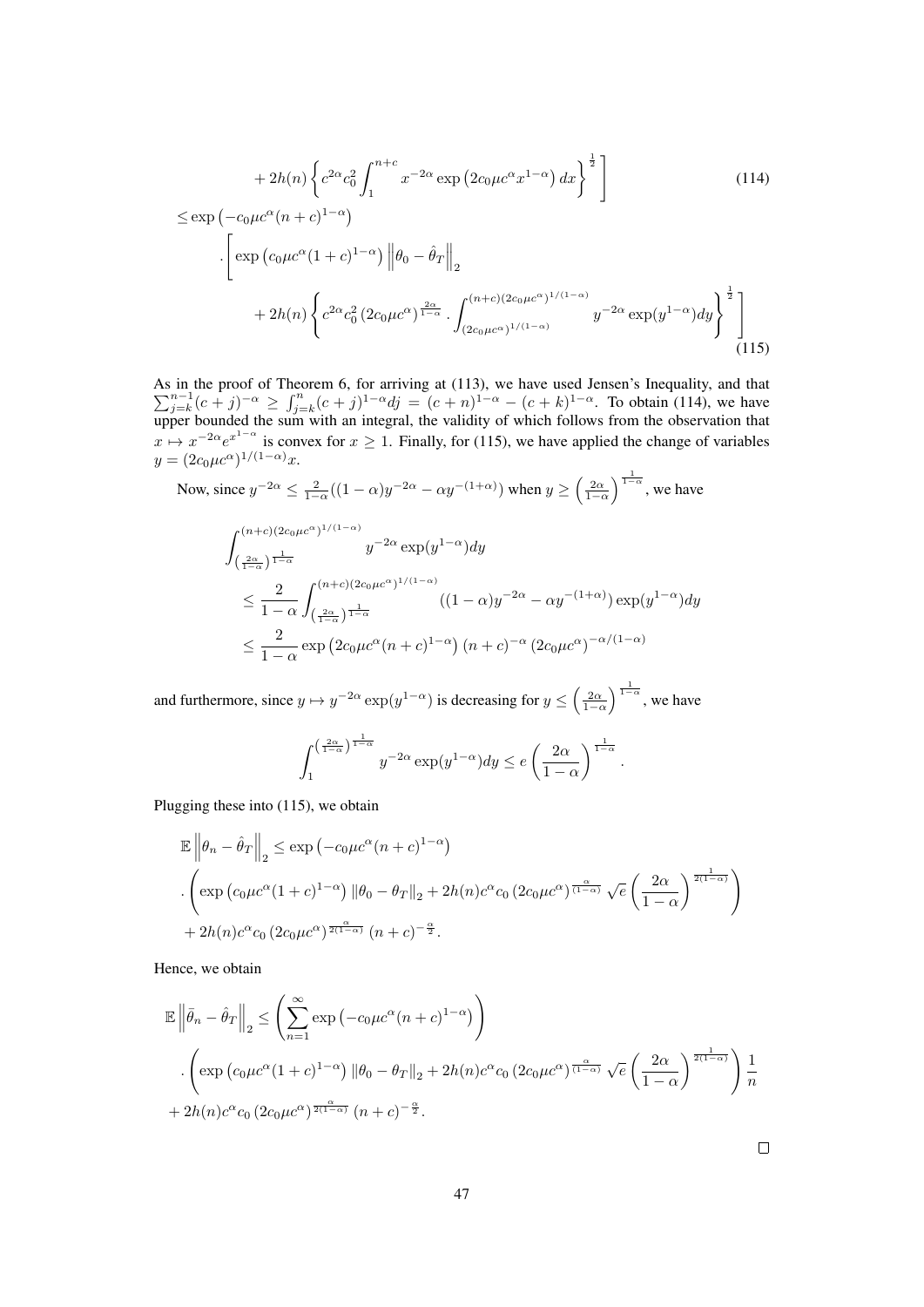## References

- [1] András Antos, Csaba Szepesvári, and Rémi Munos, *Learning near-optimal policies with bellman-residual minimization based fitted policy iteration and a single sample path*, Machine Learning 71 (2008), no. 1, 89–129.
- [2] Francis Bach and Eric Moulines, *Non-asymptotic analysis of stochastic approximation algorithms for machine learning*, NIPS, 2011.
- [3]  $\_\_\_\_\_\$ Non-strongly-convex smooth stochastic approximation with convergence rate o (1/n), Advances in Neural Information Processing Systems, 2013, pp. 773–781.
- [4] Dimitri P Bertsekas, *Dynamic Programming and Optimal Control, Vol. II, 4th Edition: Approximate Dynamic Programming*, Athena Scientific, 2012.
- [5] Dimitri P Bertsekas and John N Tsitsiklis, *Neuro-Dynamic Programming (Optimization and Neural Computation Series, 3)*, vol. 7, Athena Scientific, 1996.
- [6] J. Bhandari, D. Russo, and R. Singal, *A finite time analysis of temporal difference learning with linear function approximation*, Conference On Learning Theory, 2018, pp. 1691–1692.
- [7] V. Borkar, *Stochastic approximation: a dynamical systems viewpoint*, Cambridge University Press, 2008.
- [8] Vivek S Borkar and Sean P Meyn, *The ode method for convergence of stochastic approximation and reinforcement learning*, SIAM Journal on Control and Optimization 38 (2000), no. 2, 447–469.
- [9] S.J. Bradtke and A.G. Barto, *Linear least-squares algorithms for temporal difference learning*, Machine Learning 22 (1996), 33–57.
- [10] G. Dalal, B. Szörényi, G. Thoppe, and S. Mannor, *Finite sample analyses for td* (0) with function *approximation*, Thirty-Second AAAI Conference on Artificial Intelligence, 2018.
- [11] Varsha Dani, Thomas P Hayes, and Sham M Kakade, *Stochastic linear optimization under bandit feedback*, Proceedings of the 21st Annual Conference on Learning Theory (COLT), 2008, pp. 355–366.
- [12] Aymeric Dieuleveut, Nicolas Flammarion, and Francis Bach, *Harder, better, faster, stronger convergence rates for least-squares regression*, arXiv preprint arXiv:1602.05419 (2016).
- [13] Max Fathi and Noufel Frikha, *Transport-entropy inequalities and deviation estimates for stochastic approximation schemes*, arXiv preprint arXiv:1301.7740 (2013).
- [14] Noufel Frikha and Stéphane Menozzi, *Concentration Bounds for Stochastic Approximations*, Electron. Commun. Probab. 17 (2012), no. 47, 1–15.
- [15] Alborz Geramifard, Michael Bowling, Martin Zinkevich, and Richard S Sutton, *iLSTD: Eligibility traces and convergence analysis*, NIPS, vol. 19, 2007, p. 441.
- [16] Elad Hazan and Satyen Kale, *Beyond the regret minimization barrier: an optimal algorithm for stochastic strongly-convex optimization*, COLT, 2011, pp. 421–436.
- [17] Vijay R Konda, *Actor-critic algorithms*, Ph.D. thesis, Department of Electrical Engineering and Computer Science, MIT, 2002.
- [18] N. Korda, L. A. Prashanth, and R. Munos, *Fast Gradient Descent for Drifting Least Squares Regression, with Application to Bandits*, Proceedings of the Twenty-Ninth AAAI Conference on Artificial Intelligence, 2015, pp. 2708–2714.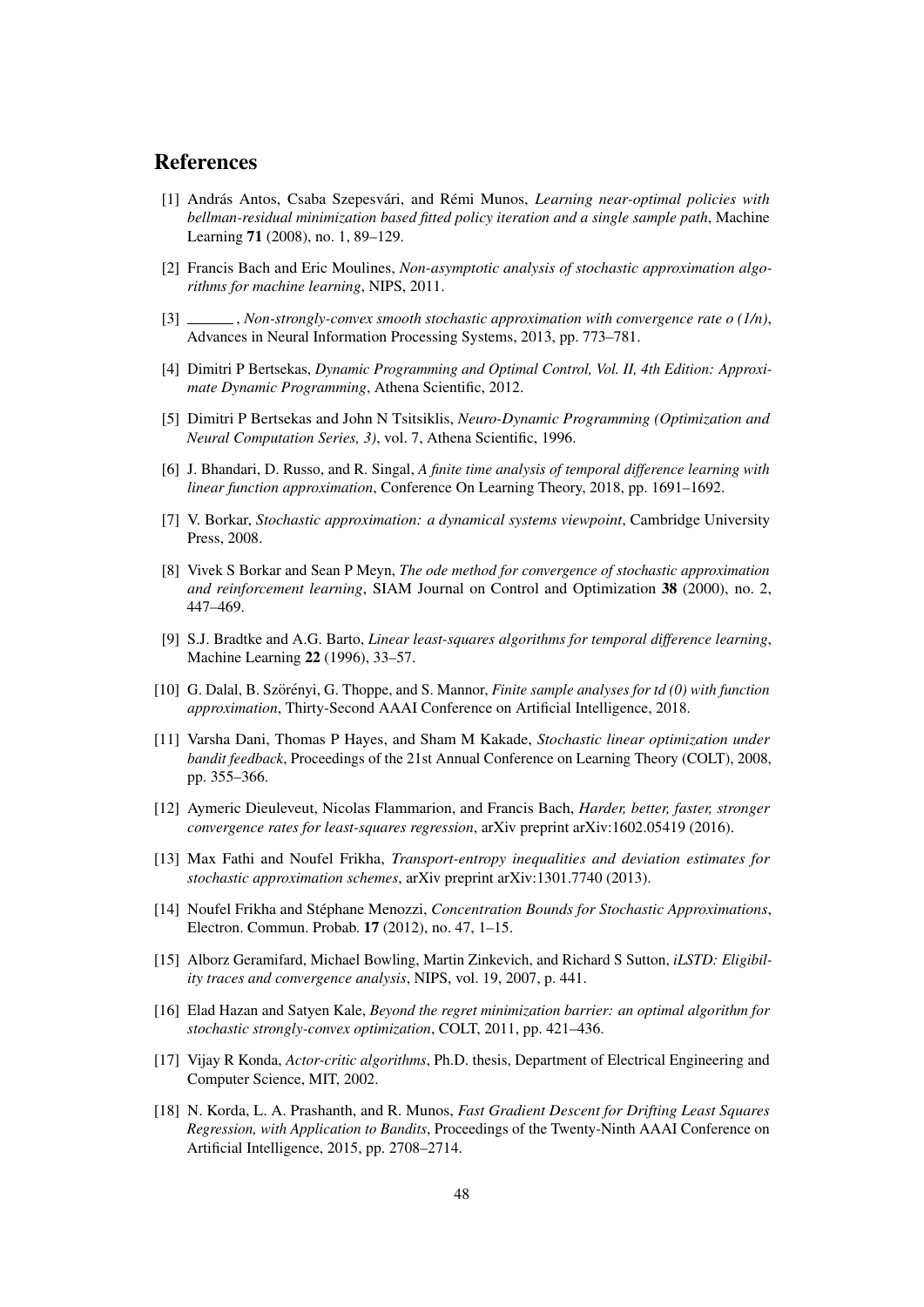- [19] H. Kushner and D. Clark, *Stochastic approximation methods for constrained and unconstrained systems*, Springer-Verlag, 1978.
- [20] Harold J Kushner and George Yin, *Stochastic approximation and recursive algorithms and applications*, vol. 35, Springer Verlag, 2003.
- [21] Michail G Lagoudakis and Ronald Parr, *Least-squares policy iteration*, The Journal of Machine Learning Research 4 (2003), 1107–1149.
- [22] C. Lakshminarayanan and C. Szepesvari, *Linear Stochastic Approximation: How Far Does Constant Step-Size and Iterate Averaging Go?*, Proceedings of the Twenty-First International Conference on Artificial Intelligence and Statistics, vol. 84, 2018, pp. 1347–1355.
- [23] Alessandro Lazaric, Mohammad Ghavamzadeh, and Rémi Munos, *Finite-sample analysis of least-squares policy iteration*, Journal of Machine Learning Research 13 (2012), 3041–3074.
- [24] Lihong Li, Wei Chu, John Langford, and Robert E Schapire, *A contextual-bandit approach to personalized news article recommendation*, Proceedings of the 19th international conference on World wide web, ACM, 2010, pp. 661–670.
- [25] Lihong Li, Wei Chu, John Langford, and Xuanhui Wang, *Unbiased offline evaluation of contextual-bandit-based news article recommendation algorithms*, Proceedings of the fourth ACM international conference on Web search and data mining, ACM, 2011, pp. 297–306.
- [26] Bo Liu, Ji Liu, Mohammad Ghavamzadeh, Sridhar Mahadevan, and Marek Petrik, *Finite-Sample Analysis of Proximal Gradient TD Algorithms*, Proc. The 31st Conf. Uncertainty in Artificial Intelligence, Amsterdam, Netherlands, 2015.
- [27] J. Mary, Aurlien Garivier, L. Li, R. Munos, O. Nicol, R. Ortner, and P. Preux, *Icml exploration and exploitation 3 - new challenges*, 2012.
- [28] C Narayanan and C. Szepesvári, *Finite time bounds for temporal difference learning with function approximation: Problems with some state-of-the-art results*, Tech. report, Technical report, 2017.
- [29] AS Nemirovsky and DB Yudin, *Problem complexity and method efficiency in optimization*, 1983.
- [30] Bernardo Avila Pires and Csaba Szepesvári, *Statistical linear estimation with penalized estimators: an application to reinforcement learning*, arXiv preprint arXiv:1206.6444 (2012).
- [31] Boris T Polyak and Anatoli B Juditsky, *Acceleration of stochastic approximation by averaging*, SIAM Journal on Control and Optimization 30 (1992), no. 4, 838–855.
- [32] L. A. Prashanth and S. Bhatnagar, *Reinforcement Learning with Function Approximation for Traffic Signal Control*, IEEE Transactions on Intelligent Transportation Systems 12 (2011), no. 2, 412–421.
- [33] , *Threshold Tuning using Stochastic Optimization for Graded Signal Control*, IEEE Transactions on Vehicular Technology 61 (2012), no. 9, 3865–3880.
- [34] L. A. Prashanth, N. Korda, and R. Munos, *Fast lstd using stochastic approximation: Finite time analysis and application to traffic control*, Joint European Conference on Machine Learning and Knowledge Discovery in Databases, 2014, pp. 66–81.
- [35] Herbert Robbins and Sutton Monro, *A stochastic approximation method*, The annals of mathematical statistics (1951), 400–407.